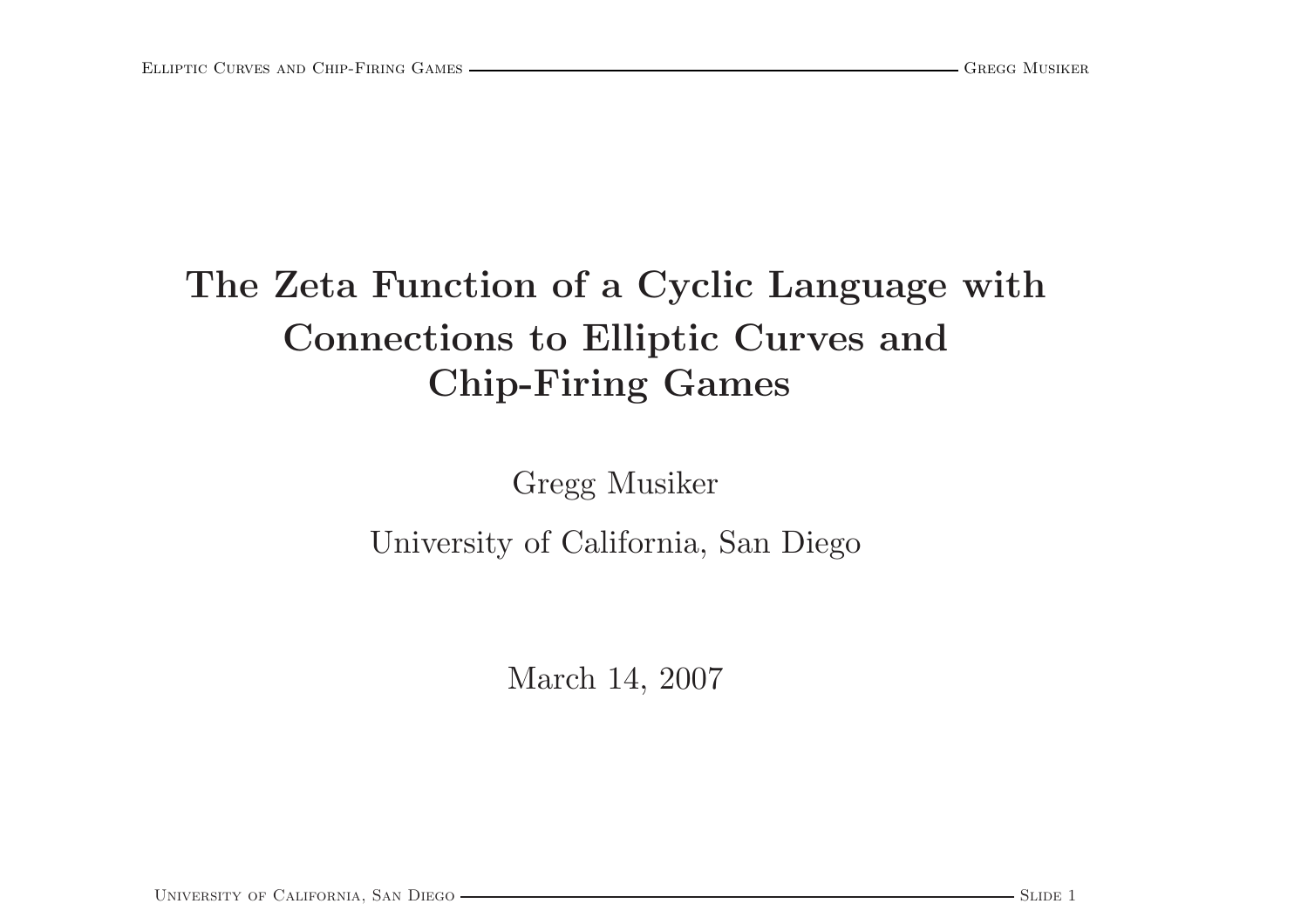## OUTLINE

- I. Introduction
- II. Elliptic Curves
- III. A Combinatorial Interpretation of  $N_k$
- IV. Determinantal Formula
- V. Chip-Firing Games
- VI. Critical Groups
- VII. Connection to Cyclic Languages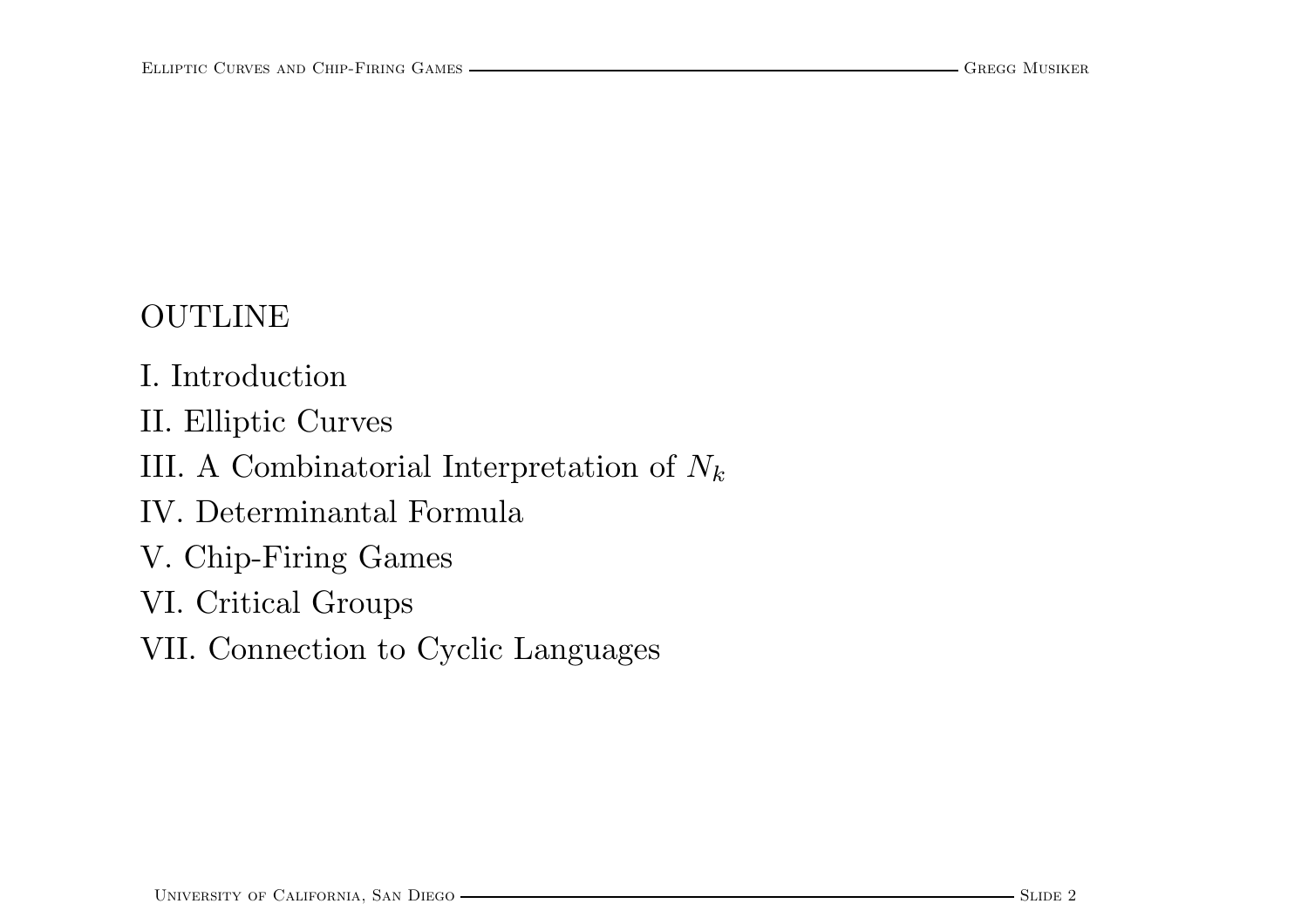### I. INTRODUCTION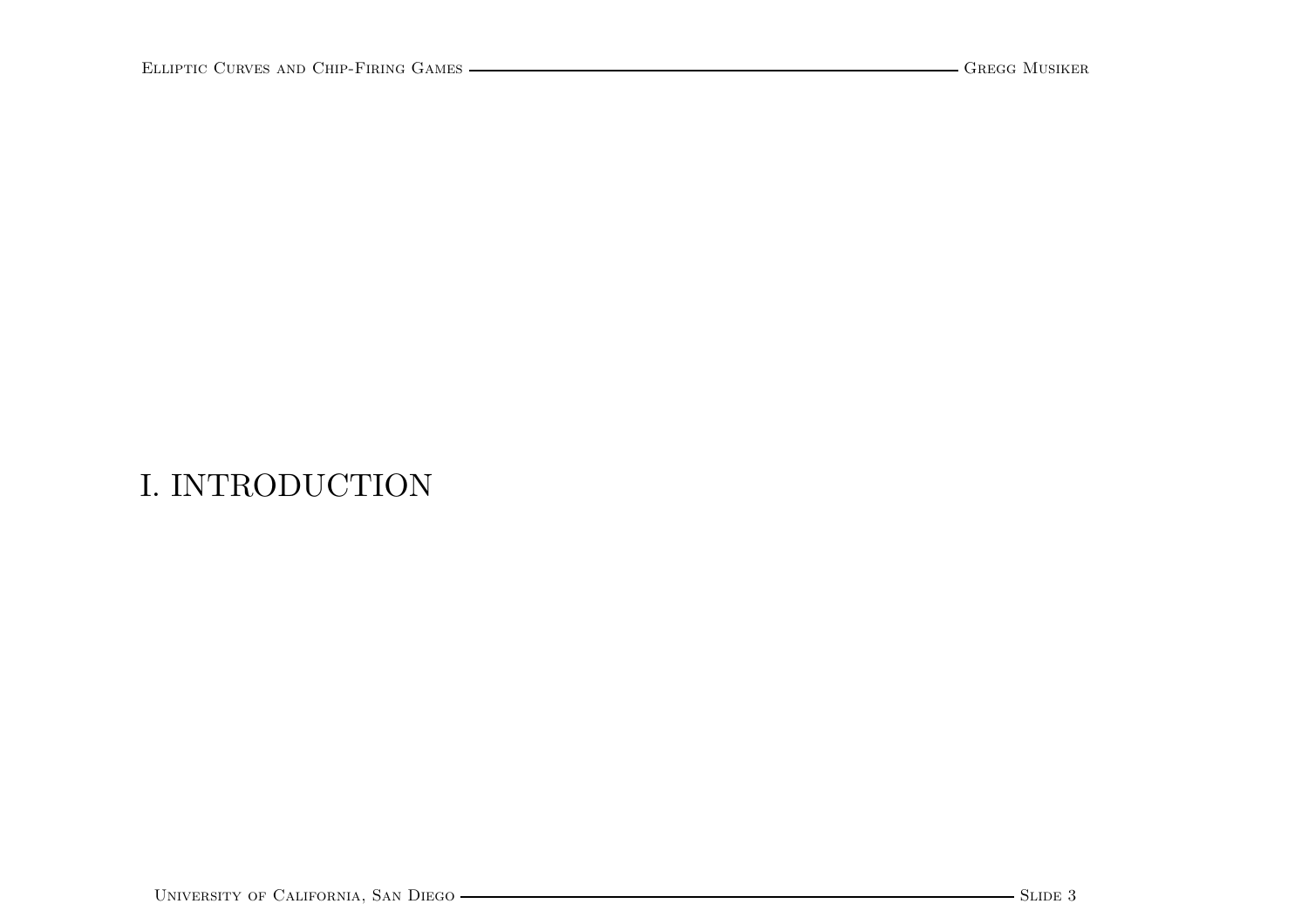The **zeta function** of a Formal Language  $L$  is defined as [Berstel and Reutenauer, 1990]

$$
\zeta(L) = \exp\left(\sum_{n=1}^{\infty} a_n \frac{T^n}{n}\right)
$$

where  $a_n = |L \cap A^n|$  is the number of words of length n in L.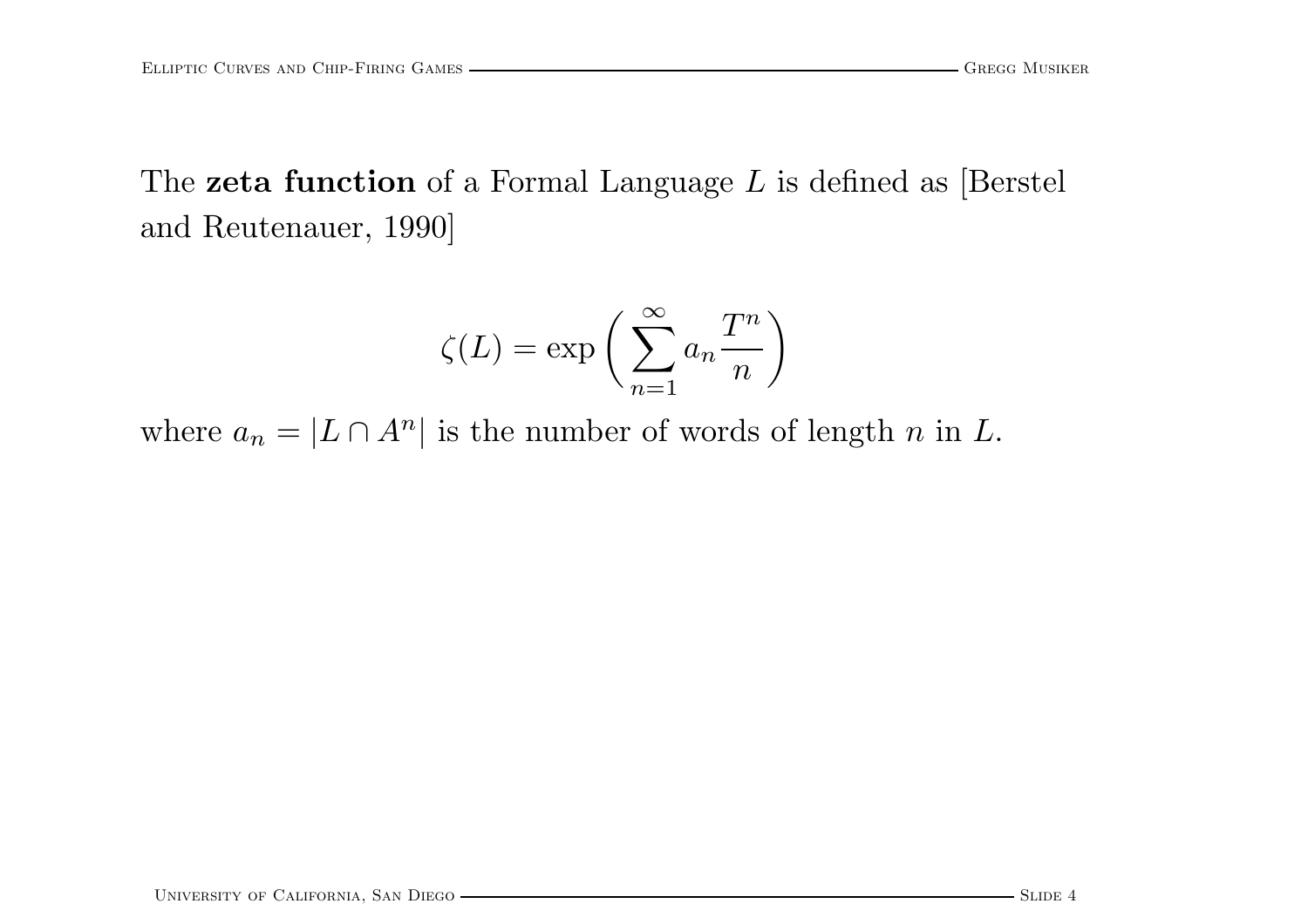The **zeta function** of a Formal Language L is defined as [Berstel] and Reutenauer, 1990]

$$
\zeta(L) = \exp\left(\sum_{n=1}^{\infty} a_n \frac{T^n}{n}\right)
$$

where  $a_n = |L \cap A^n|$  is the number of words of length n in L.

Furthermore, <sup>a</sup> Language is cyclic if it is closed under conjugation and powers (i.e.  $uv \in L$  if and only if vu in L and w in L implies that  $w^m \in L$  for all m.)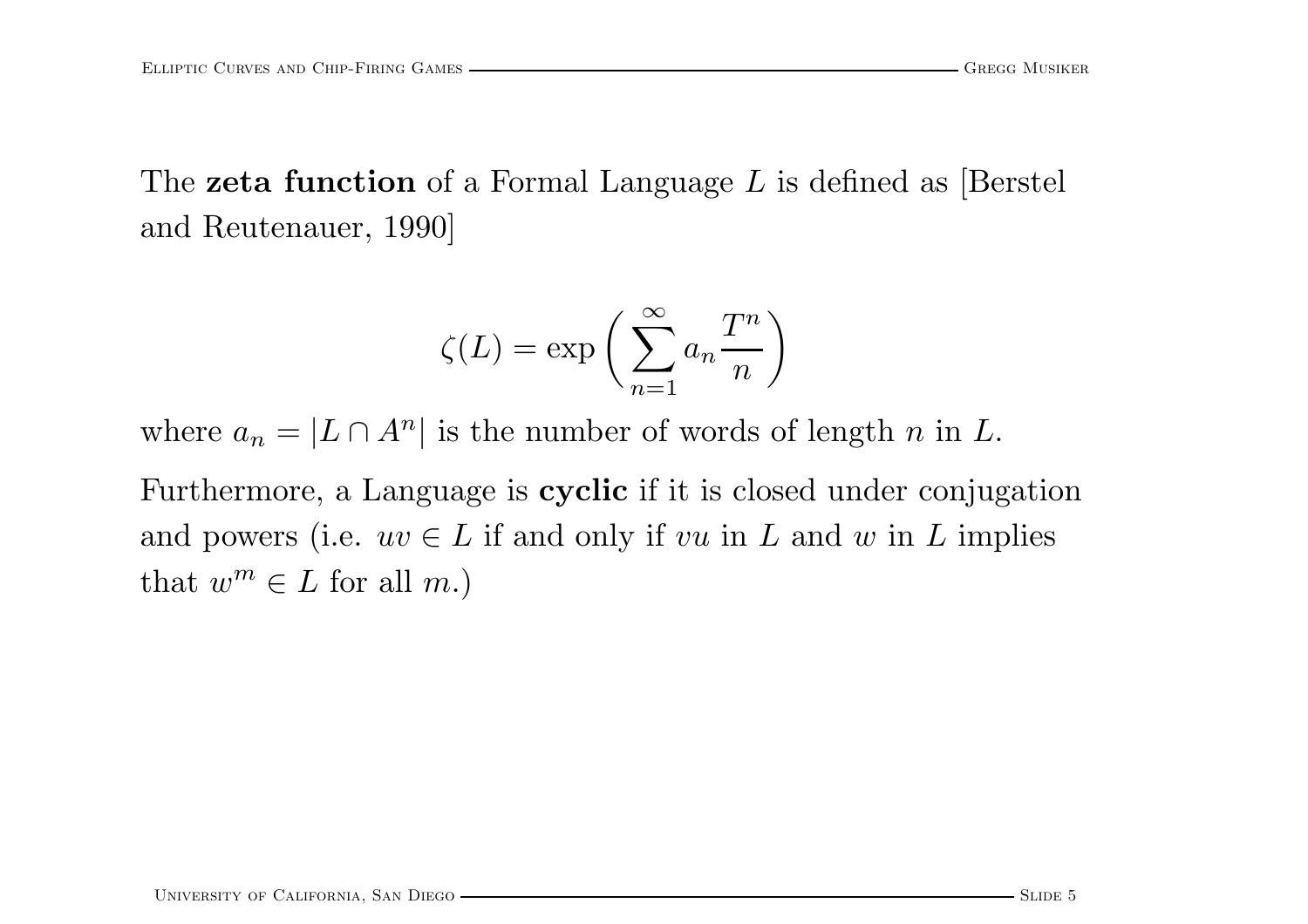The **zeta function** of a Formal Language L is defined as [Berstel] and Reutenauer, 1990]

$$
\zeta(L) = \exp\left(\sum_{n=1}^{\infty} a_n \frac{T^n}{n}\right)
$$

where  $a_n = |L \cap A^n|$  is the number of words of length n in L.

Furthermore, <sup>a</sup> Language is cyclic if it is closed under conjugation and powers (i.e.  $uv \in L$  if and only if vu in L and w in L implies that  $w^m \in L$  for all m.)

Theorem 1. If L is a cyclic language which is recognizable by a finite automaton, then its zeta function is rational.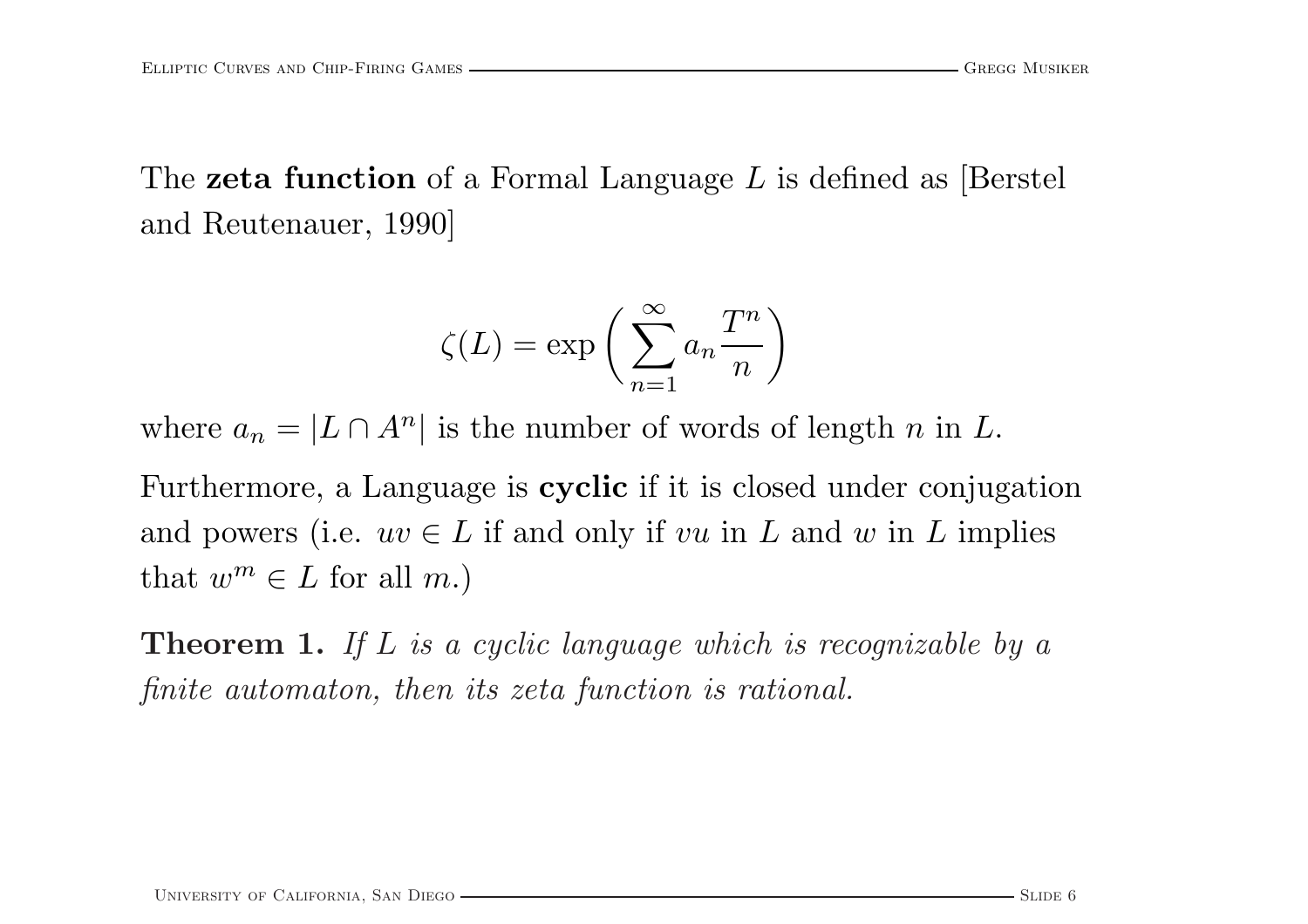The **zeta function** of a Formal Language  $L$  is defined as [Berstel] and Reutenauer, 1990]

$$
\zeta(L) = \exp\left(\sum_{n=1}^{\infty} a_n \frac{T^n}{n}\right)
$$

where  $a_n = |L \cap A^n|$  is the number of words of length n in L.

Furthermore, <sup>a</sup> Language is cyclic if it is closed under conjugation and powers (i.e.  $uv \in L$  if and only if vu in L and w in L implies that  $w^m \in L$  for all m.)

**Theorem 1.** If L is a cyclic language which is recognizable by a finite automaton, then its zeta function is rational.

We compare with the theory of zeta functions for algebraic varieties.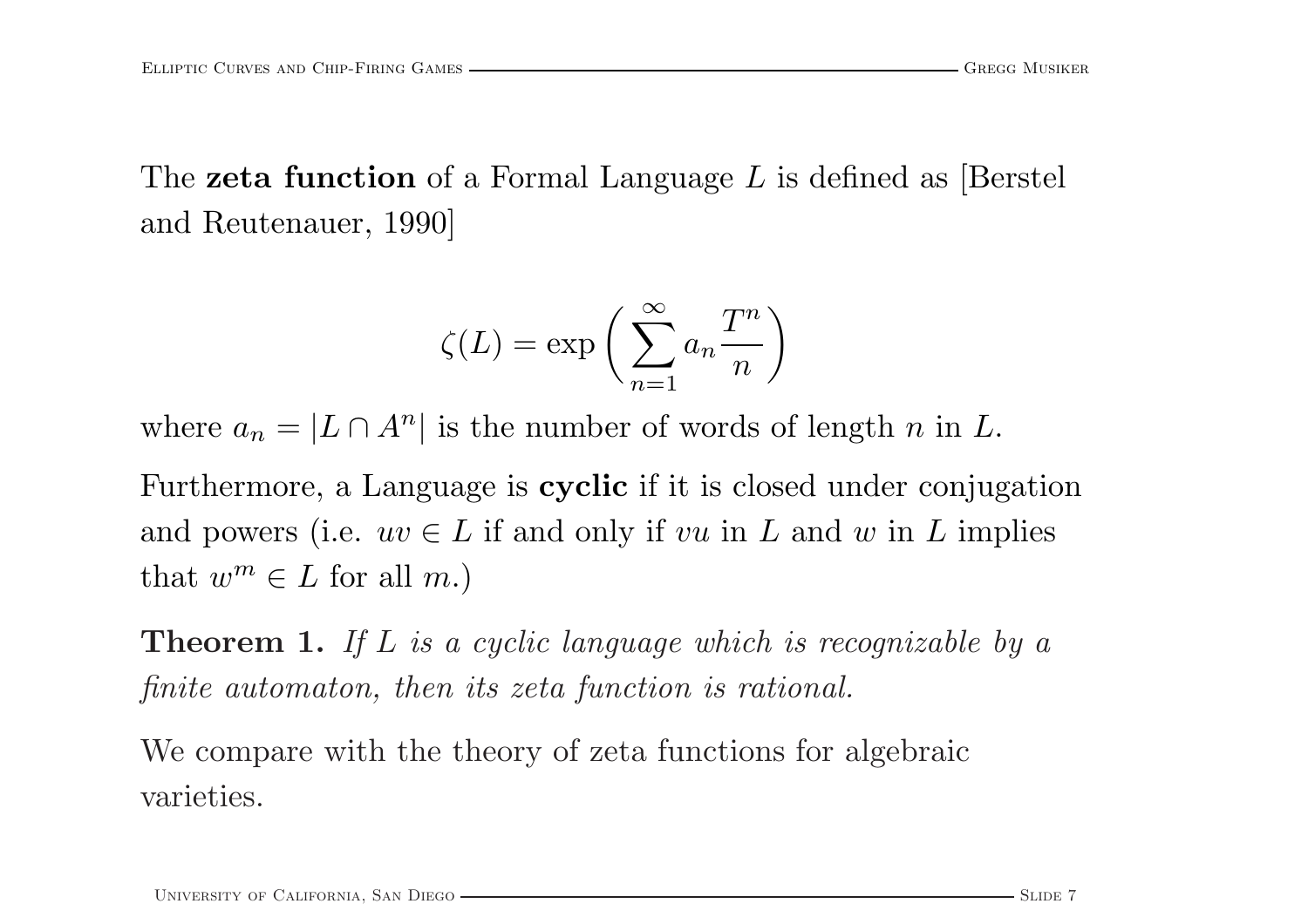We let K be  $\mathbb{F}_q$ , a finite field containing q elements, where q is a power of <sup>a</sup> prime.

We can also let K be a field extension of  $\mathbb{F}_q$ , such as  $\mathbb{F}_{q^k}$ , or even the algebraic closure  $\overline{\mathbb{F}_q}$ .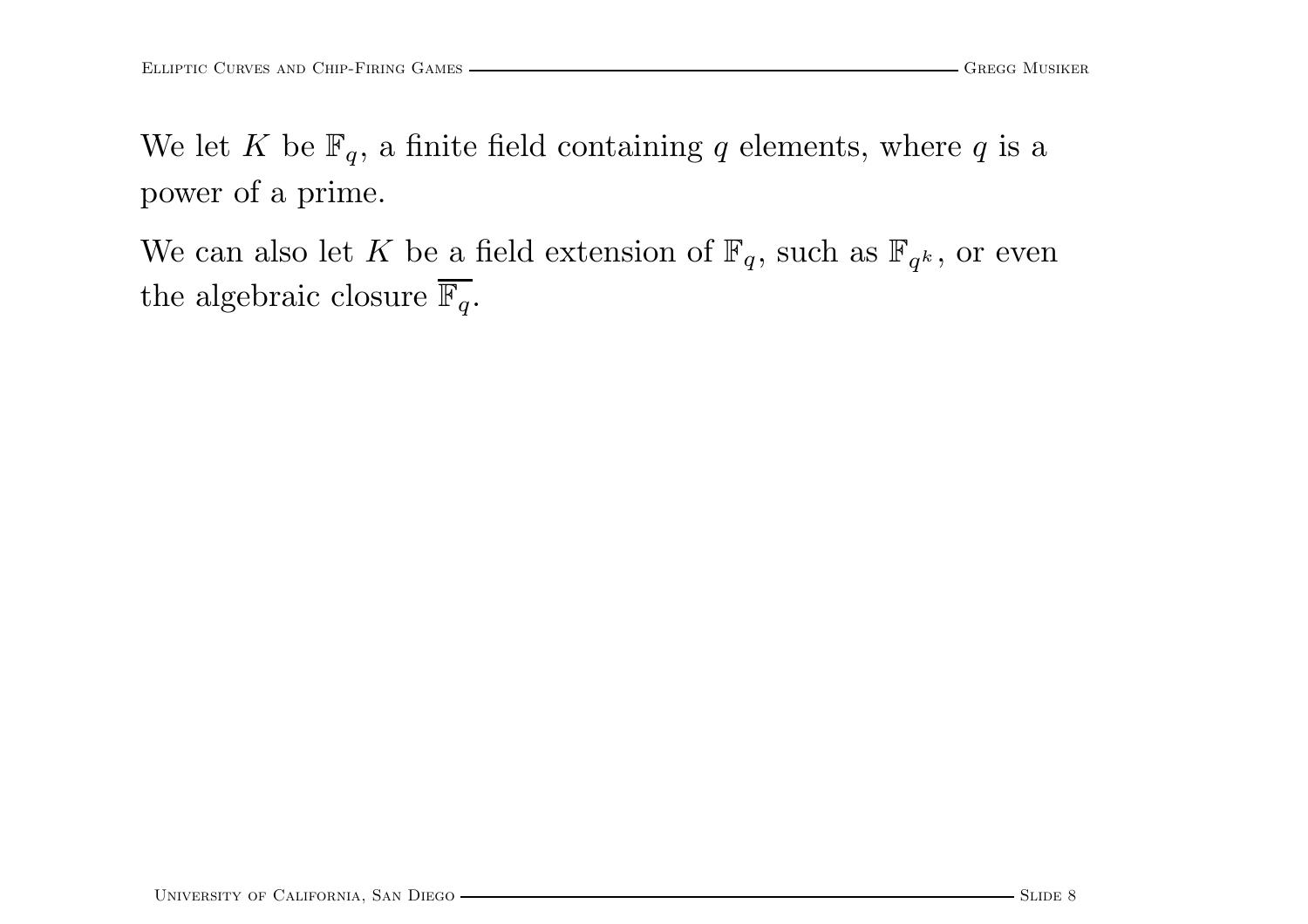We let K be  $\mathbb{F}_q$ , a finite field containing q elements, where q is a power of <sup>a</sup> prime.

We can also let K be a field extension of  $\mathbb{F}_q$ , such as  $\mathbb{F}_{q^k}$ , or even the algebraic closure  $\overline{\mathbb{F}_q}$ .

A model for <sup>a</sup> non-singular projective curve (with <sup>a</sup> rational point) defined over K is the zero locus of an equation  $f(x, y)$  with coefficients in  $K$ , plus a single point at infinity. We denote such a curve as C.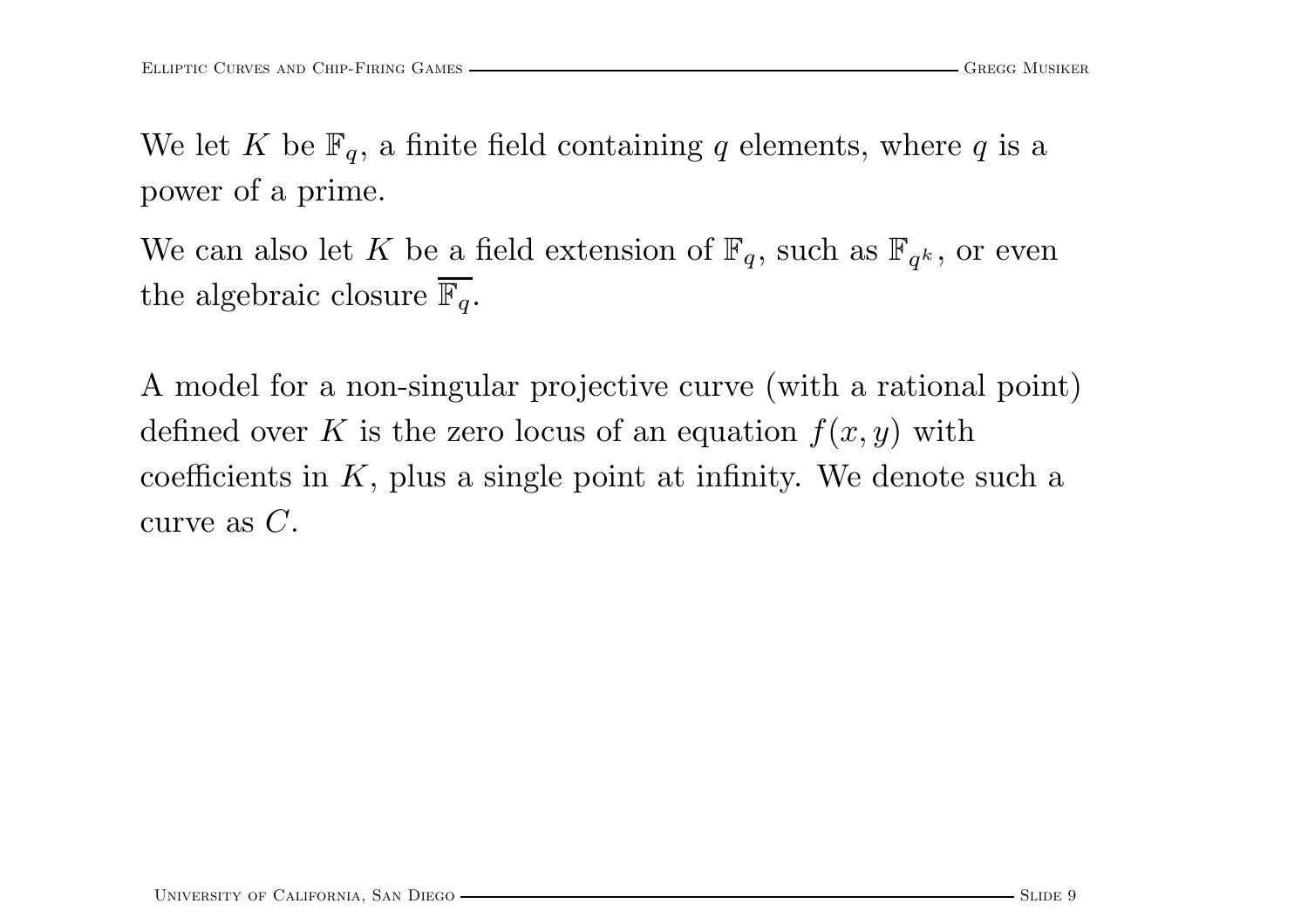We let K be  $\mathbb{F}_q$ , a finite field containing q elements, where q is a power of <sup>a</sup> prime.

We can also let K be a field extension of  $\mathbb{F}_q$ , such as  $\mathbb{F}_{q^k}$ , or even the algebraic closure  $\overline{\mathbb{F}_a}$ .

A model for <sup>a</sup> non-singular projective curve (with <sup>a</sup> rational point) defined over K is the zero locus of an equation  $f(x, y)$  with coefficients in  $K$ , plus a single point at infinity. We denote such a curve as C.

 $C(\mathbb{F}_q)$ ,  $C(\mathbb{F}_{q^k})$ , or  $C(\overline{\mathbb{F}_q})$  will denote the curve C over these fields, respectively. (This means that solutions  $(x, y)$  to equation f have coordinates in  $\mathbb{F}_q$ ,  $\mathbb{F}_{q^k}$  and  $\overline{\mathbb{F}_q}$ , respectively.)

$$
C(\mathbb{F}_q) \subset C(\mathbb{F}_{q^{k_1}}) \subset C(\mathbb{F}_{q^{k_2}}) \subset \cdots \subset C(\overline{\mathbb{F}_q})
$$

for any sequence of natural numbers  $1|k_1|k_2|...$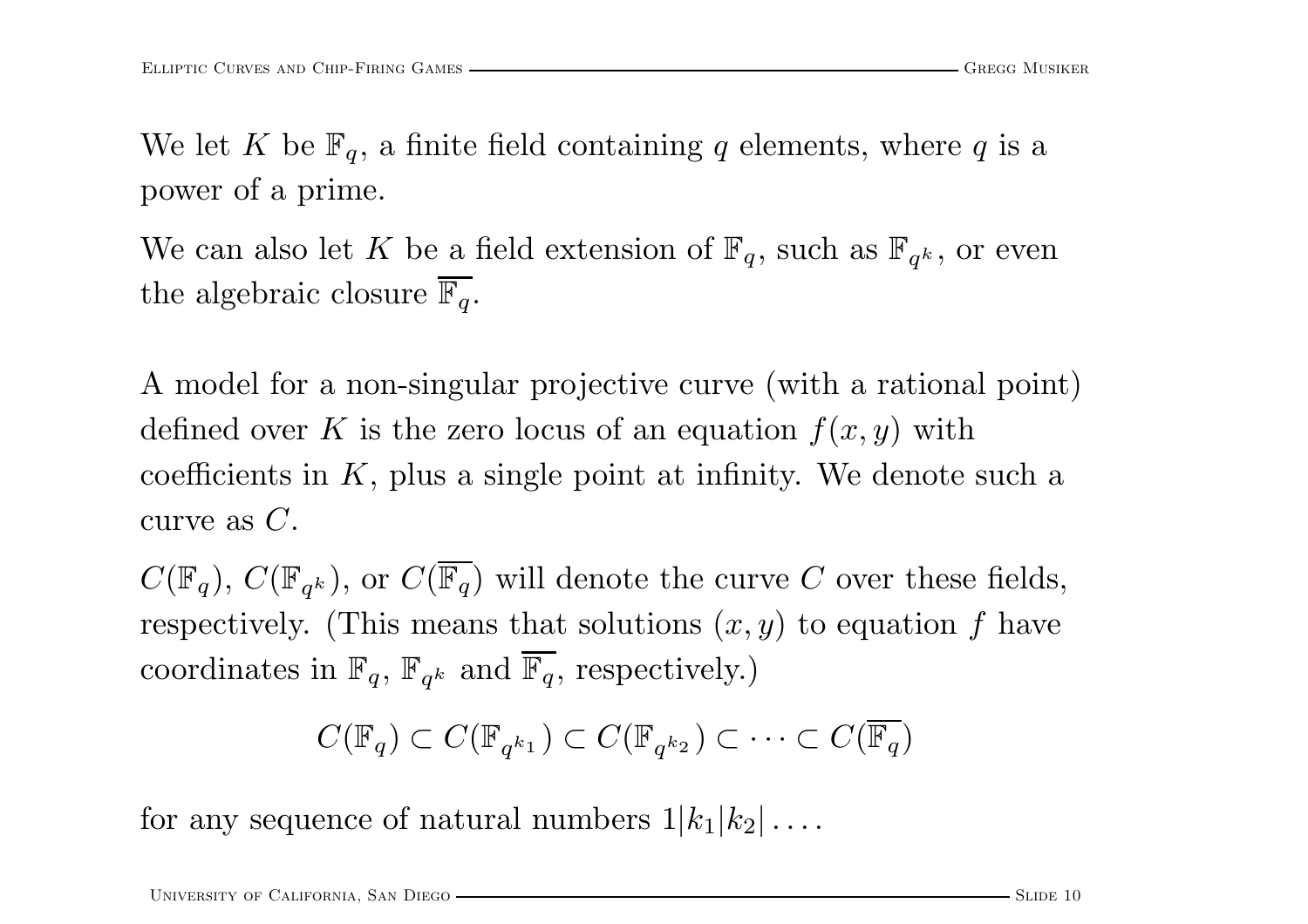Curve C over field K has defining equation  $f(x, y) = 0$  with coefficients in K.

Such a curve consists of a single point at infinity,  $P_{\infty}$ , and affine points expressed as <sup>a</sup> pair of coordinates over K.

The **Frobenius** map  $\pi$  acts on curve C over finite field  $\mathbb{F}_q$  via

$$
\pi(a, b) = (a^q, b^q)
$$
 and  $\pi(P_\infty) = P_\infty$ .

**Fact 1.** For point  $P \in C(\overline{\mathbb{F}_q})$ ,

$$
\pi(P) \in C(\overline{\mathbb{F}_q}).
$$

**Fact 2.** For point  $P \in C(\mathbb{F}_{q^k})$ ,

$$
\pi^k(P) = P.
$$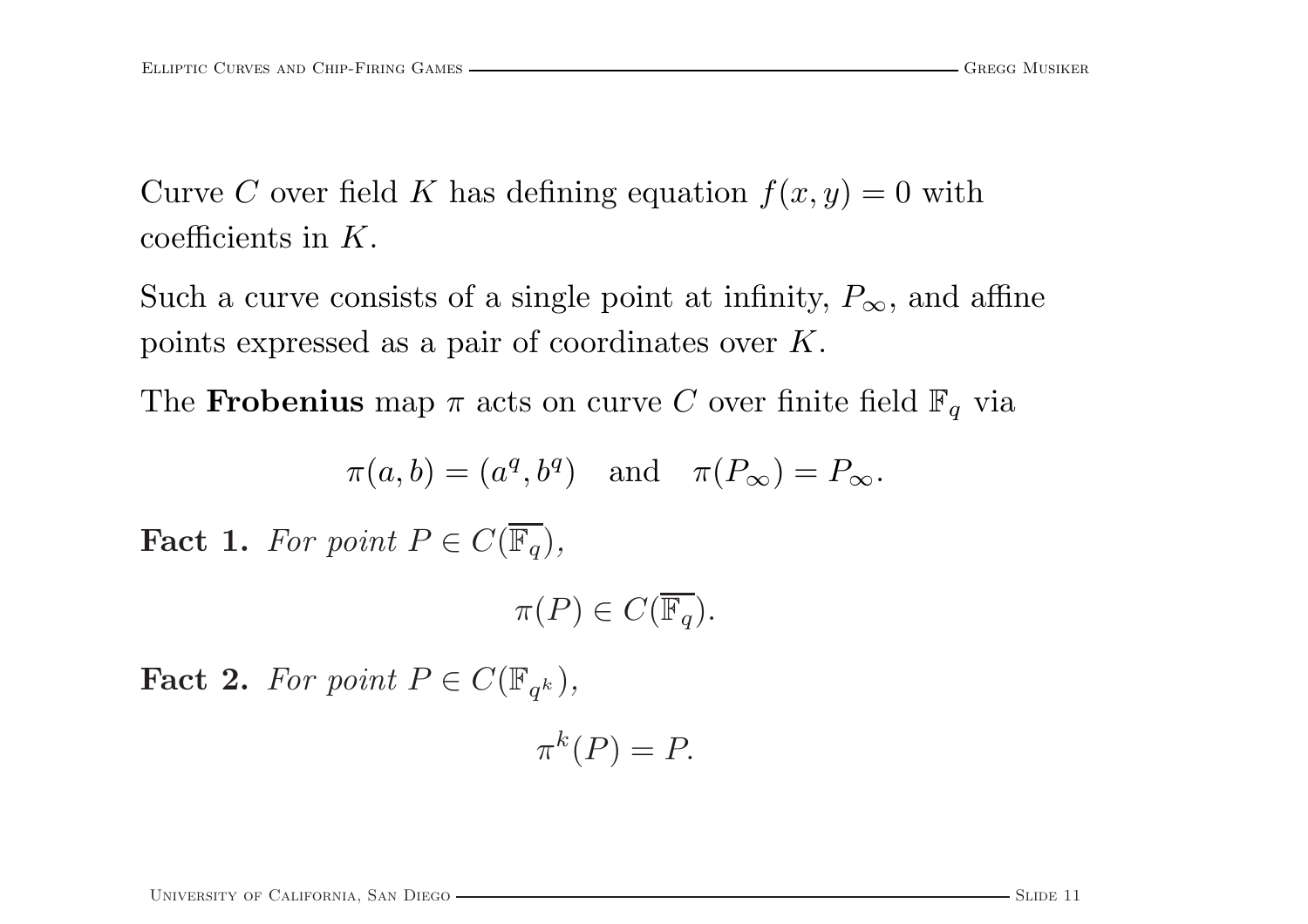Let  $N_m$  be the number of points on curve C, over finite field  $\mathbb{F}_{q^m}$ .

Alternatively,  $N_m$  counts the number of points in  $C(\overline{\mathbb{F}_q})$  which are fixed by the mth power of the Frobenius map,  $\pi^m$ .

Using this sequence, we define the zeta function of an algebraic variety, which can be written several different ways, including as an exponential generating function.

$$
Z(C,T) = \exp\left(\sum_{m=1}^{\infty} N_m \frac{T^m}{m}\right)
$$
  
= 
$$
\prod_{\mathfrak{p}} \frac{1}{1 - T^{deg \mathfrak{p}}}
$$
 where  $\mathfrak{p}$  is a prime ideal  

$$
\zeta(s) = \prod_{p \text{ prime integer}} \frac{1}{1 - p^{-s}}
$$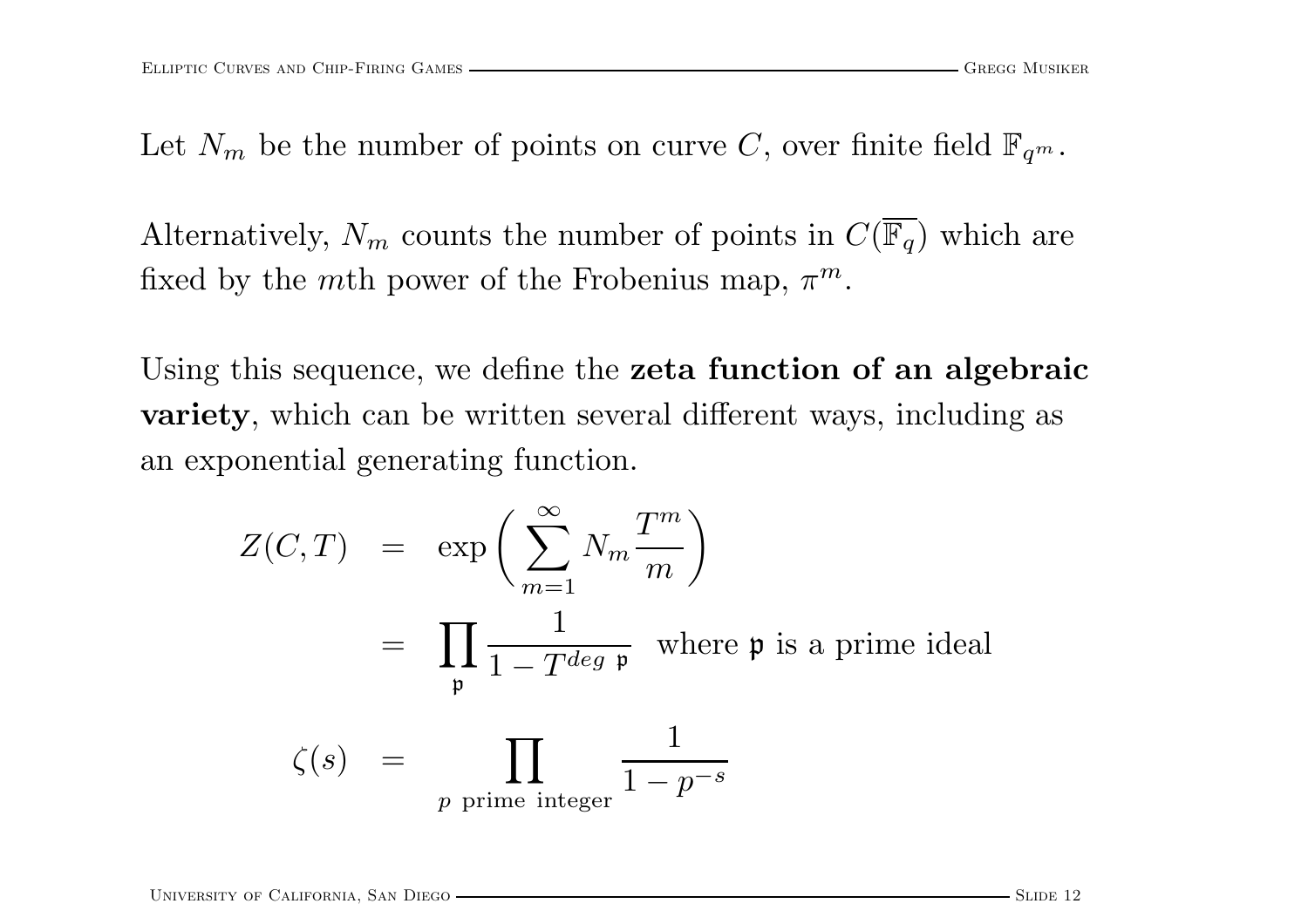## Theorem <sup>2</sup> (Rationality - Weil 1948).  $Z(C,T) = \frac{(1-\alpha_1T)(1-\alpha_2T)\cdots(1-\alpha_{2g-1}T)(1-\alpha_{2g}T)}{(1-T)(1-qT)}$

for complex numbers  $\alpha_i$ 's, where g is the genus of the curve C. Furthermore, the numerator of  $Z(C,T)$ , which we will denote as  $L(C, T)$ , has integer coefficients.

Theorem <sup>3</sup> (Functional Equation - Weil 1948).

$$
Z(C,T) = q^{g-1}T^{2g-2}Z(C,1/qT)
$$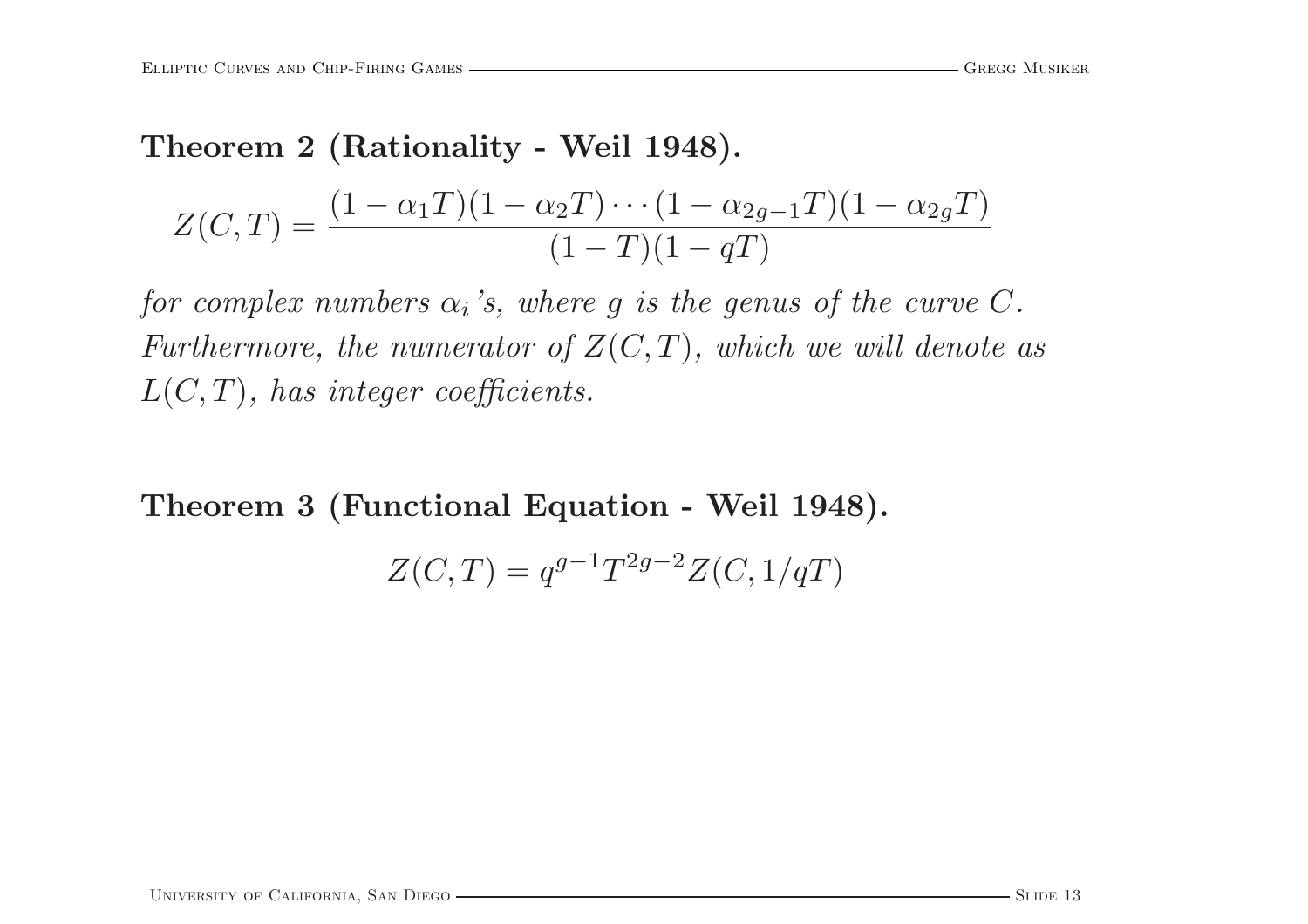# Theorem <sup>2</sup> (Rationality - Weil 1948).  $Z(C,T) = \frac{(1-\alpha_1T)(1-\alpha_2T)\cdots(1-\alpha_{2g-1}T)(1-\alpha_{2g}T)}{(1-T)(1-qT)}$

for complex numbers  $\alpha_i$ 's, where g is the genus of the curve C. Furthermore, the numerator of  $Z(C,T)$ , which we will denote as  $L(C, T)$ , has integer coefficients.

### Theorem <sup>3</sup> (Functional Equation - Weil 1948).

$$
Z(C,T) = q^{g-1}T^{2g-2}Z(C,1/qT)
$$

In particular, the zeta function for <sup>a</sup> cyclic language and the zeta function for an algebraic curve are both rational.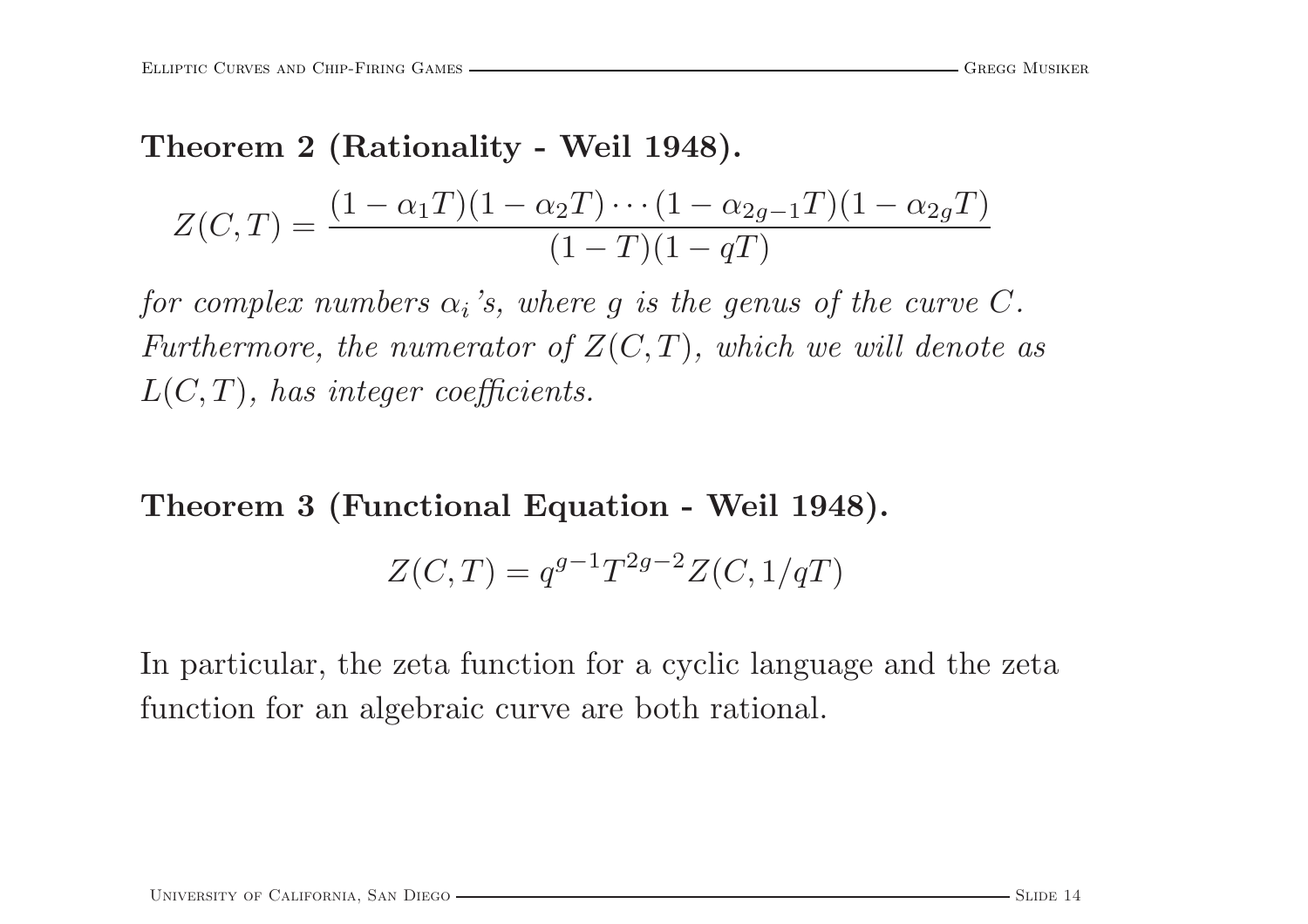# Theorem <sup>2</sup> (Rationality - Weil 1948).  $Z(C,T) = \frac{(1-\alpha_1T)(1-\alpha_2T)\cdots(1-\alpha_{2g-1}T)(1-\alpha_{2g}T)}{(1-T)(1-qT)}$

for complex numbers  $\alpha_i$ 's, where g is the genus of the curve C. Furthermore, the numerator of  $Z(C,T)$ , which we will denote as  $L(C, T)$ , has integer coefficients.

Theorem <sup>3</sup> (Functional Equation - Weil 1948).

$$
Z(C,T) = q^{g-1}T^{2g-2}Z(C,1/qT)
$$

In particular, the zeta function for <sup>a</sup> cyclic language and the zeta function for an algebraic curve are both rational.

Question: Is there a cyclic language whose zeta function agrees with the zeta function for an elliptic curve?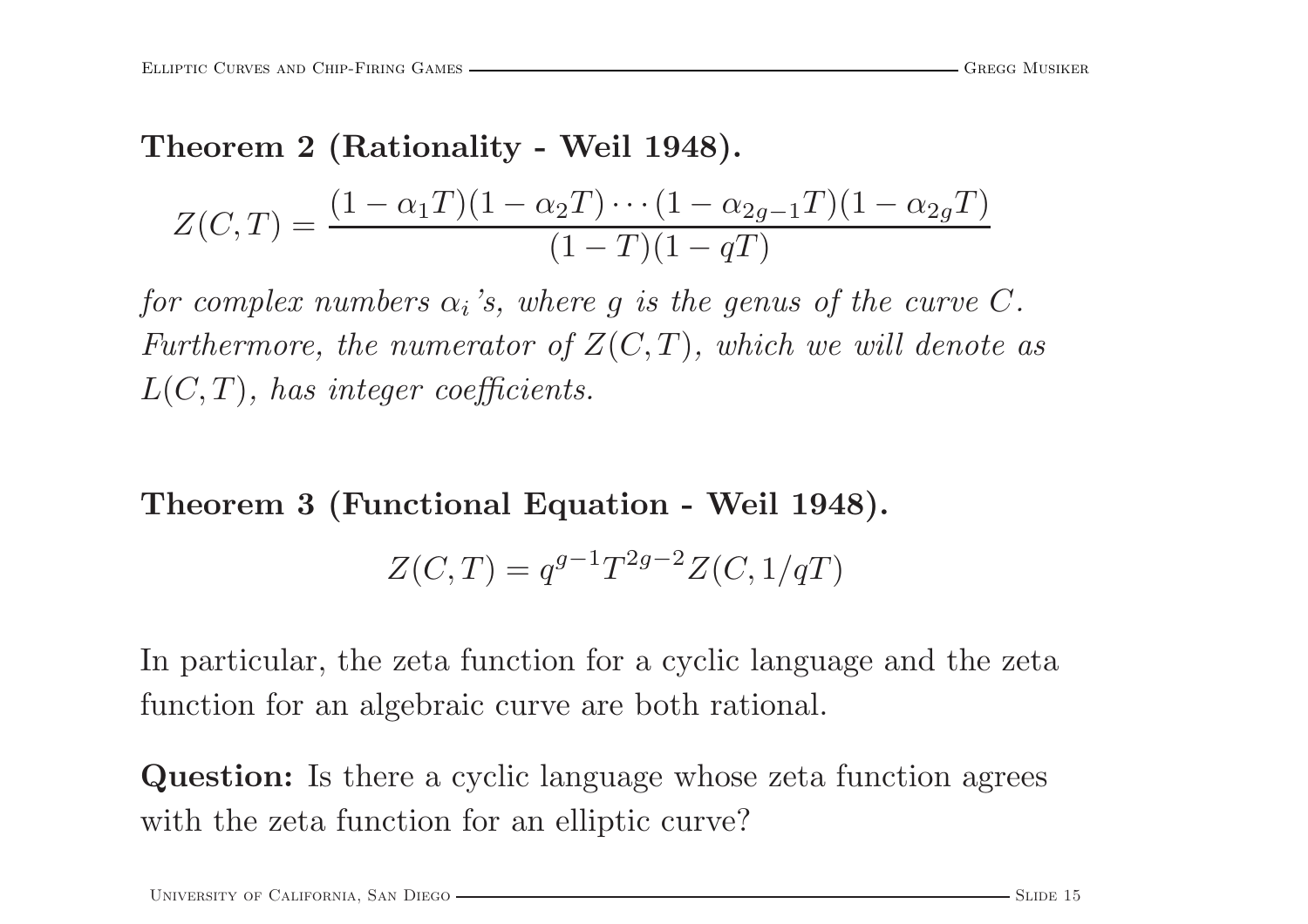#### II. ELLIPTIC CURVES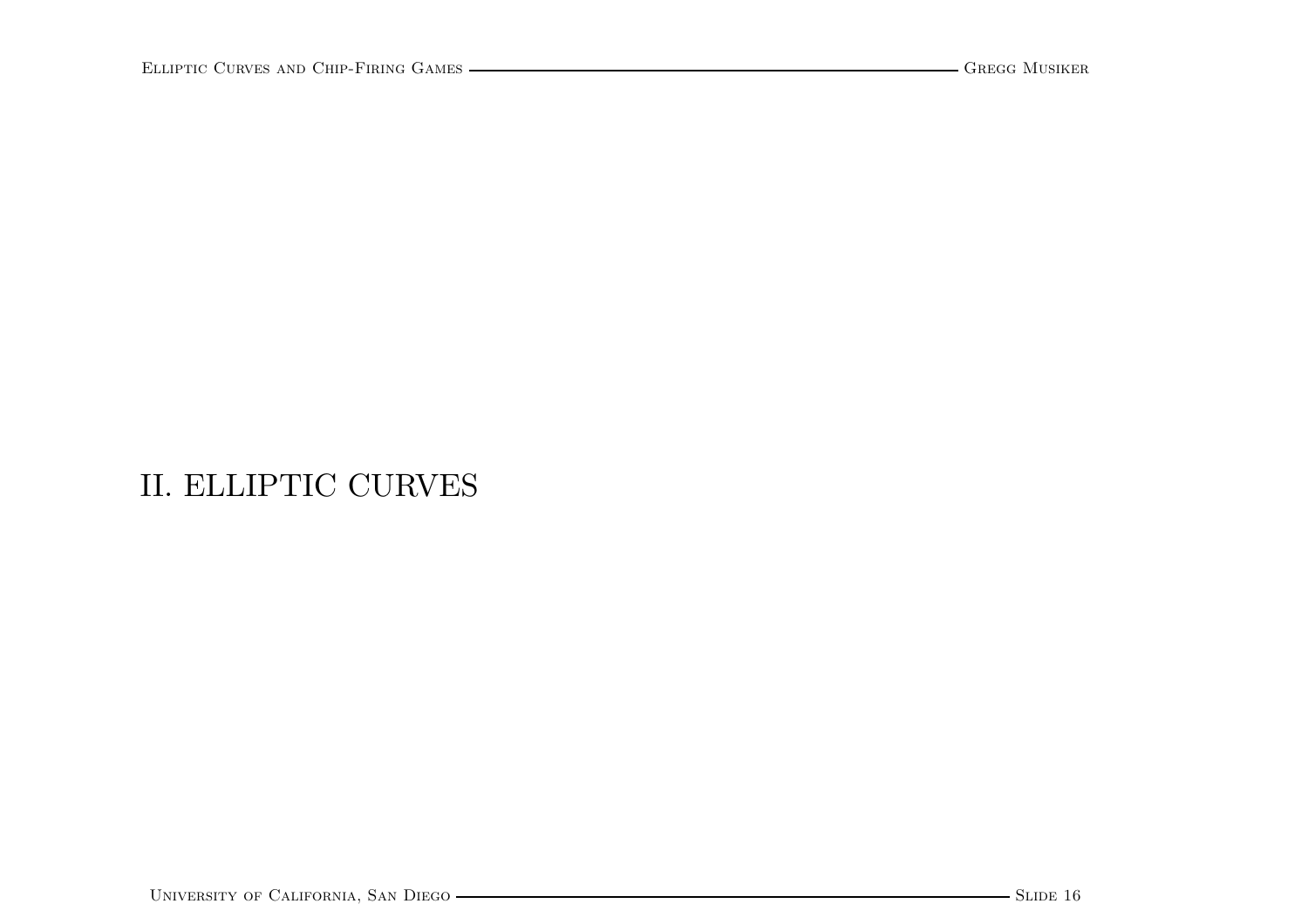Specializing to the case of an elliptic curve  $E$ , or a genus one curve, <sup>a</sup> lot more is known and there is additional structure.

**Fact 3.** E can be represented as the zero locus in  $\mathbb{P}^2$  of the equation

$$
y^2 = x^3 + Ax + B
$$

for  $A, B \in \mathbb{F}_q$ . (if  $p \neq 2, 3$ )

Fact 4. E has a group structure where two points on E can be added to yield another point on the curve.

Fact 5. The Frobenius map is compatible with the group structure:

$$
\pi(P\oplus Q)=\pi(P)\oplus \pi(Q).
$$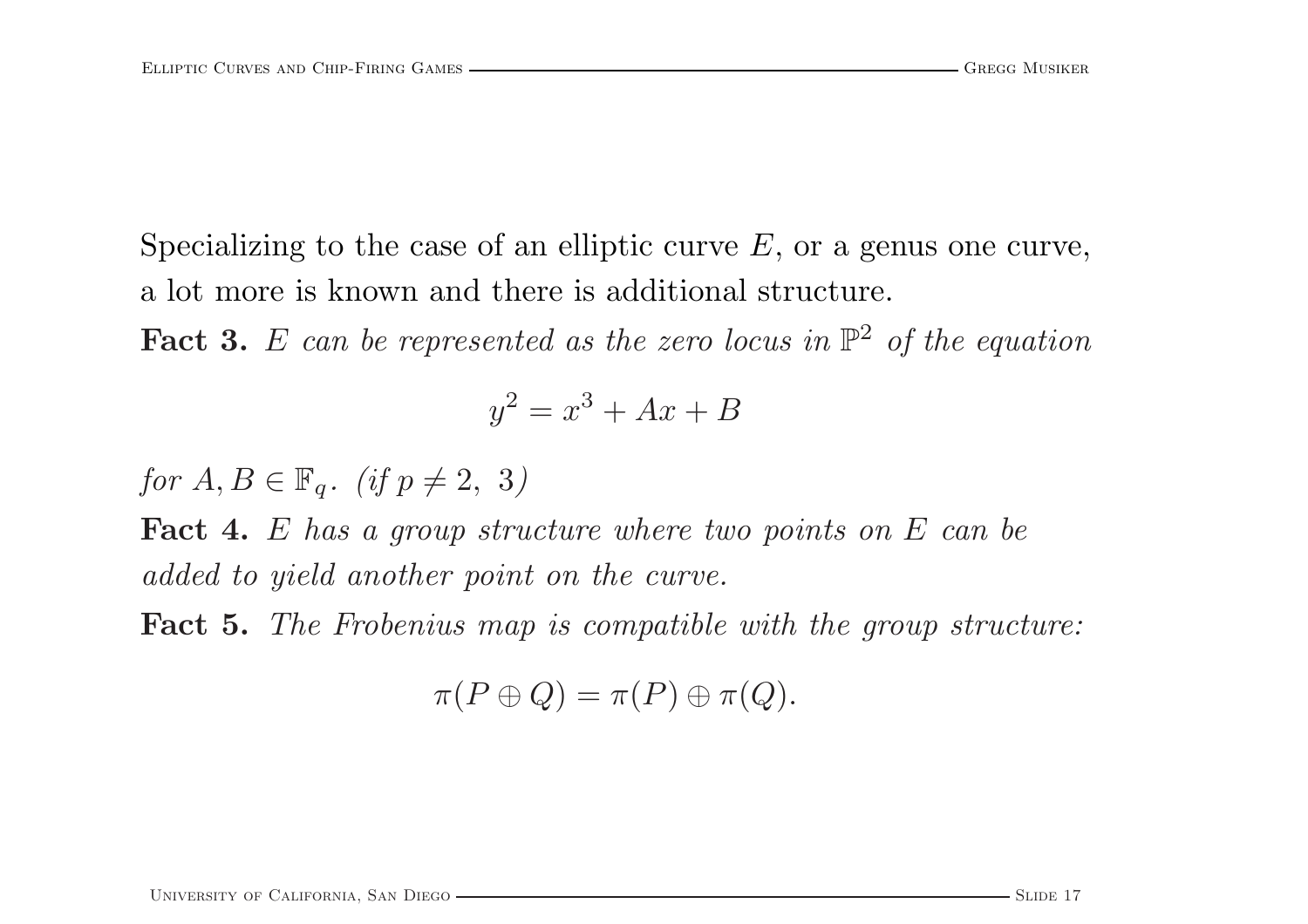Draw Chord/Tangent Line and then reflect about horizontal axis

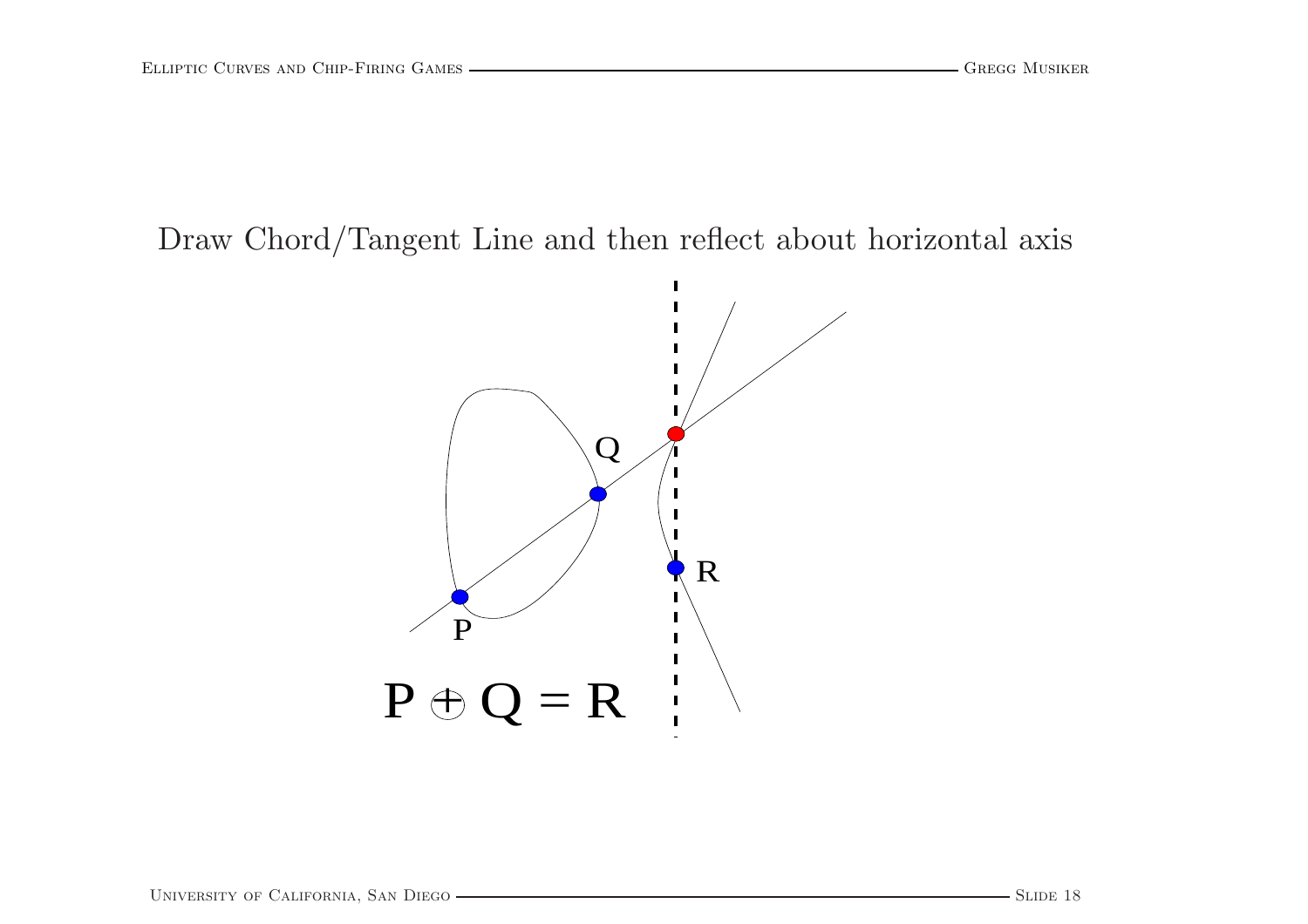If 
$$
P_1 = (x_1, y_1)
$$
,  $P_2 = (x_2, y_2)$ , then  
\n
$$
P_1 \oplus P_2 = P_3 = (x_3, y_3) \text{ where}
$$
\n1) If  $x_1 \neq x_2$  then  
\n
$$
x_3 = m^2 - x_1 - x_2 \text{ and } y_3 = m(x_1 - x_3) - y_1 \text{ with } m = \frac{y_2 - y_1}{x_2 - x_1}.
$$
\n2) If  $x_1 = x_2$  but  $(y_1 \neq y_2$ , or  $y_1 = 0 = y_2$ ) then  $P_3 = P_{\infty}$ .  
\n3) If  $P_1 = P_2$  and  $y_1 \neq 0$ , then  
\n
$$
x_3 = m^2 - 2x_1 \text{ and } y_3 = m(x_1 - x_3) - y_1 \text{ with } m = \frac{3x_1^2 + A}{2y_1}.
$$
\n4)  $P_{\infty}$  acts as the identity element in this addition.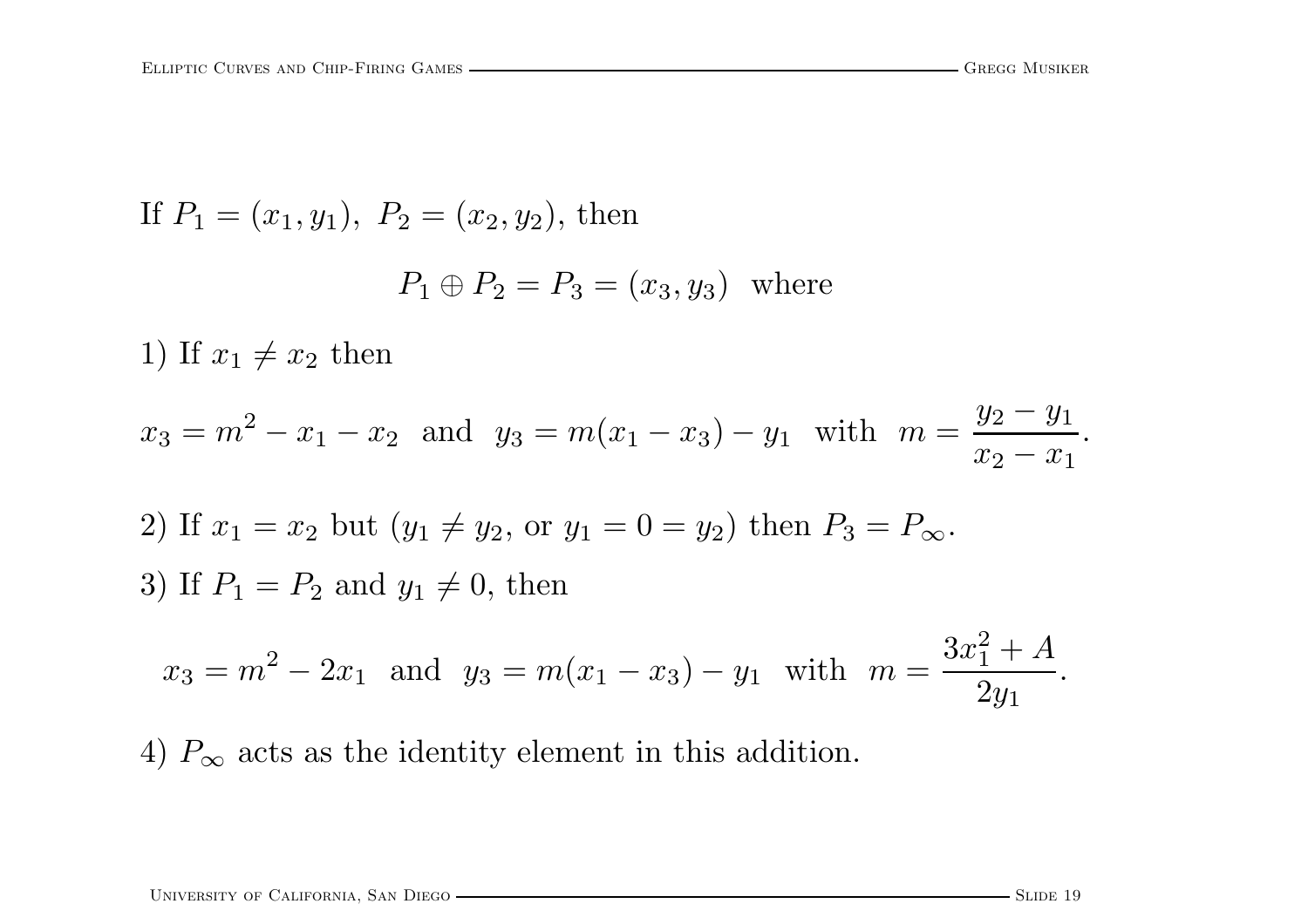### Rationality (Weil 1948, Hasse 1933)

$$
Z(E,T) = \frac{(1 - \alpha_1 T)(1 - \alpha_2 T)}{(1 - T)(1 - qT)} = \frac{1 - (1 + q - N_1)T + qT^2}{(1 - T)(1 - qT)}
$$

for complex numbers  $\alpha_1$  and  $\alpha_2$ . (In fact  $|\alpha_1| = |\alpha_2| = \sqrt{q}$ .)

Functional Equation (Weil 1948)

 $Z(E, 1/qT) = Z(E, T).$ 

$$
N_k = p_k[1 + q - \alpha_1 - \alpha_2]
$$
  
= 1 + q<sup>k</sup> - \alpha\_1<sup>k</sup> - \alpha\_2<sup>k</sup>

and the Functional Equation implies

$$
\alpha_1\alpha_2=q.
$$

Thus the entire sequence of  $N_k$ 's, for elliptic curve E, only depends on  $q$  and  $N_1$ .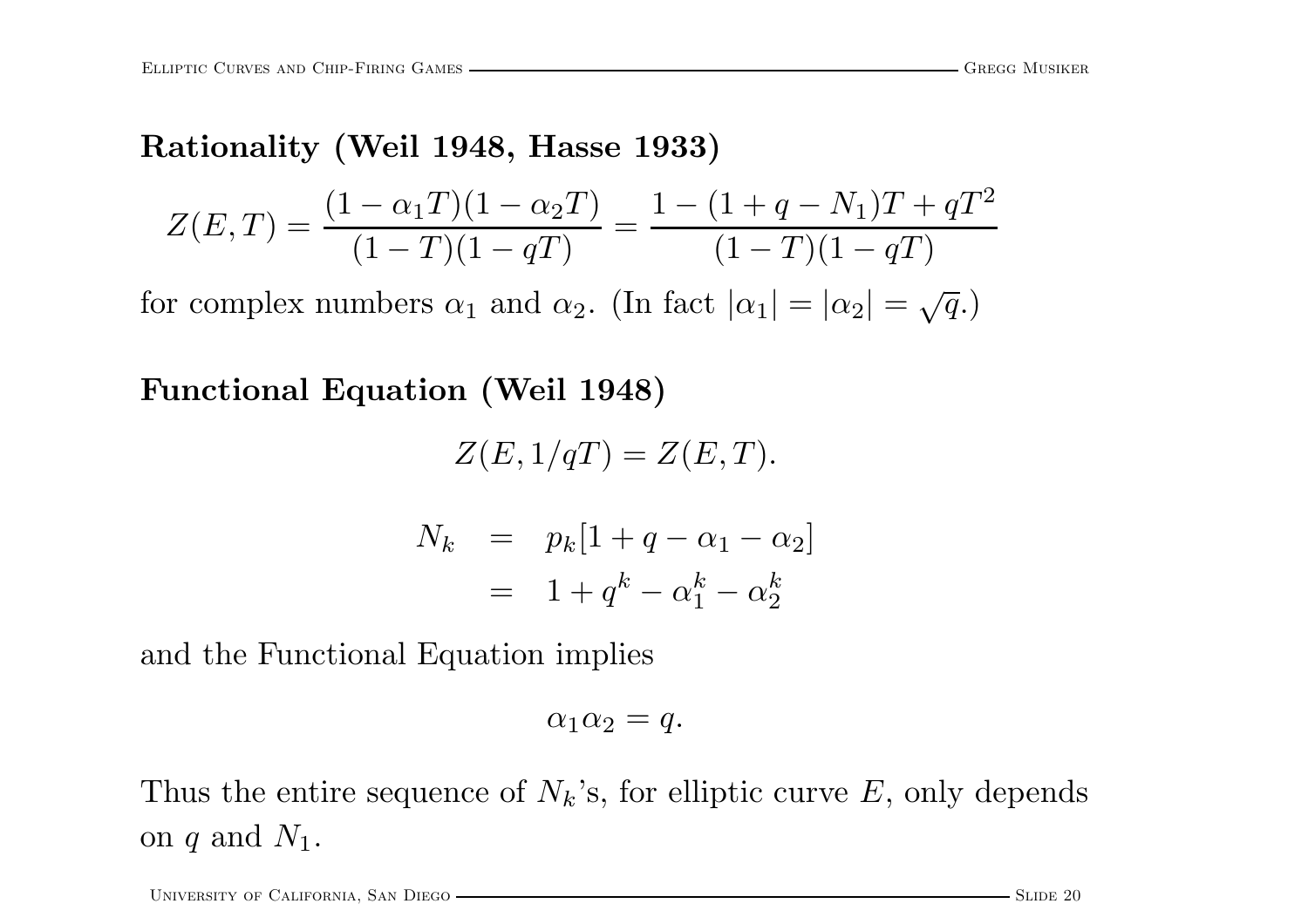Theorem <sup>4</sup> (Garsia 2004). For an elliptic curve, we can write  $N_k$  as a polynomial in terms of  $N_1$  and q such that

$$
N_k = \sum_{i=1}^k (-1)^{i-1} P_{k,i}(q) N_1^i
$$

where each  $P_{k,i}$  is a polynomial in q with positive integer coefficients.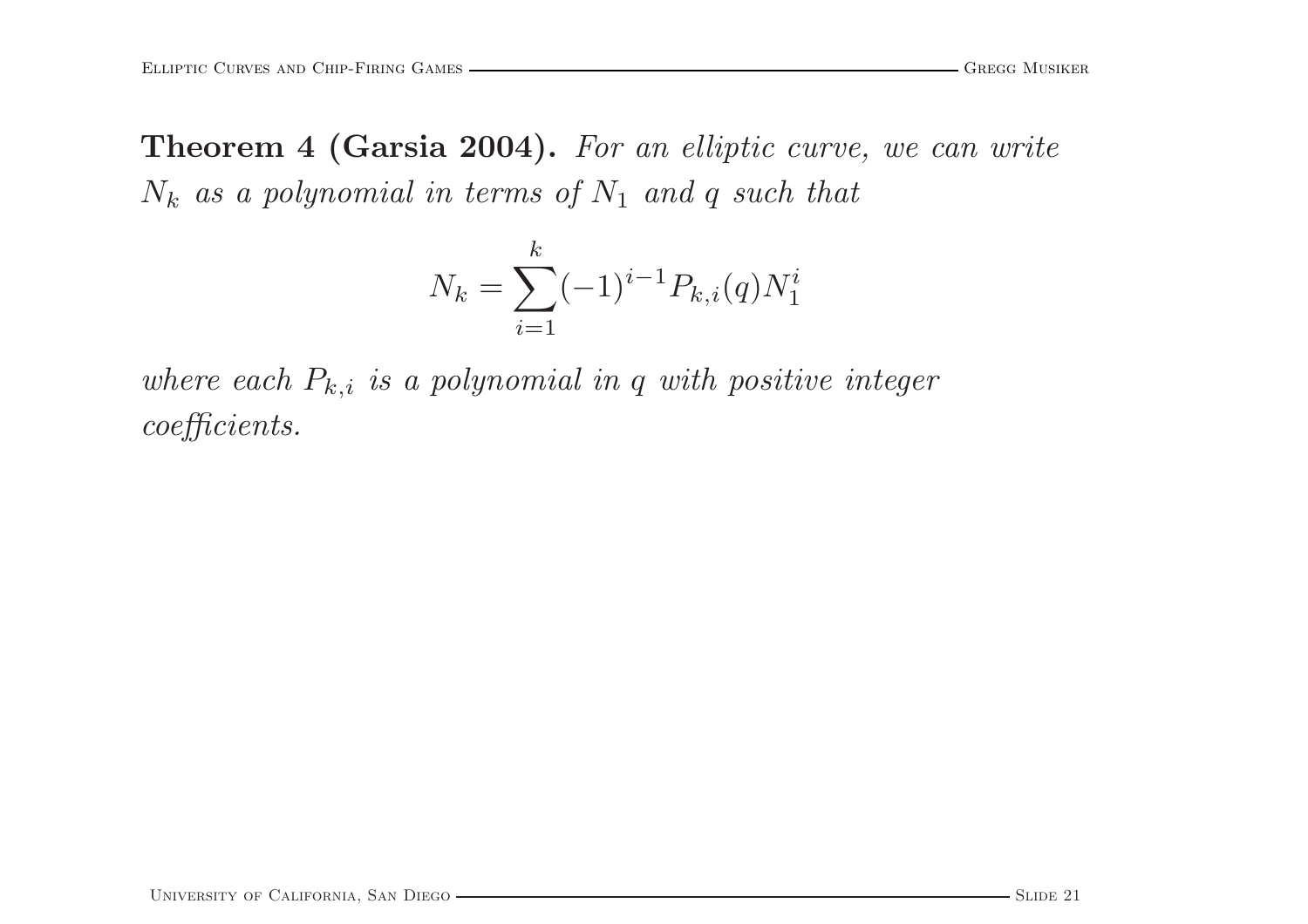Theorem <sup>4</sup> (Garsia 2004). For an elliptic curve, we can write  $N_k$  as a polynomial in terms of  $N_1$  and q such that

$$
N_k = \sum_{i=1}^k (-1)^{i-1} P_{k,i}(q) N_1^i
$$

where each  $P_{k,i}$  is a polynomial in q with positive integer coefficients.

$$
N_2 = (2+2q)N_1 - N_1^2
$$
  
\n
$$
N_3 = (3+3q+3q^2)N_1 - (3+3q)N_1^2 + N_1^3
$$
  
\n
$$
N_4 = (4+4q+4q^2+4q^3)N_1 - (6+8q+6q^2)N_1^2 + (4+4q)N_1^3 - N_1^4
$$
  
\n
$$
N_5 = (5+5q+5q^2+5q^3+5q^4)N_1 - (10+15q+15q^2+10q^3)N_1^2
$$
  
\n+ 
$$
(10+15q+10q^2)N_1^3 - (5+5q)N_1^4 + N_1^5
$$

Question 1. What is a combinatorial interpretation of these expressions, i.e. of the  $P_{k,i}$ 's?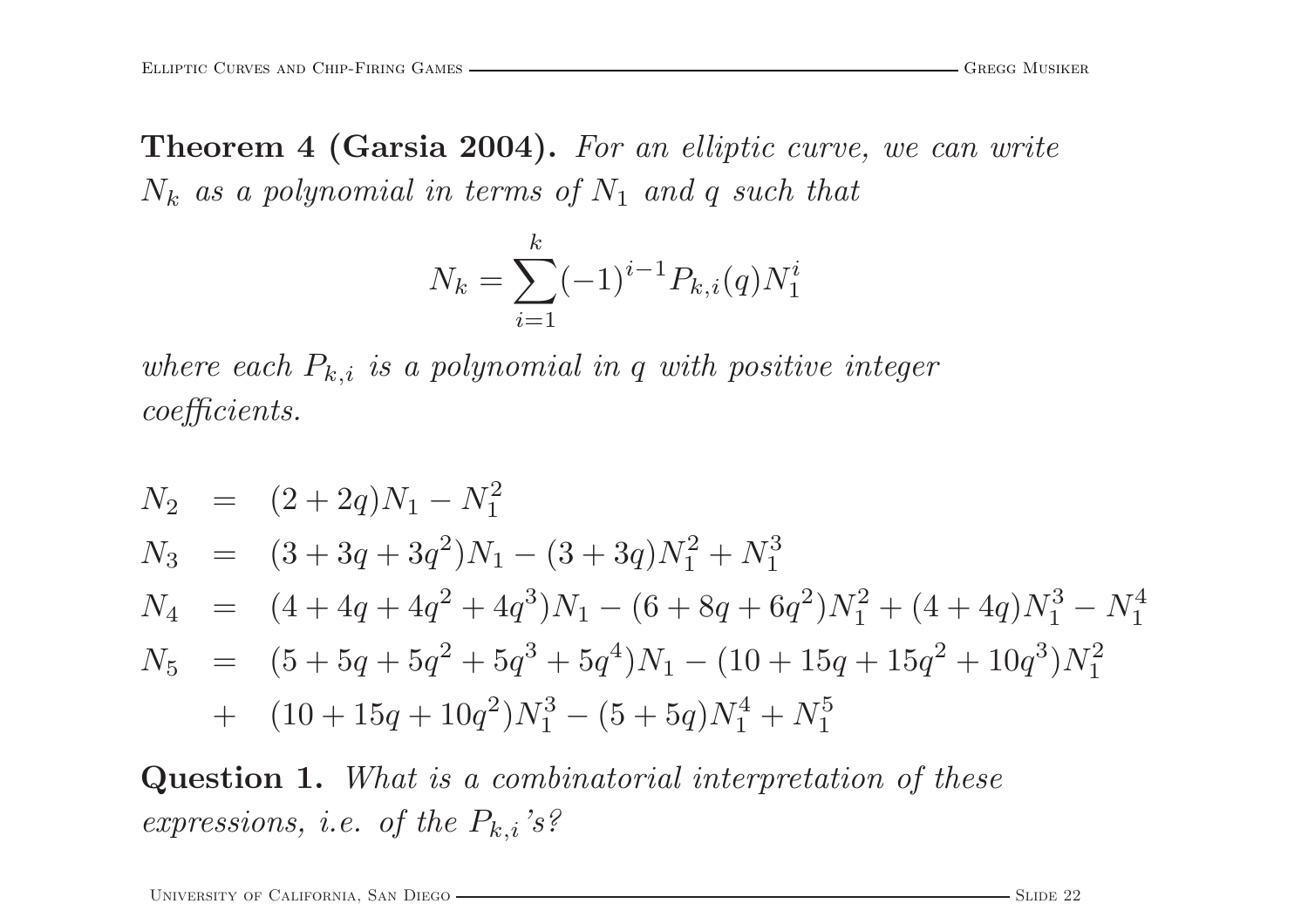## III. A COMBINATORIAL INTERPRETATION OF  $N_k$ .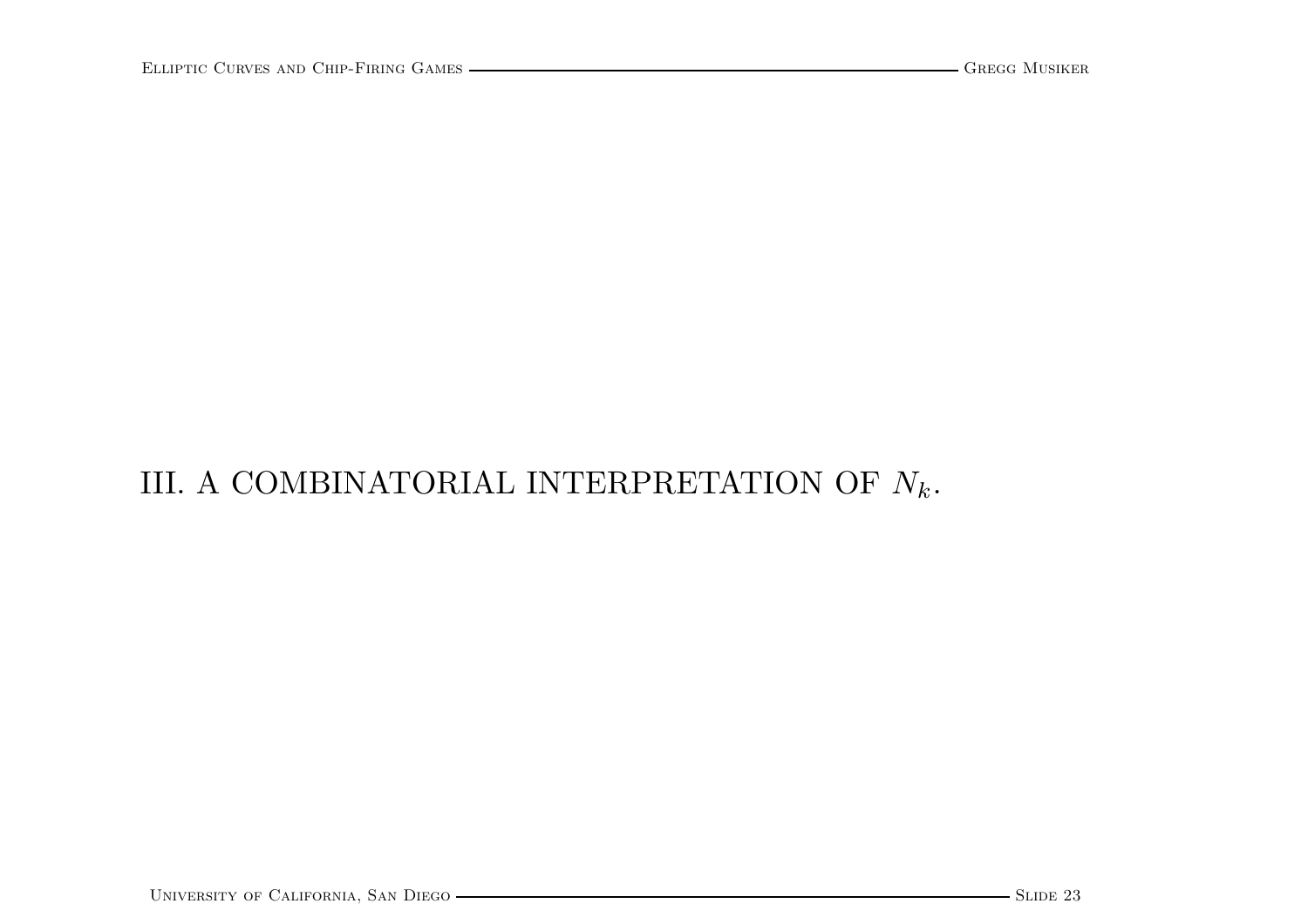Fibonacci Numbers

$$
F_n = F_{n-1} + F_{n-2}
$$
  
\n
$$
F_0 = 1, \quad F_1 = 1
$$
  
\n
$$
1, 1, 2, 3, 5, 8, 13, 21, 34...
$$

Counts the number of subsets of  $\{1, 2, \ldots, n-1\}$  with no two elements consecutive

e.g.  $F_5 = 8: \{ \}, \{1\}, \{2\}, \{3\}, \{4\}, \{1, 3\}, \{1, 4\}, \{2, 4\}$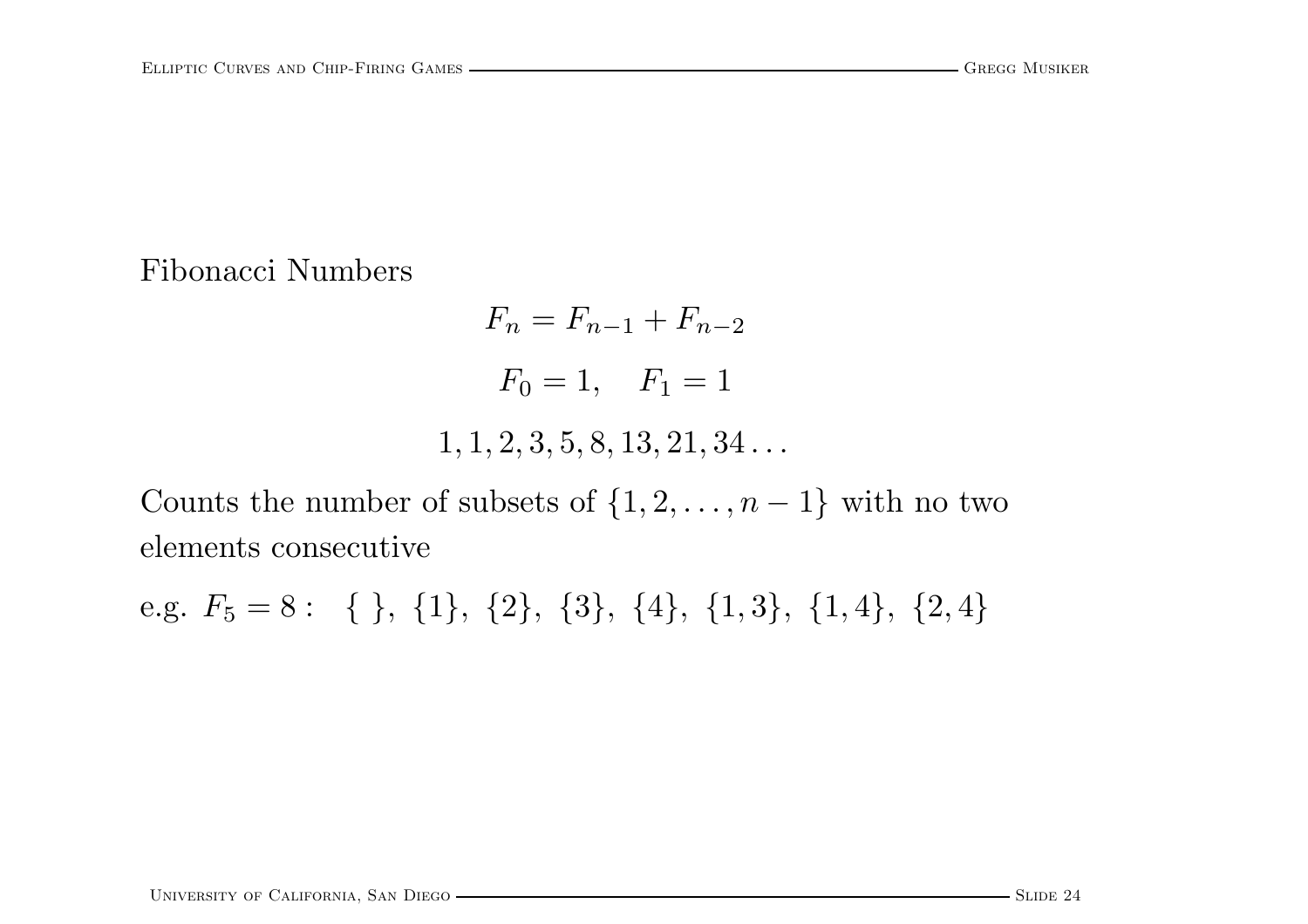Lucas Numbers

$$
L_n = L_{n-1} + L_{n-2}
$$
  
\n
$$
L_1 = 1, \quad L_2 = 3
$$
  
\n
$$
1, 3, 4, 7, 11, 18, 29, 47, \dots
$$

Counts the number of subsets of  $\{1, 2, \ldots, n\}$  with no two elements circularly consecutive

e.g.  $L_4 = 7: \{ \}, \{1\}, \{2\}, \{3\}, \{4\}, \{1, 3\}, \$  {2, 4}

By Convention and Recurrence:  $L_0 = 2$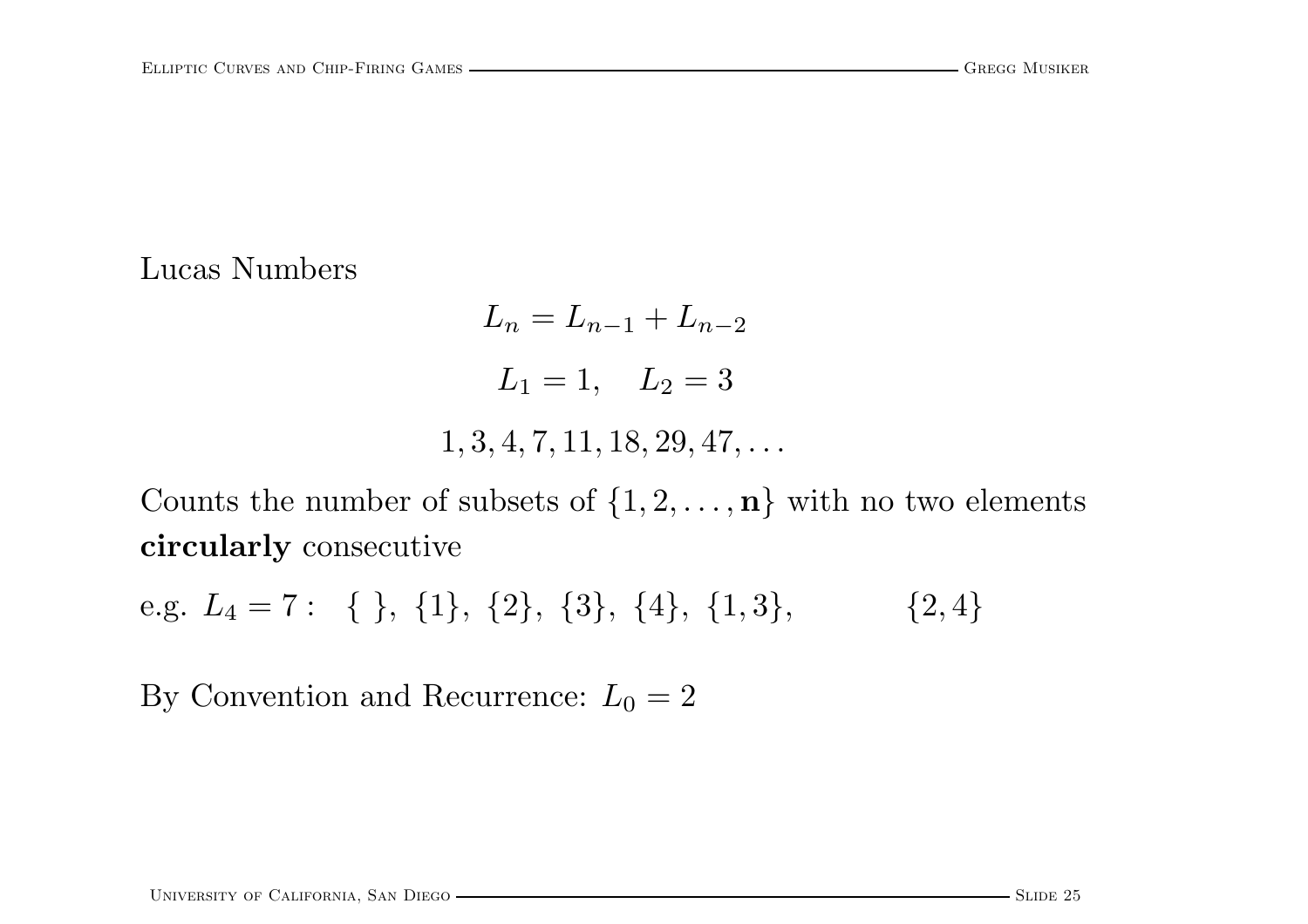Definition 1. We define the  $(q, t)$ −Lucas numbers to be a sequence of polynomials in variables q and t such that  $L_n(q,t)$  is defined as

$$
L_n(q,t) = \sum_S q^{\#}
$$
 even elements in  $S$ <sup>t</sup>  $\lfloor \frac{n}{2} \rfloor - \#S$ 

where the sum is over subsets S of  $\{1, 2, \ldots, n\}$  such that no two numbers are circularly consecutive.

#### Theorem 5.

$$
L_{2k}(q,t) = 1 + q^k - N_k \Big|_{N_1 = -t}
$$

The  $L_{2k}(q,t)$ 's satisfy recurrence relation

$$
L_{2k+2}(q,t) = (1+q+t)L_{2k}(q,t) - qL_{2k-2}(q,t).
$$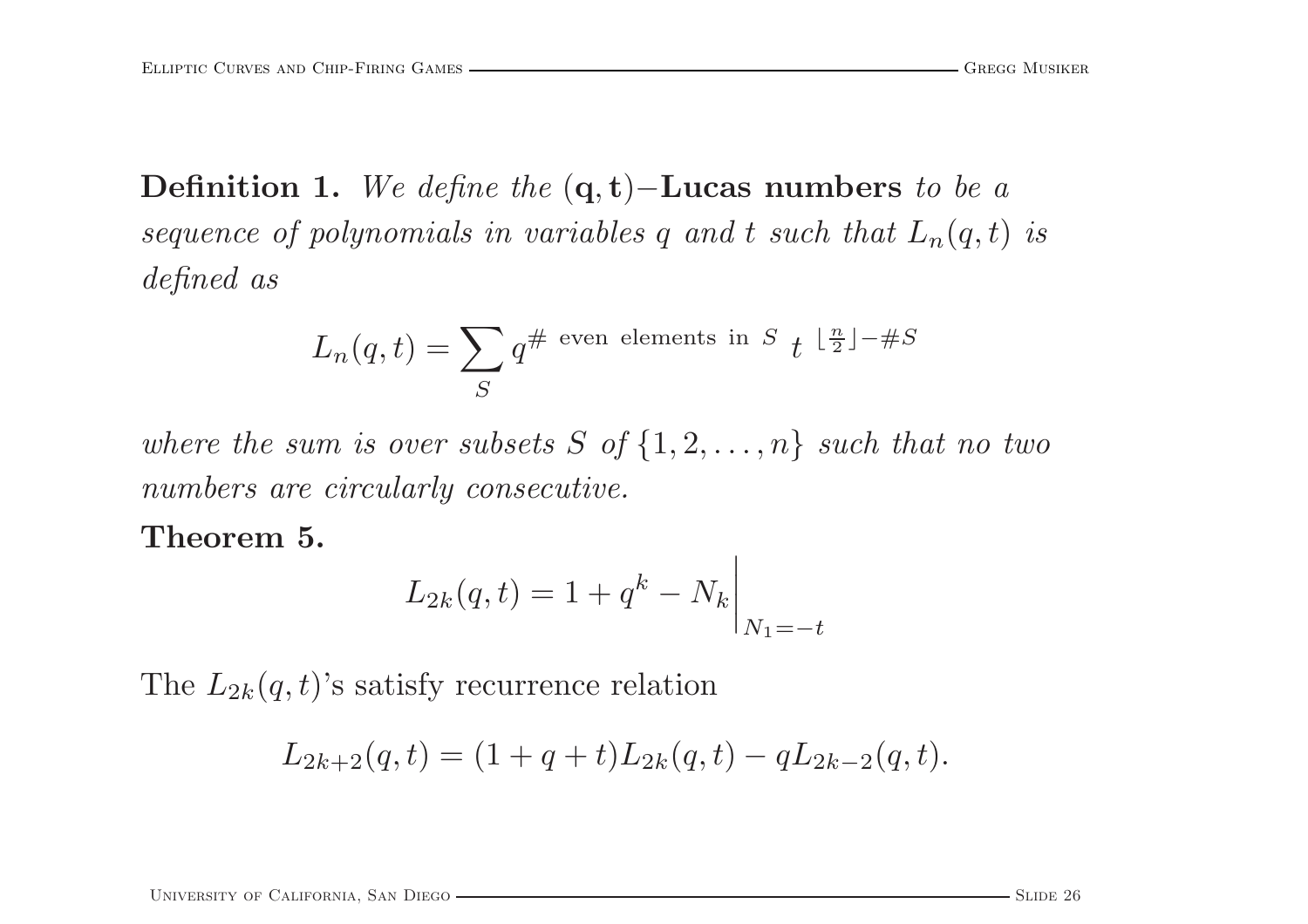## Symmetric Function Aside: We can also think of this plethystically as

$$
L_{2k}(q, -N_1) = 1 + q^k - p_k[1 + q - \alpha_1 - \alpha_2].
$$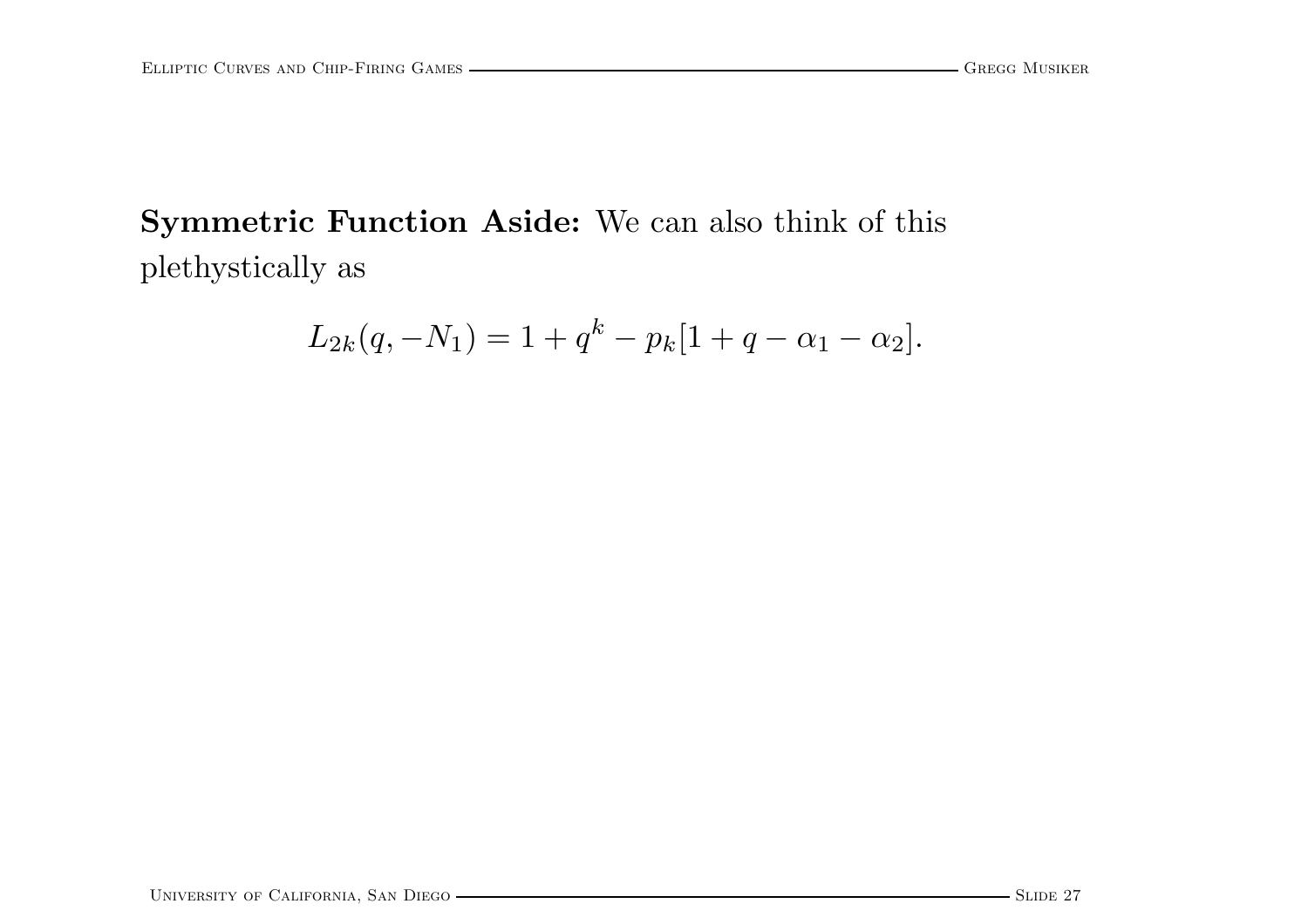## Symmetric Function Aside: We can also think of this plethystically as

$$
L_{2k}(q, -N_1) = 1 + q^k - p_k[1 + q - \alpha_1 - \alpha_2].
$$

Symmetric Functions give rise to other identities including:

# Positive Divisors of degree k =  $h_k[1+q-\alpha_1-\alpha_2]$  and

$$
(-1)^k F_{2k-1}(q, -N_1) = e_k[1+q-\alpha_1-\alpha_2]
$$

for suitably defined bivariate Fibonacci polynomials.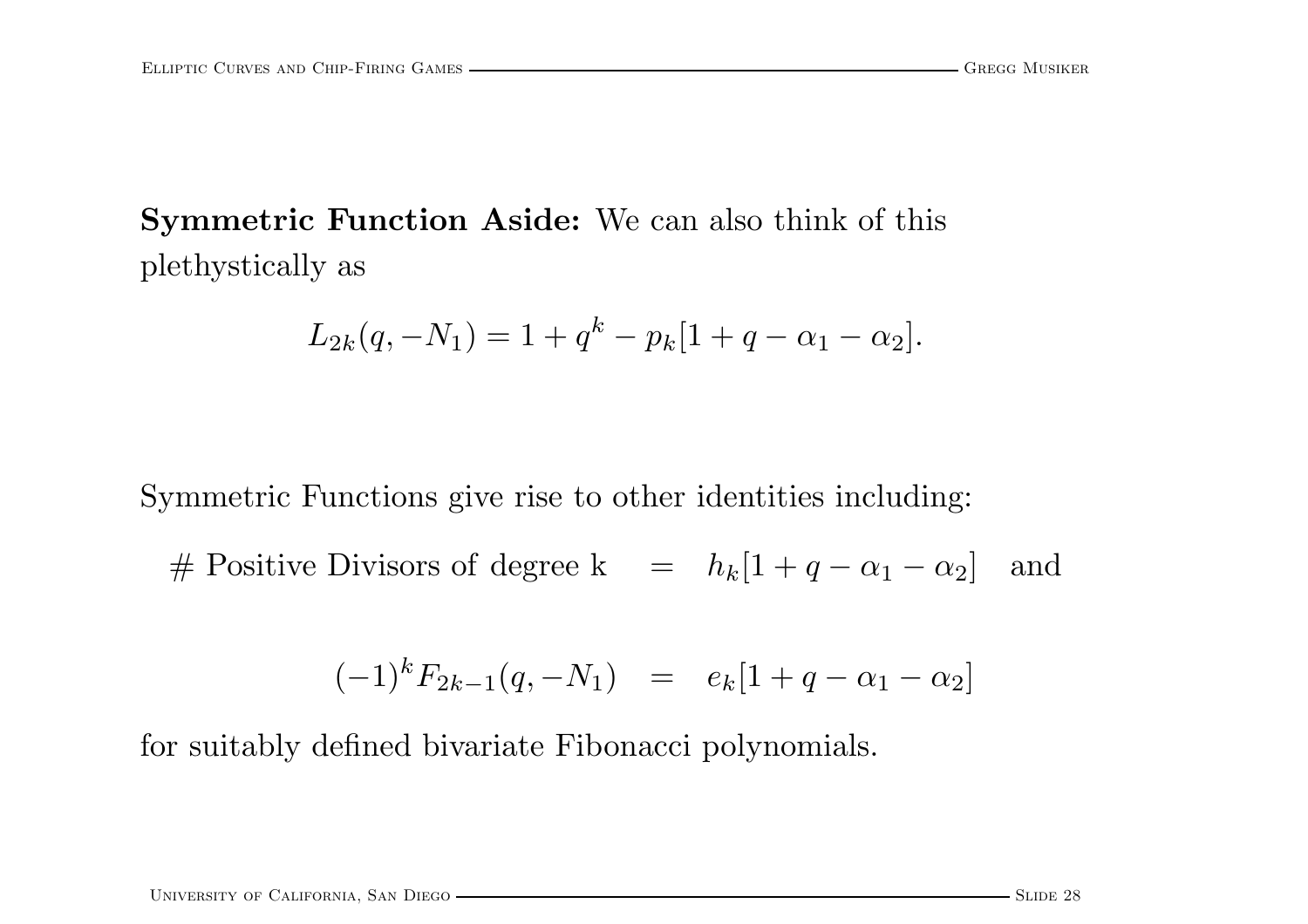### **Question 2.** Is there a generating function equal to  $N_k$  directly?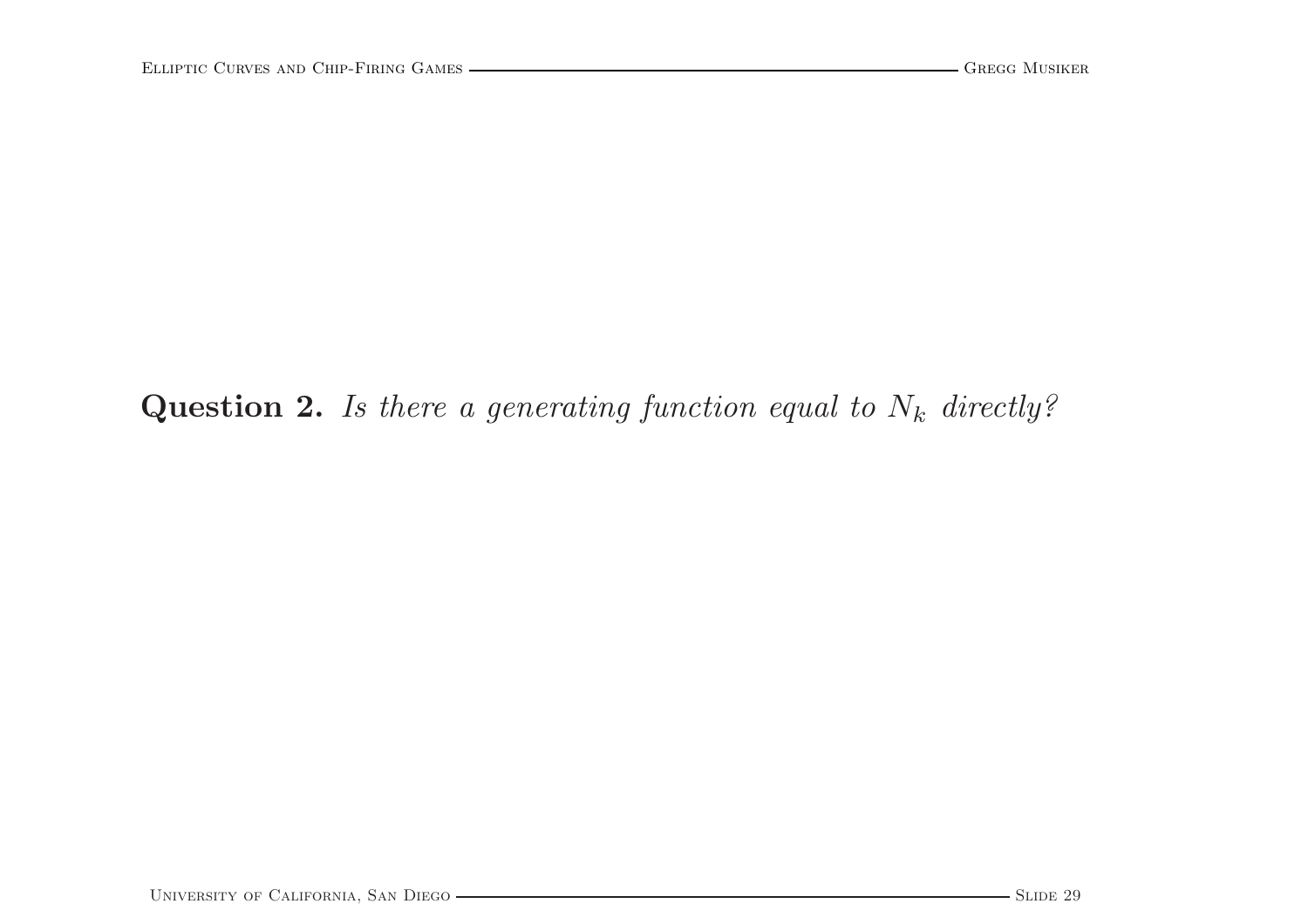#### **Question 2.** Is there a generating function equal to  $N_k$  directly?

We can come close.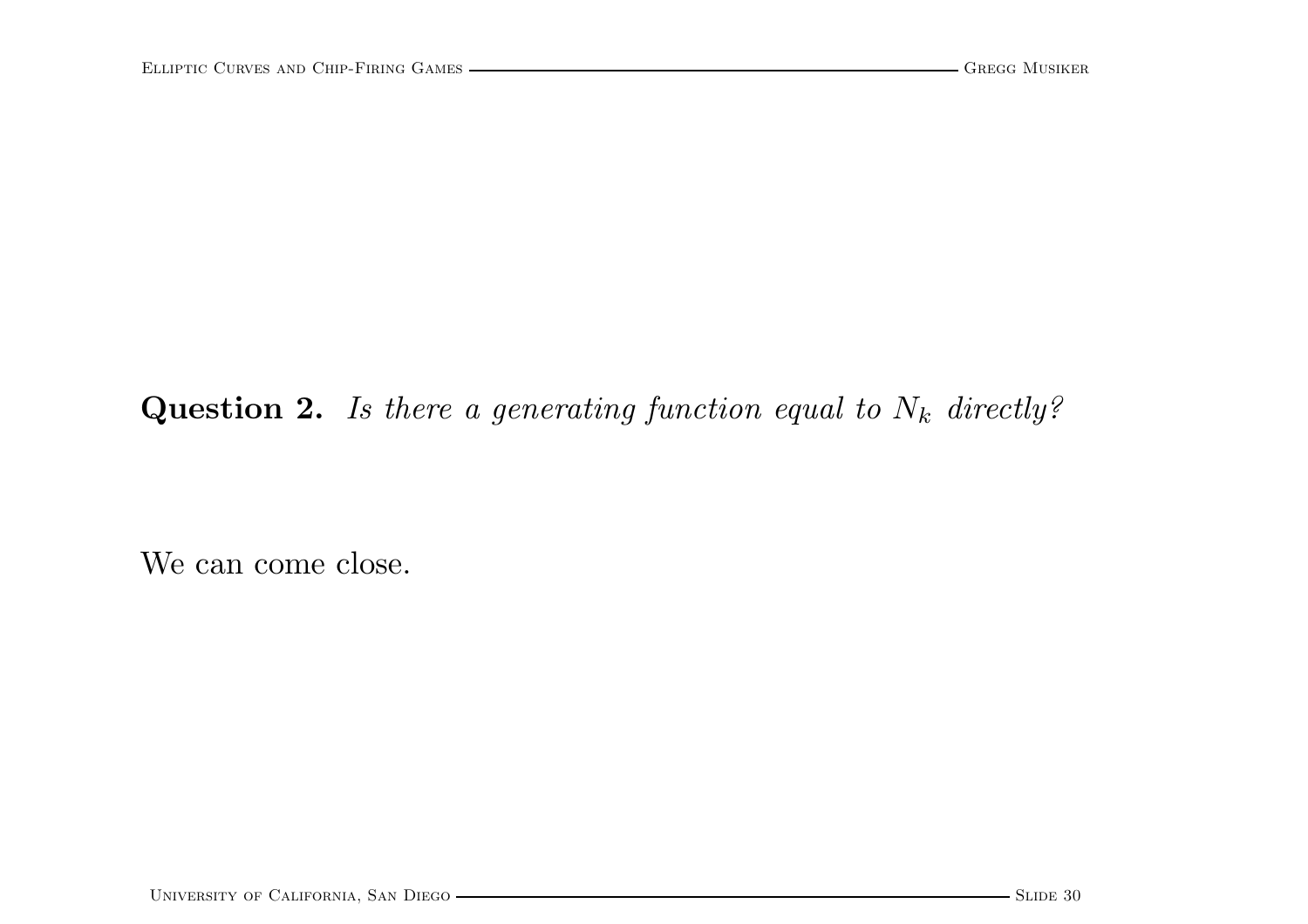We let  $W_n$  denote the wheel graph which consists of n vertices on a circle and <sup>a</sup> central vertex which is adjacent to every other vertex.

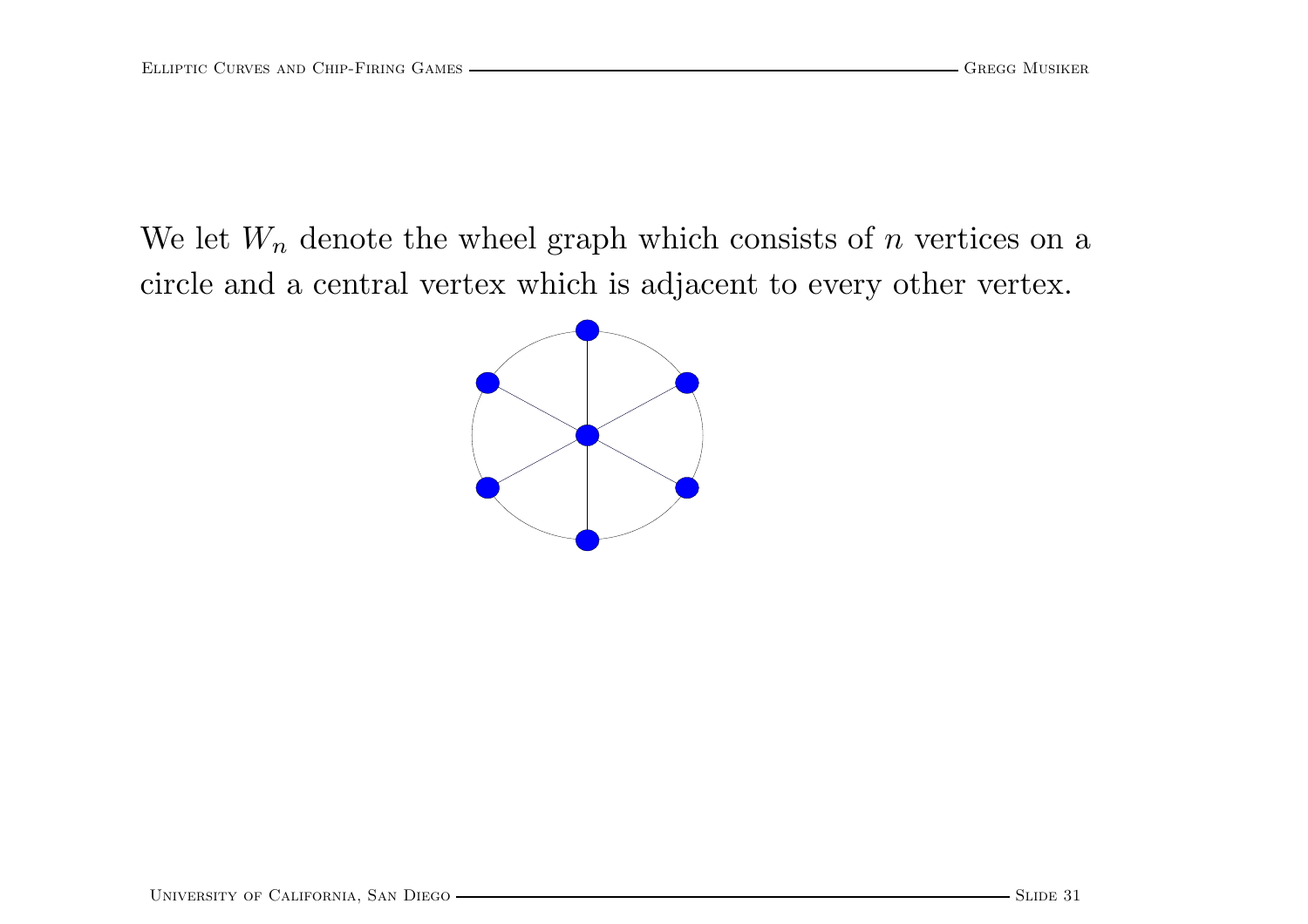We let  $W_n$  denote the wheel graph which consists of n vertices on a circle and <sup>a</sup> central vertex which is adjacent to every other vertex.



We note that <sup>a</sup> spanning tree will consist of arcs on the rim and spokes. We orient the arcs clockwise and designate the head of each arc.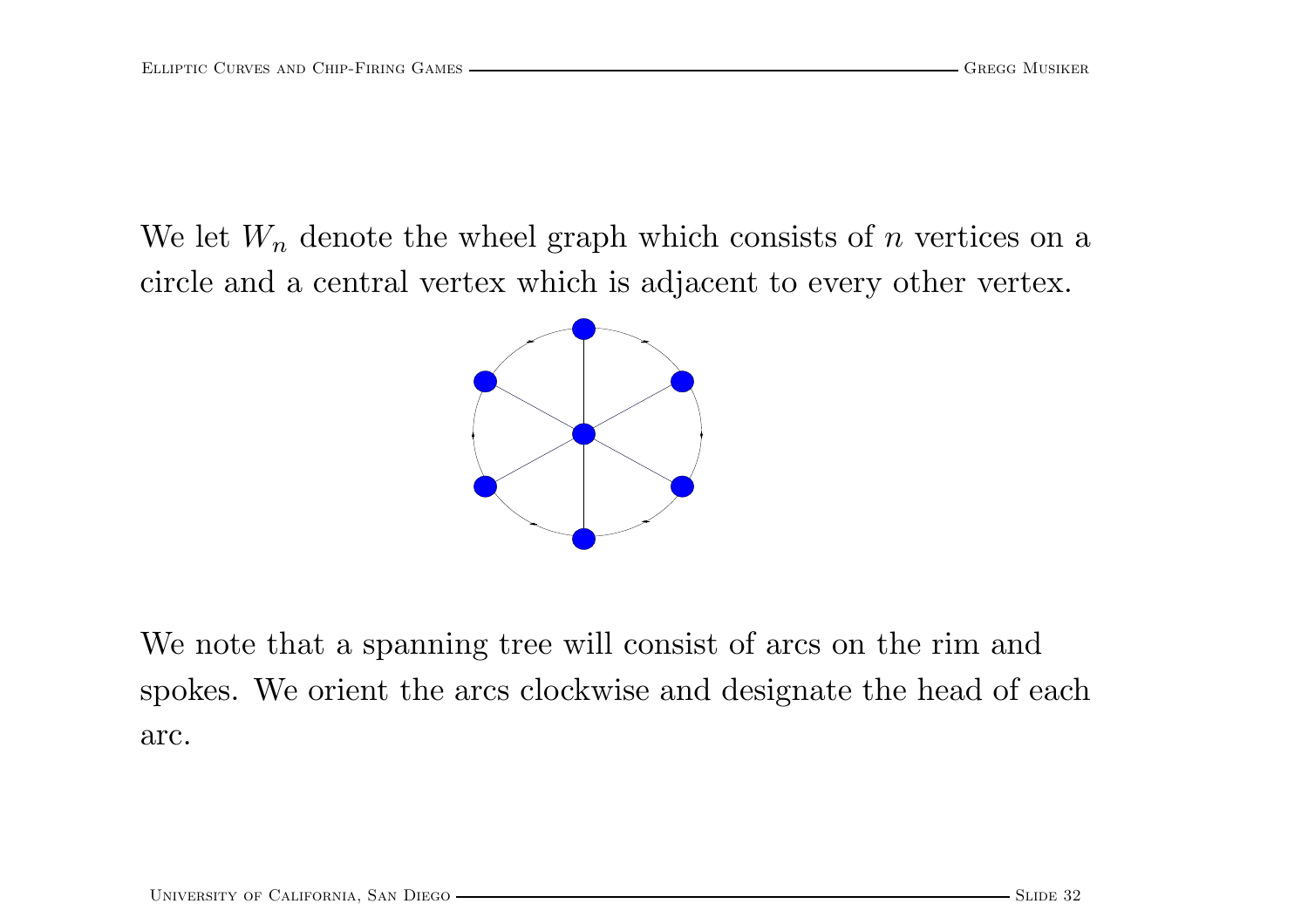#### Definition 2.

 $\mathcal{W}_k(q,t) =$ spanning trees of  $W_k$ qtotal dist from spokes to tails  $t^{\#}$  spokes.

Theorem 6.



The proof uses combinatorial facts from [Eğeciouğlu-Remmel 1990] and [Benjamin-Yerger 2004].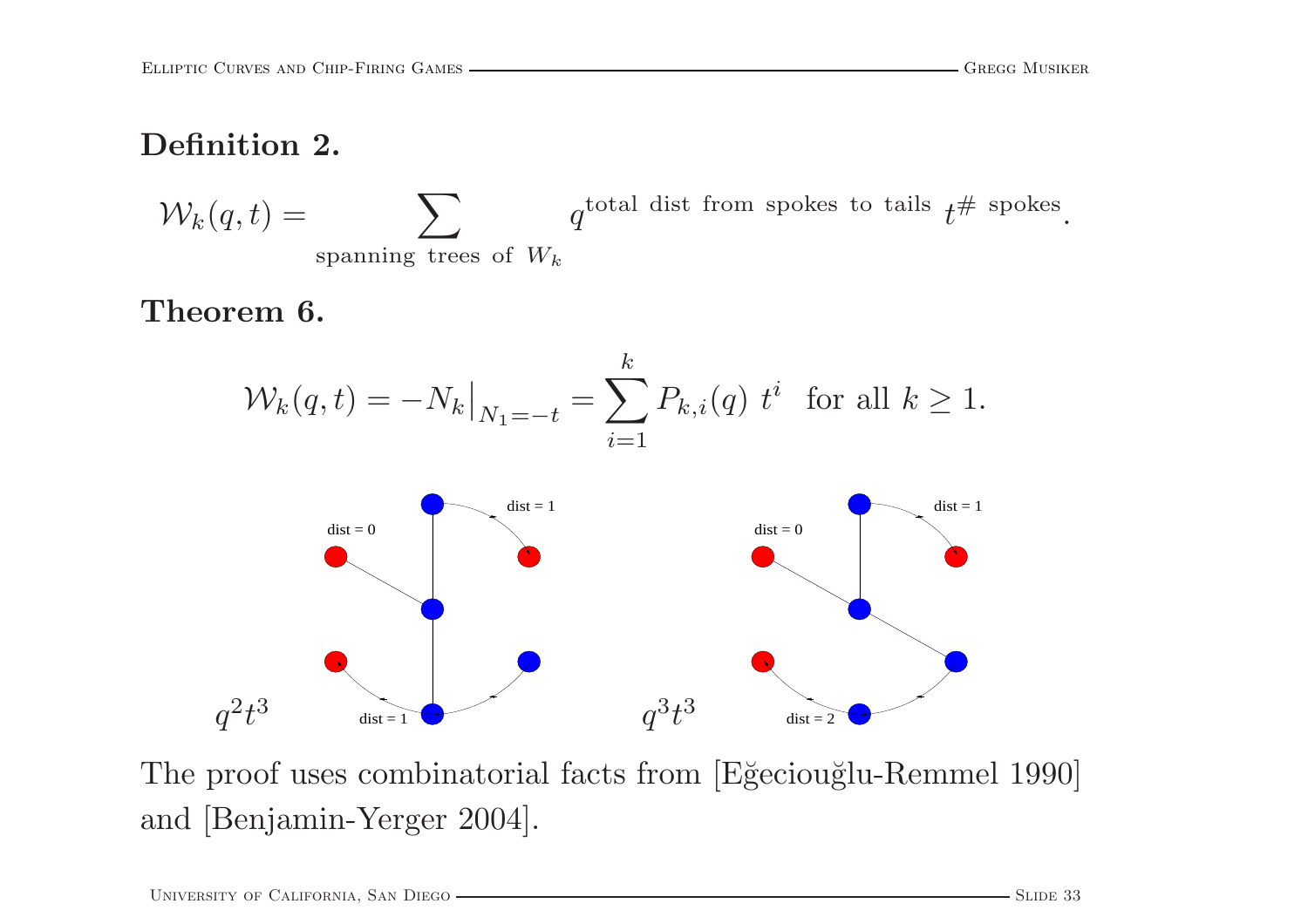## IV. A DETERMINANTAL FORMULA FOR  $N_k$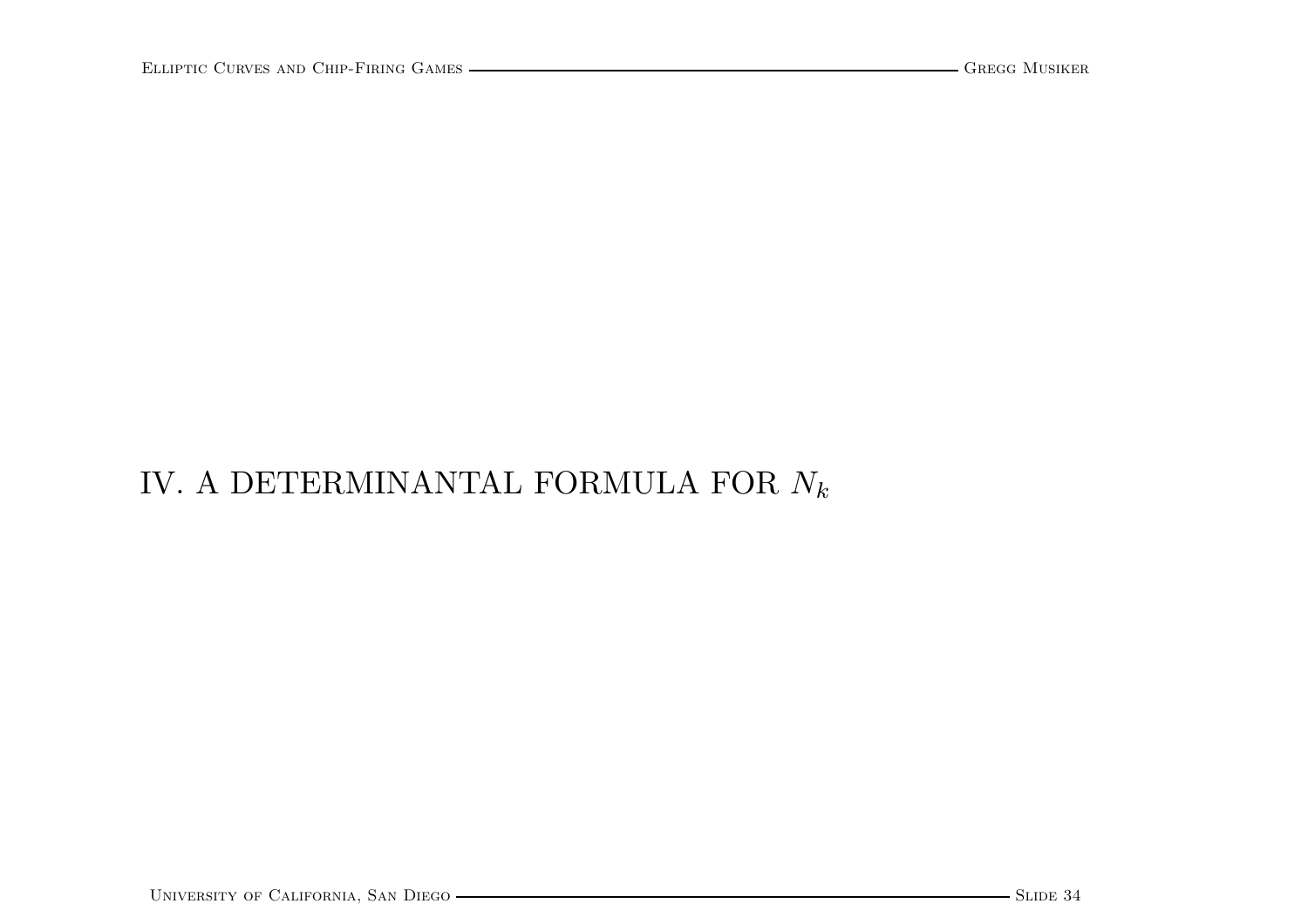Let 
$$
M_1 = [-N_1]
$$
,  $M_2 = \begin{bmatrix} 1+q-N_1 & -1-q \\ -1-q & 1+q-N_1 \end{bmatrix}$ , and for  $k \ge 3$ ,

let  $M_k$  be the k-by-k "three-line" circulant matrix

$$
\begin{bmatrix}\n1+q-N_1 & -1 & 0 & \dots & 0 & -q \\
-q & 1+q-N_1 & -1 & 0 & \dots & 0 \\
\vdots & \vdots & \ddots & \vdots & \ddots & \vdots \\
0 & \dots & -q & 1+q-N_1 & -1 & 0 \\
0 & \dots & 0 & -q & 1+q-N_1 & -1 \\
-1 & 0 & \dots & 0 & -q & 1+q-N_1\n\end{bmatrix}
$$

**Theorem 7.** The sequence of integers  $N_k = \#E(\mathbb{F}_{q^k})$  satisfies the relation

$$
N_k = -\det M_k
$$
 for all  $k \ge 1$ .

Analogously,  $\mathcal{W}_k(q,t) = \det M_k|_{N_1=-t}$ .

.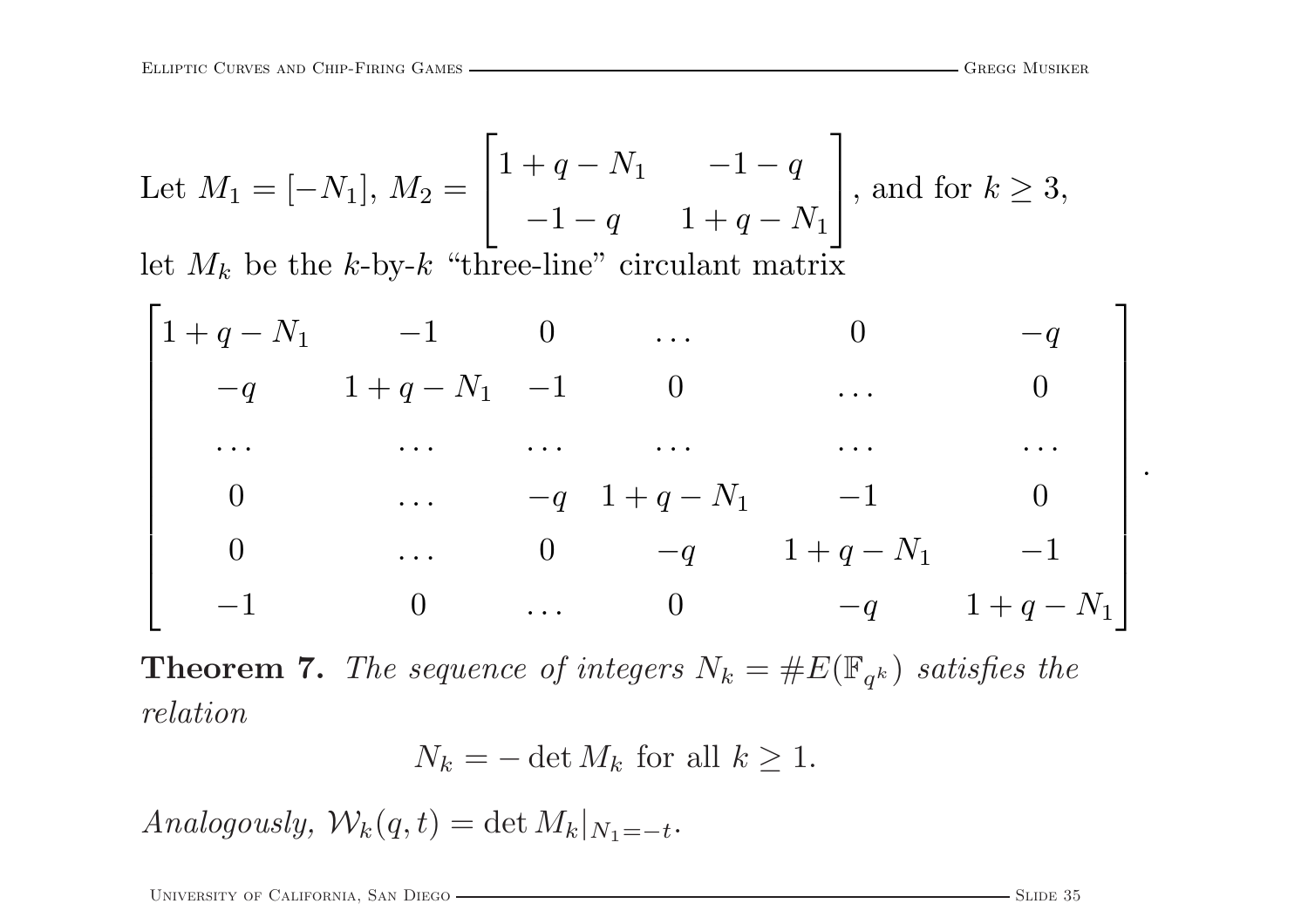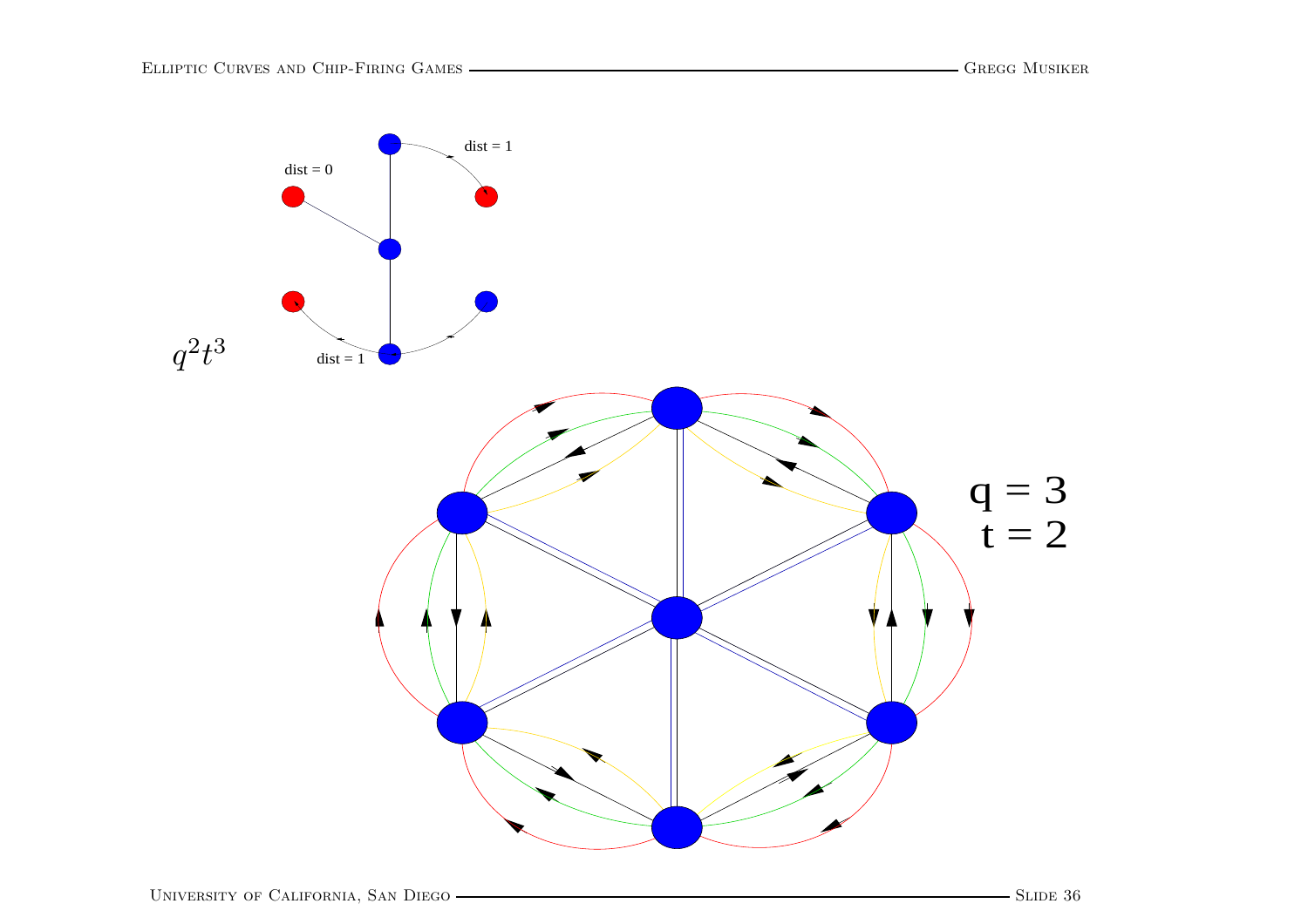### Proof by the Matrix-Tree Theorem:

The Laplacian Matrix for  $W_k(q,t)$  is

$$
L = \begin{bmatrix} 1+q+t & -1 & 0 & \dots & 0 & -q & -t \\ -q & 1+q+t & -1 & 0 & \dots & 0 & -t \\ \dots & \dots & \dots & \dots & \dots & \dots & -t \\ 0 & \dots & -q & 1+q+t & -1 & 0 & -t \\ 0 & \dots & 0 & -q & 1+q+t & -1 & -t \\ -1 & 0 & \dots & 0 & -q & 1+q+t & -t \\ -t & -t & -t & \dots & -t & -t & kt \end{bmatrix}.
$$

The last row and column correspond to hub vertex, the root. By the Matrix-Tree theorem, the number of directed rooted spanning trees is  $\det L_0$  where  $L_0$  is matrix L with the last row and last column deleted.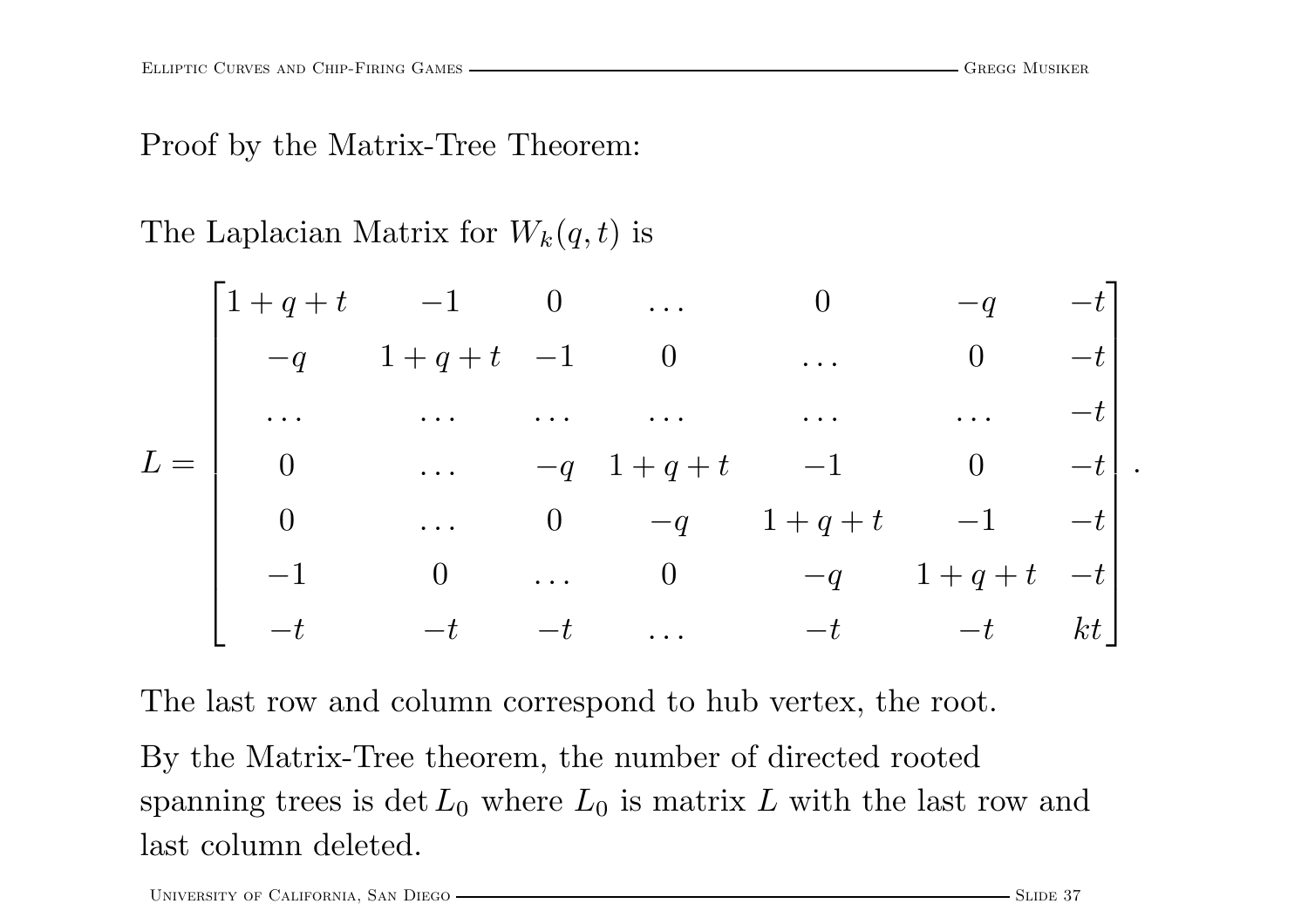### V. CHIP-FIRING GAMES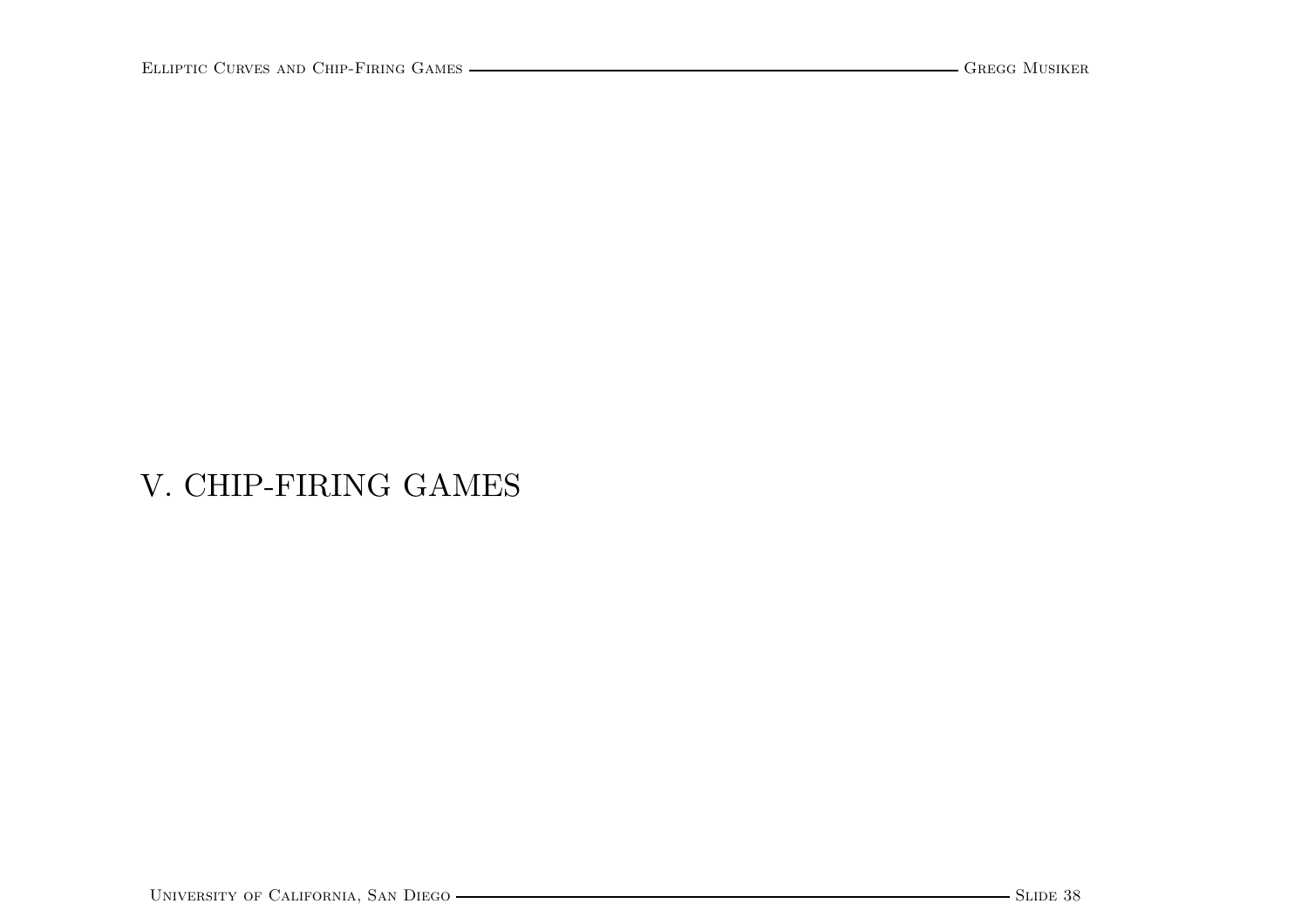Let  $G$  be a finite loopless directed multi-graph.

That is  $G = (V, E)$  where V is a finite set  $\{v_1, v_2, \ldots, v_n\}$  and E is a multiset whose elements are pairs from  $V \times V$ .

For every vertex  $v_i$  let  $C_i$  be a nonnegative integer representing the number of chips on vertex  $v_i$ .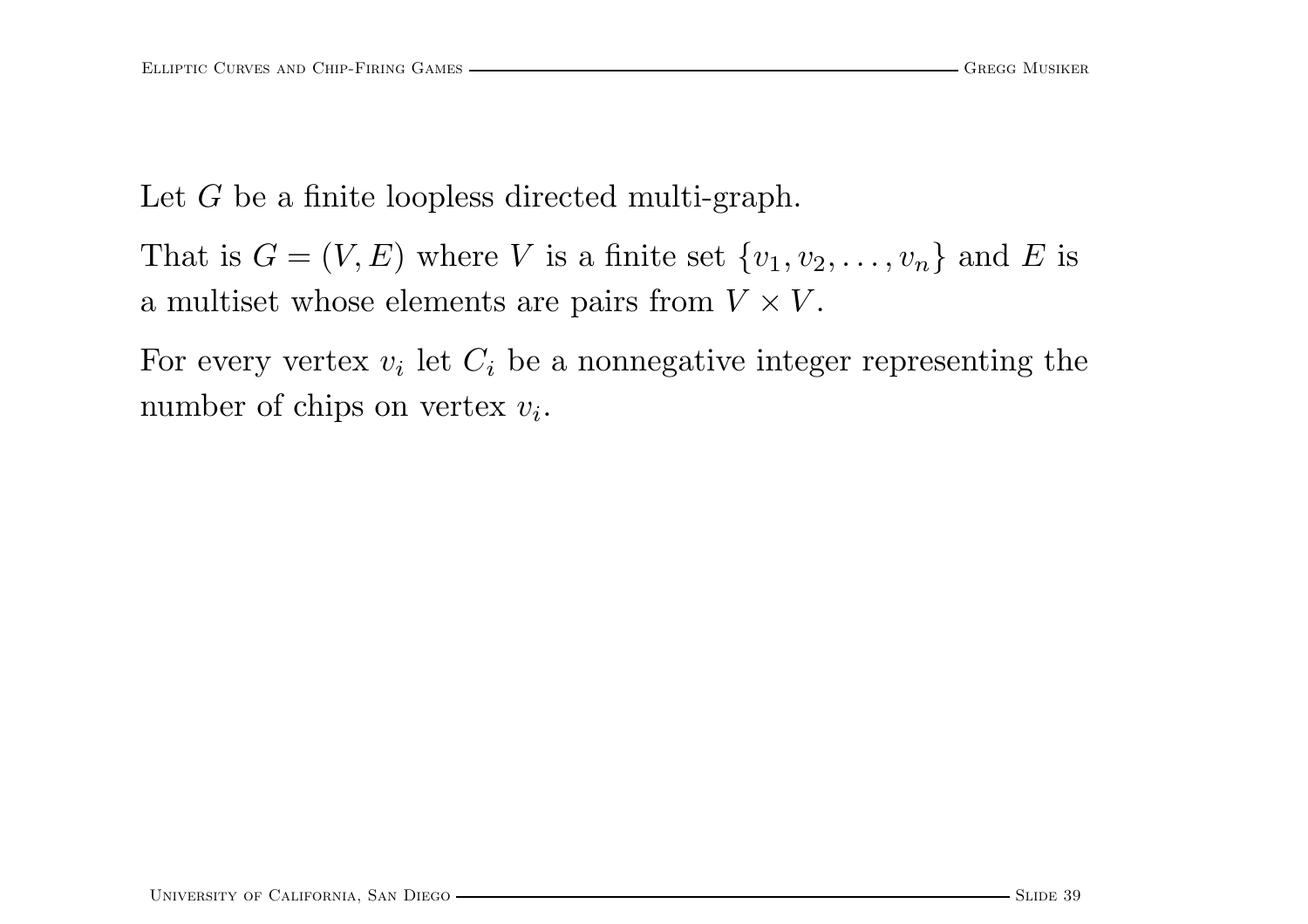Let G be a finite loopless directed multi-graph.

That is  $G = (V, E)$  where V is a finite set  $\{v_1, v_2, \ldots, v_n\}$  and E is a multiset whose elements are pairs from  $V \times V$ .

For every vertex  $v_i$  let  $C_i$  be a nonnegative integer representing the number of chips on vertex  $v_i$ .

If there is an edge  $e = (v_i, v_j)$  in E, we say that  $v_i$  and  $v_j$  are adjacent, and that edge  $e$  is directed from  $v_i$  to  $v_j$ .

The **outdegree** of a vertex  $v_i$ ,  $d_i$  is the number of edges in E with first coordinate  $v_i$ .

We call vertex  $v_i$  a **neighbor** of  $v_i$  if edge  $(v_i, v_j) \in E$ .

Finally, we let  $d_{ij}$  be the number of edges  $(v_i, v_j)$  in E.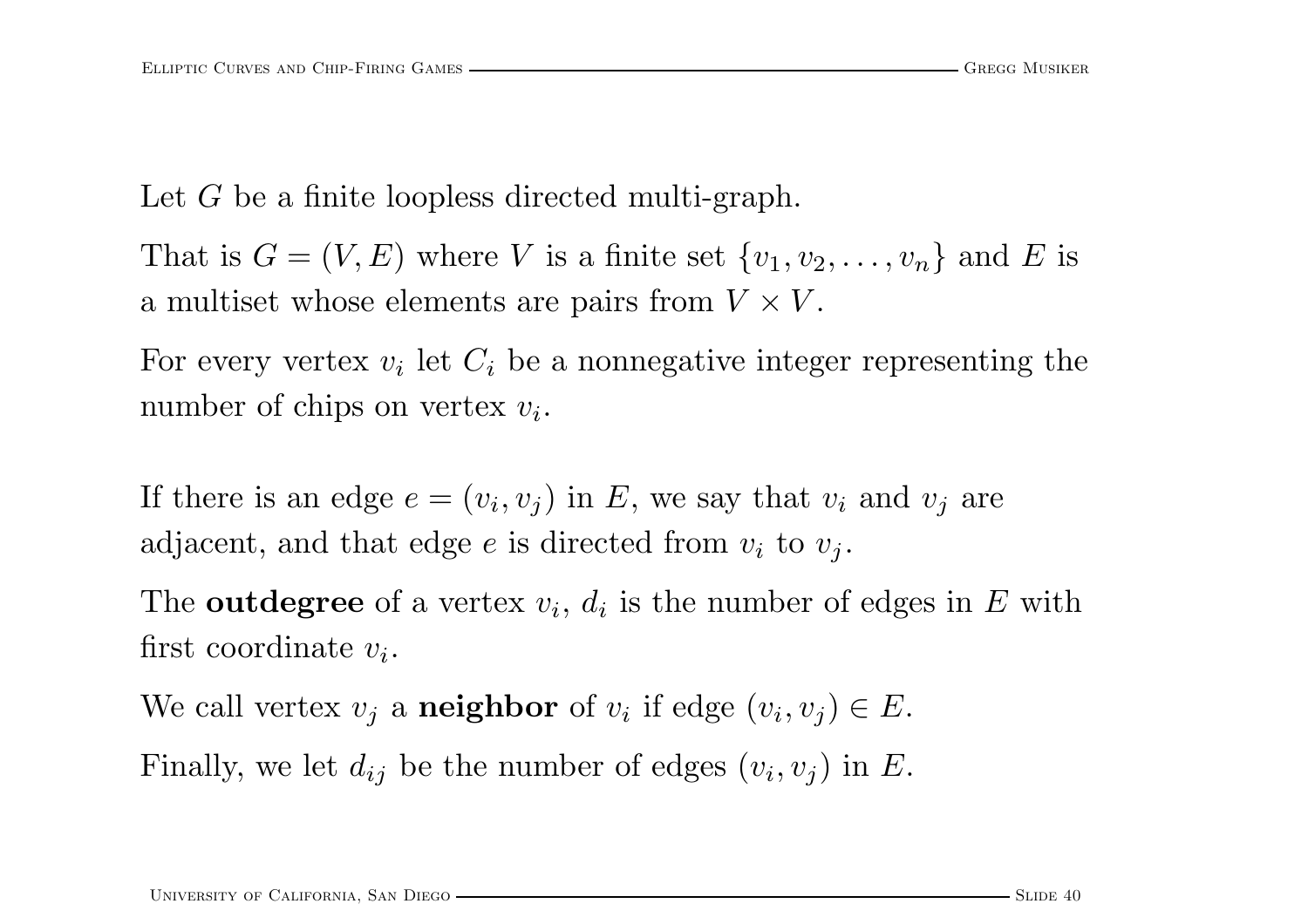Chip-Firing: (Björner, Lovász, Shor)

- 1. Start with vertex  $v_1$ .
- 2. If  $C_i$ , the number of chips on  $v_i$ , is greater than the outdegree of  $v_i$ , then vertex  $v_i$  fires. Otherwise move on to  $v_{i+1}$ .
- 3. If vertex  $v_i$  fires, then we take  $d_i$  chips off of  $v_i$  and distribute them to  $v_i$ 's neighbors.
- 4. Now  $C_i := C_i d_i$  and  $C_j := C_j + d_{i,j}$  if  $v_j$  is a neighbor of  $v_i$ .
- 5. We continue until we get to  $v_n$ .
- 6. We then start over with  $v_1$  and repeat.
- 7. We continue forever or terminate when all  $C_i < d_i$ .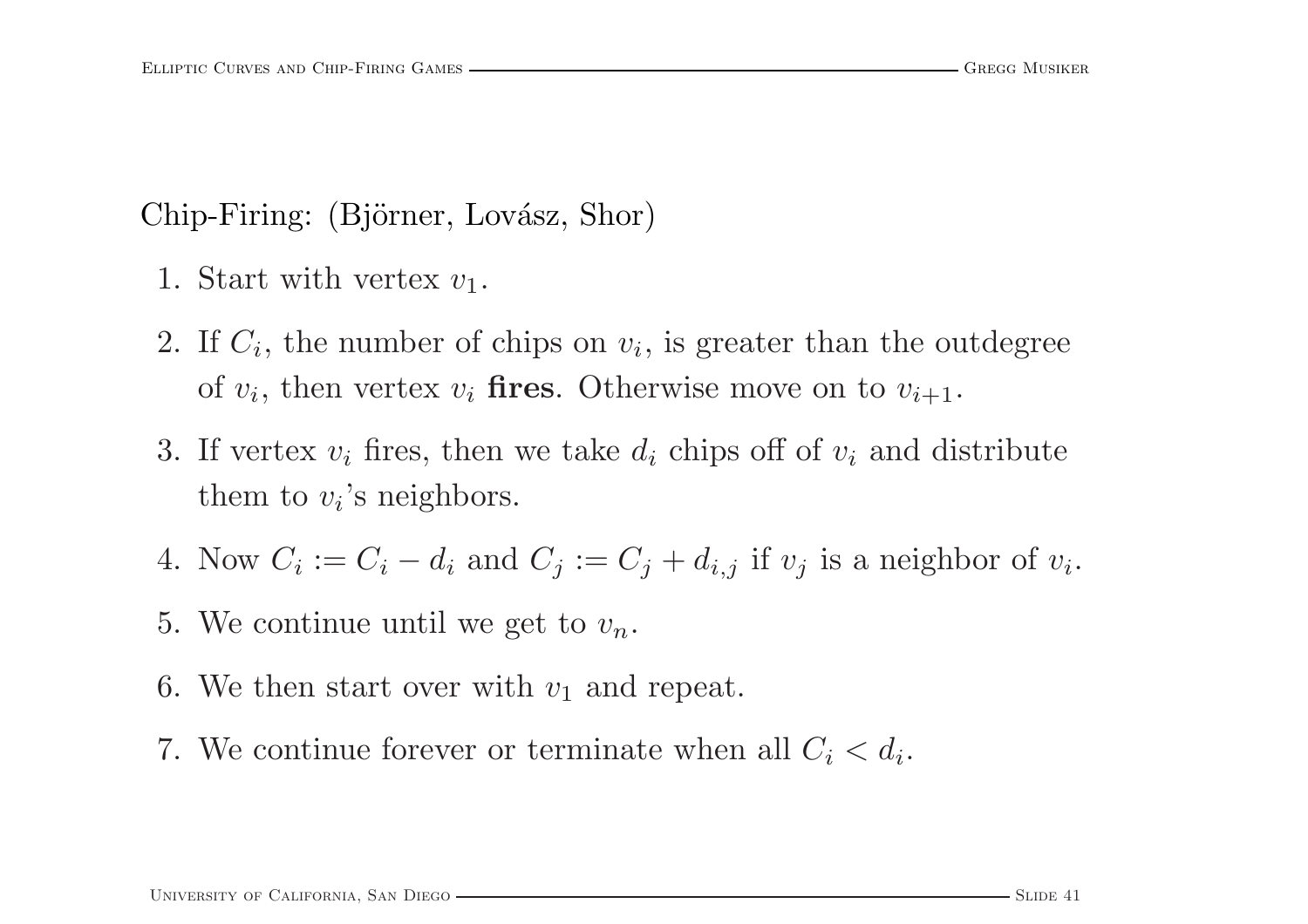# We consider a variant due to Norman Biggs known as the **Dollar** Game:

- 1. We designate one vertex  $v_0$  to be the bank, and allow  $C_0$  to be negative. All the other  $C_i$ 's still must be nonnegative.
- 2. To limit extraneous configurations, we presume that the sum  $\sum_{i=0}^{ \#V-1} C_i = 0$ . (Thus in particular,  $C_0$  will be non-positive.)
- 3. The bank, i.e. vertex  $v_0$ , is only allowed to fire if no other vertex can fire. Note that since we now allow  $C_0$  to be negative,  $v_0$  is allowed to fire even when it is smaller than its outdegree.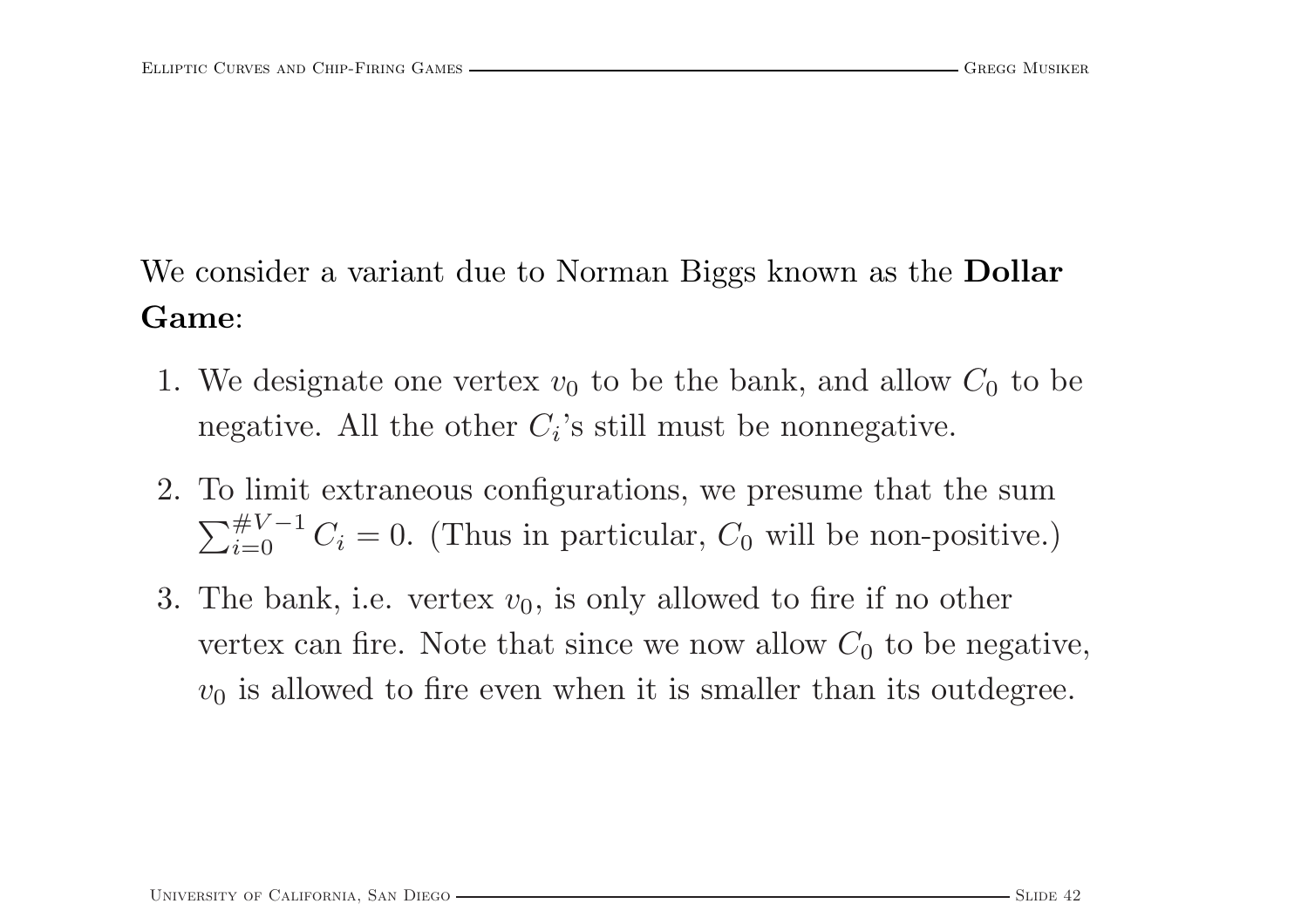A configuration is **stable** if  $v_0$  is the only vertex that can fire A configuration  $C$  is recurrent if there is firing sequence which will lead back to C.

(Note that this will necessarily require the use of  $v_0$  firing.)

We call a configuration **critical** if it is both stable and recurrent.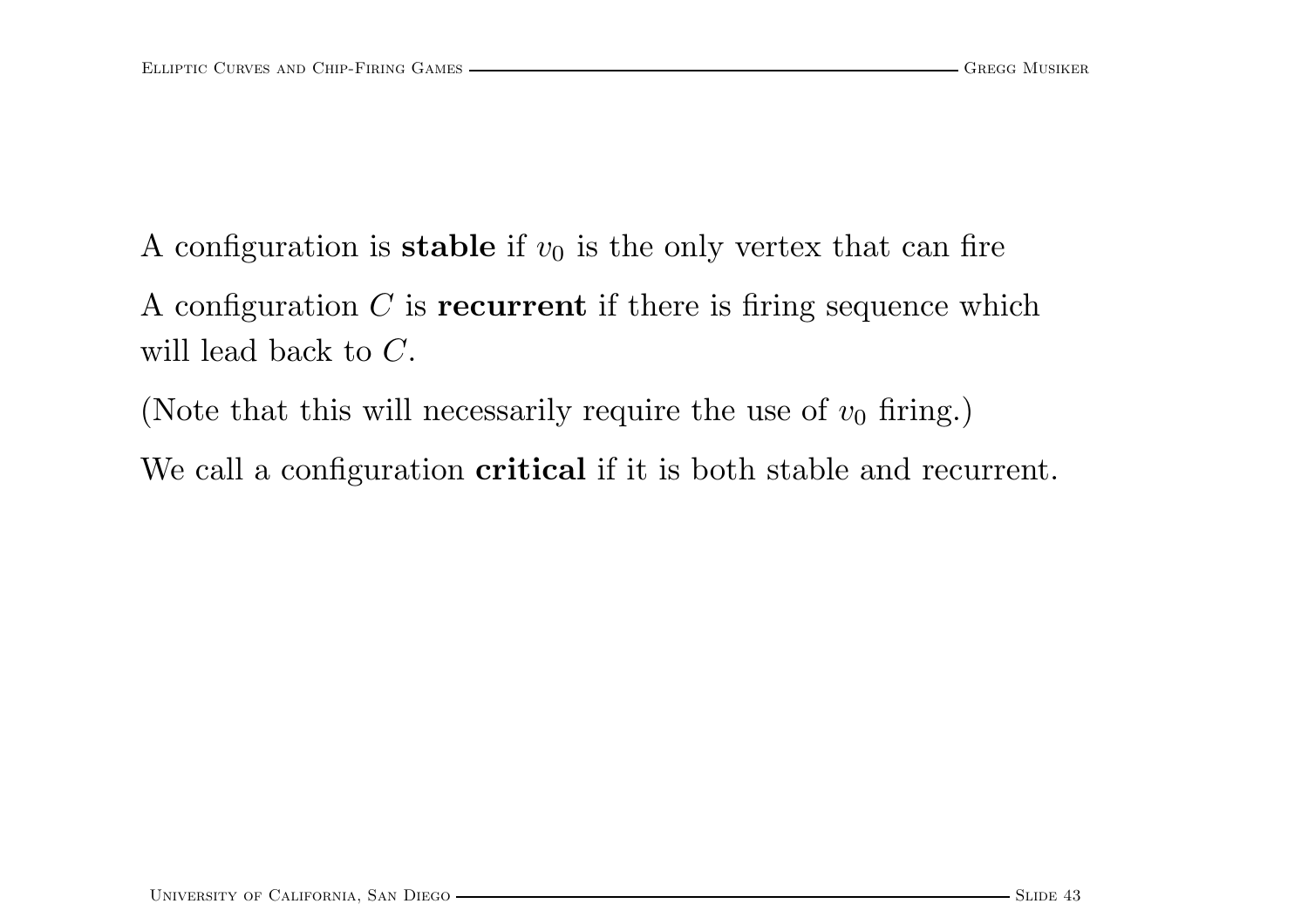A configuration is **stable** if  $v_0$  is the only vertex that can fire A configuration  $C$  is recurrent if there is firing sequence which will lead back to C.

(Note that this will necessarily require the use of  $v_0$  firing.)

We call a configuration **critical** if it is both stable and recurrent.

Theorem <sup>8</sup> (Biggs 1999). For any initial configuration C with  $\sum_{i=0}^{k} C_i = 0$  and  $C_i \geq 0$  for all  $1 \leq i \leq k$ , there exists a unique critical configuration that can be reached by an allowable firing sequence.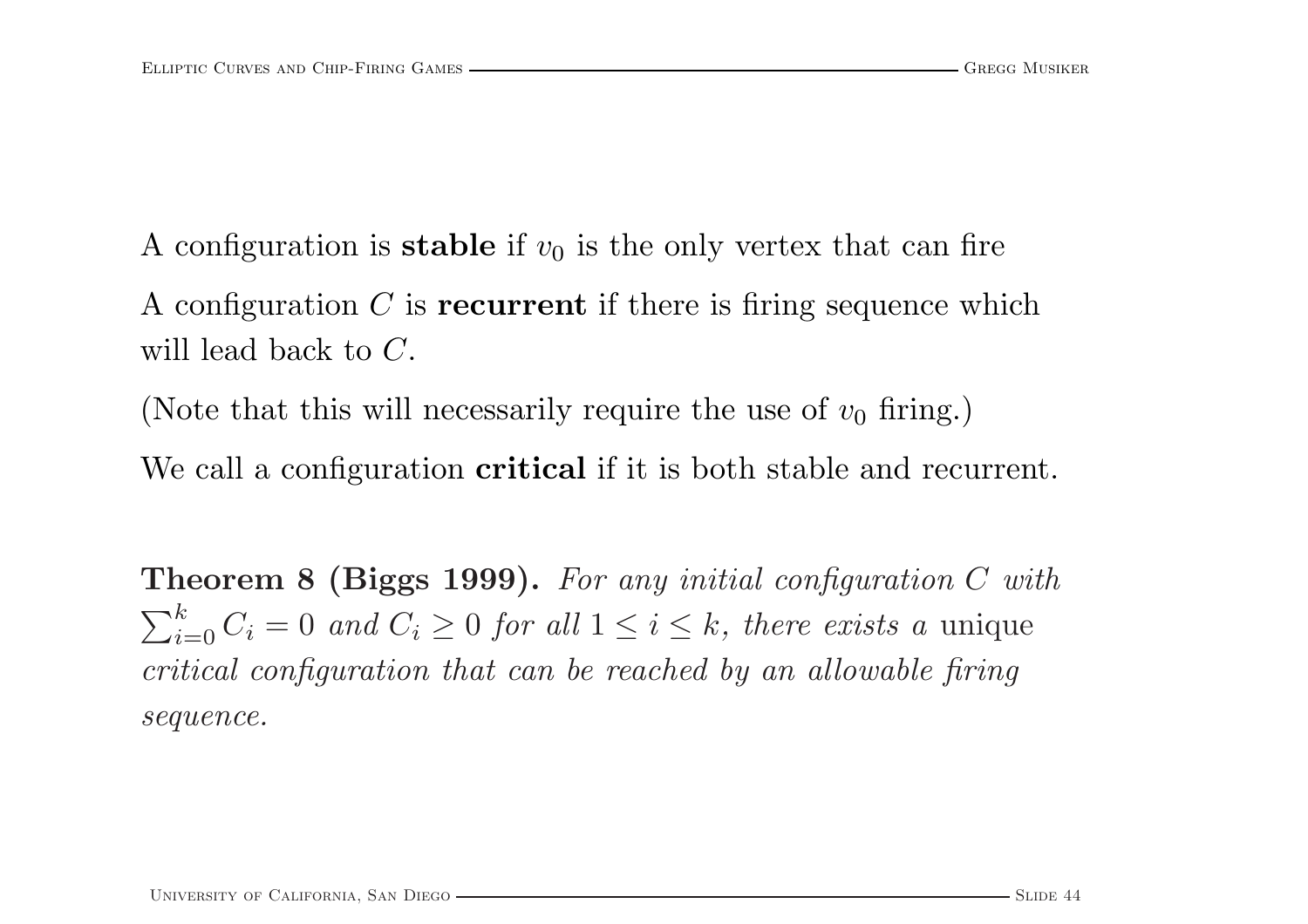For example, consider the following two wheels with chip distributions as given. These are both critical configurations.

We do not label the number of chips on the hub vertex since forced.



If we add these together pointwise we obtain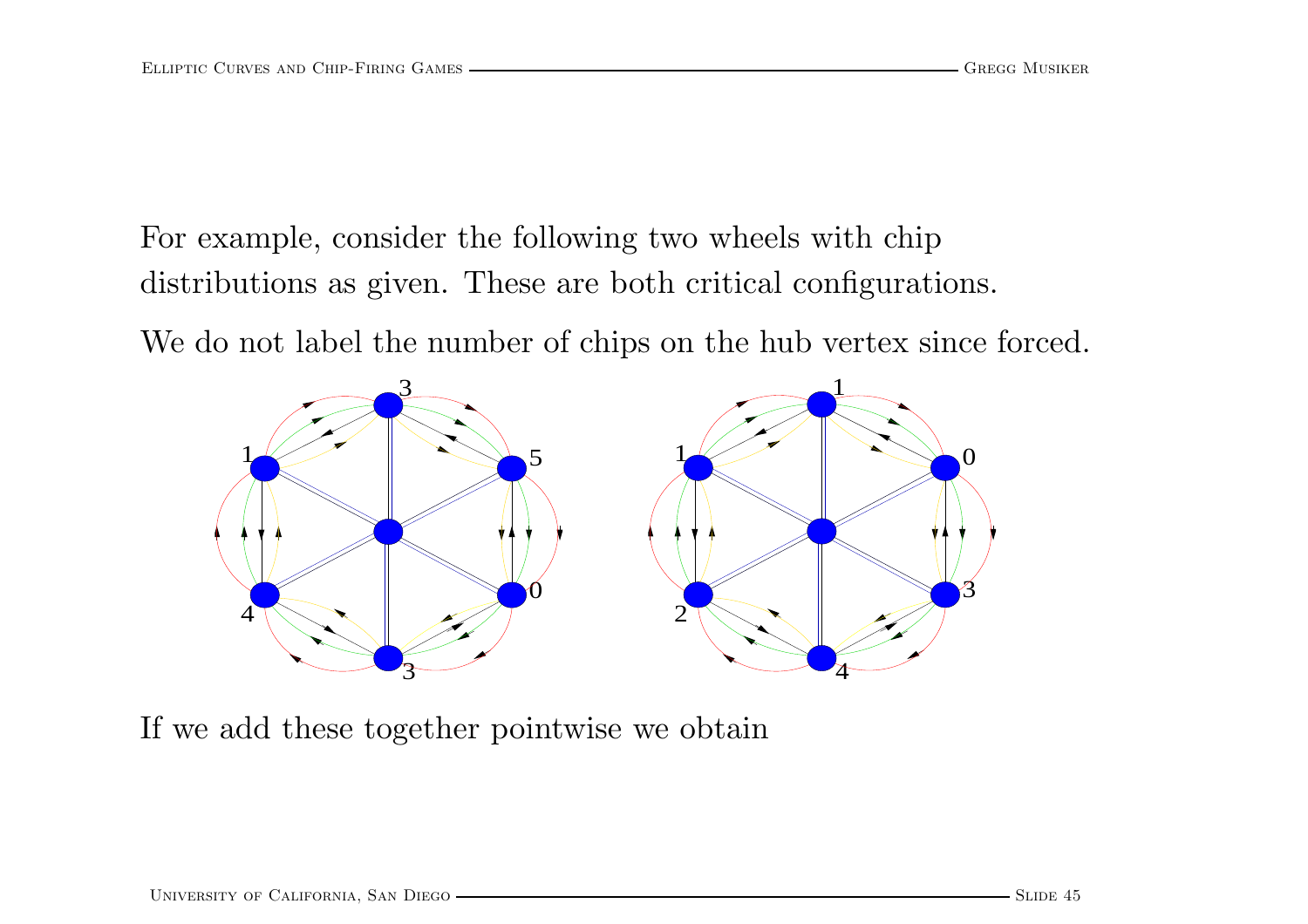

This is not <sup>a</sup> critical configuration, but by the theorem, reduces to <sup>a</sup> unqiue critical configuration.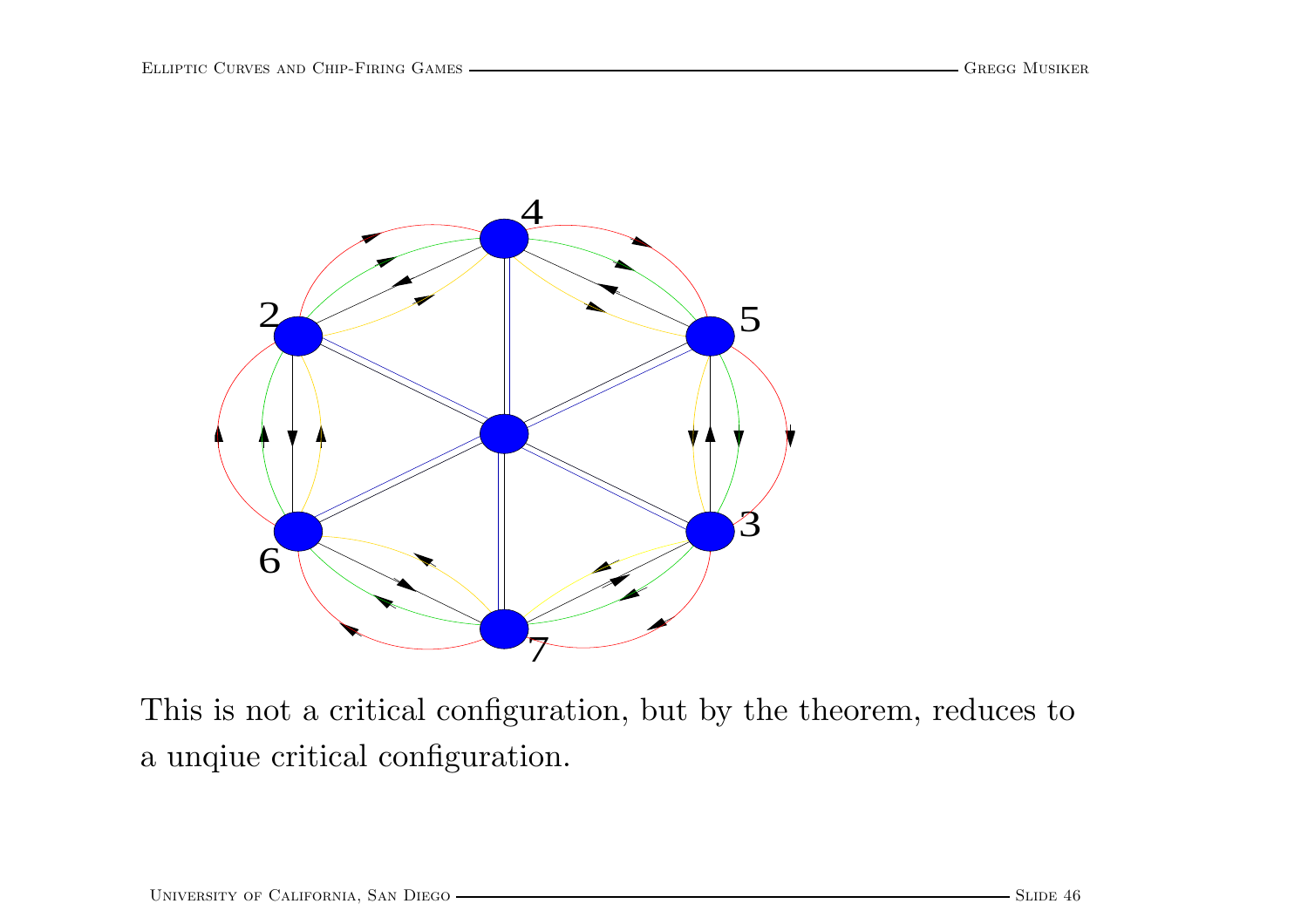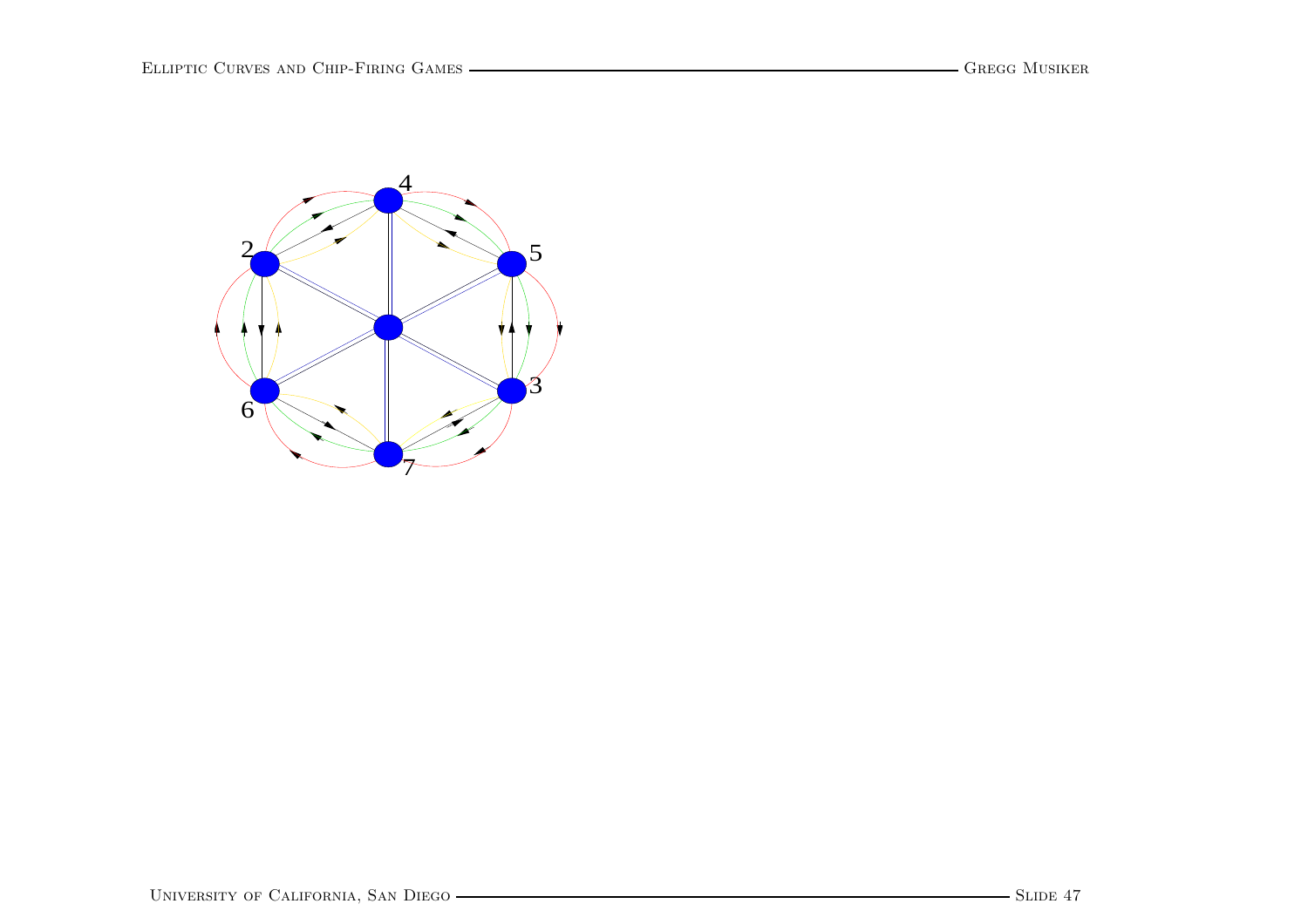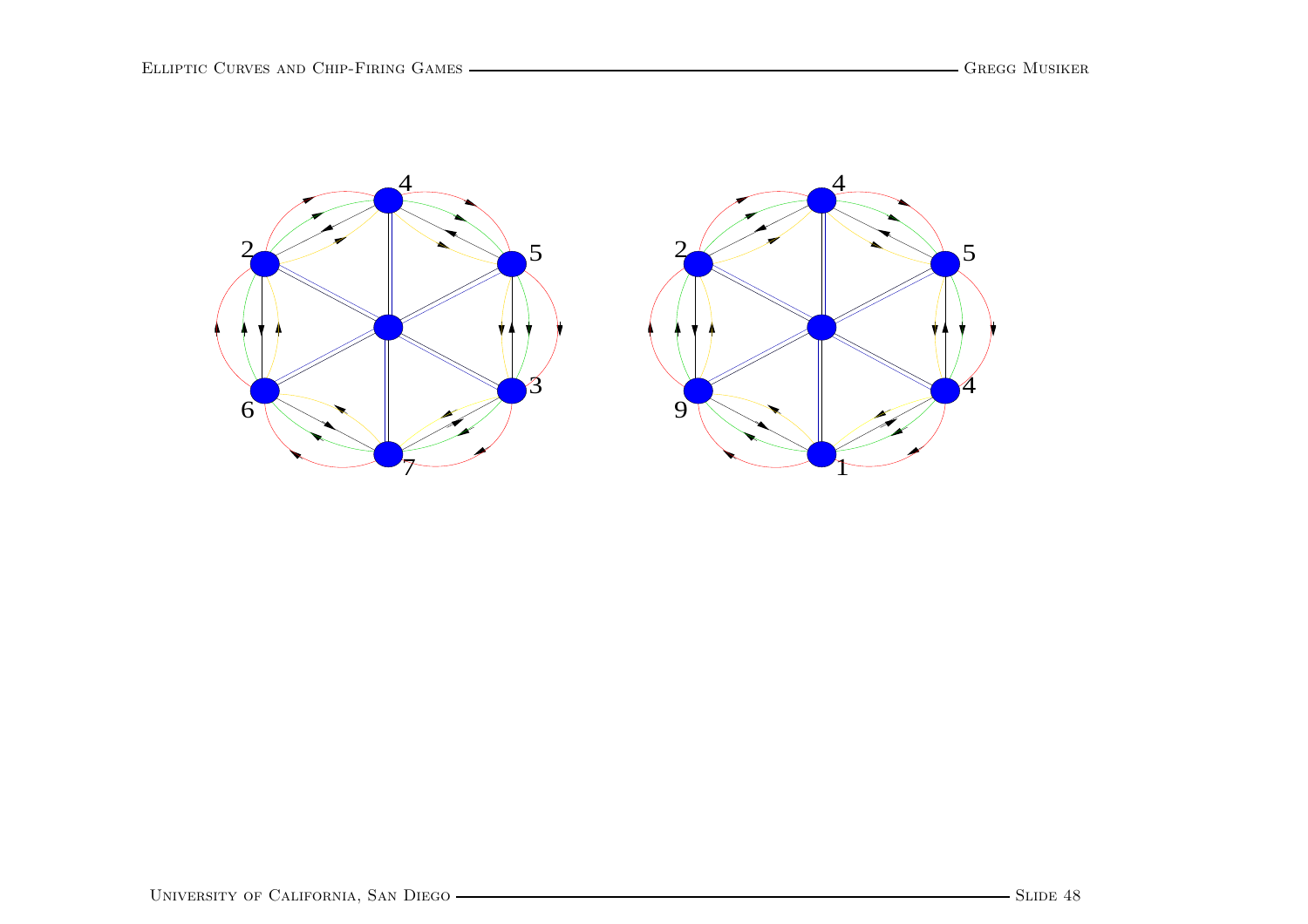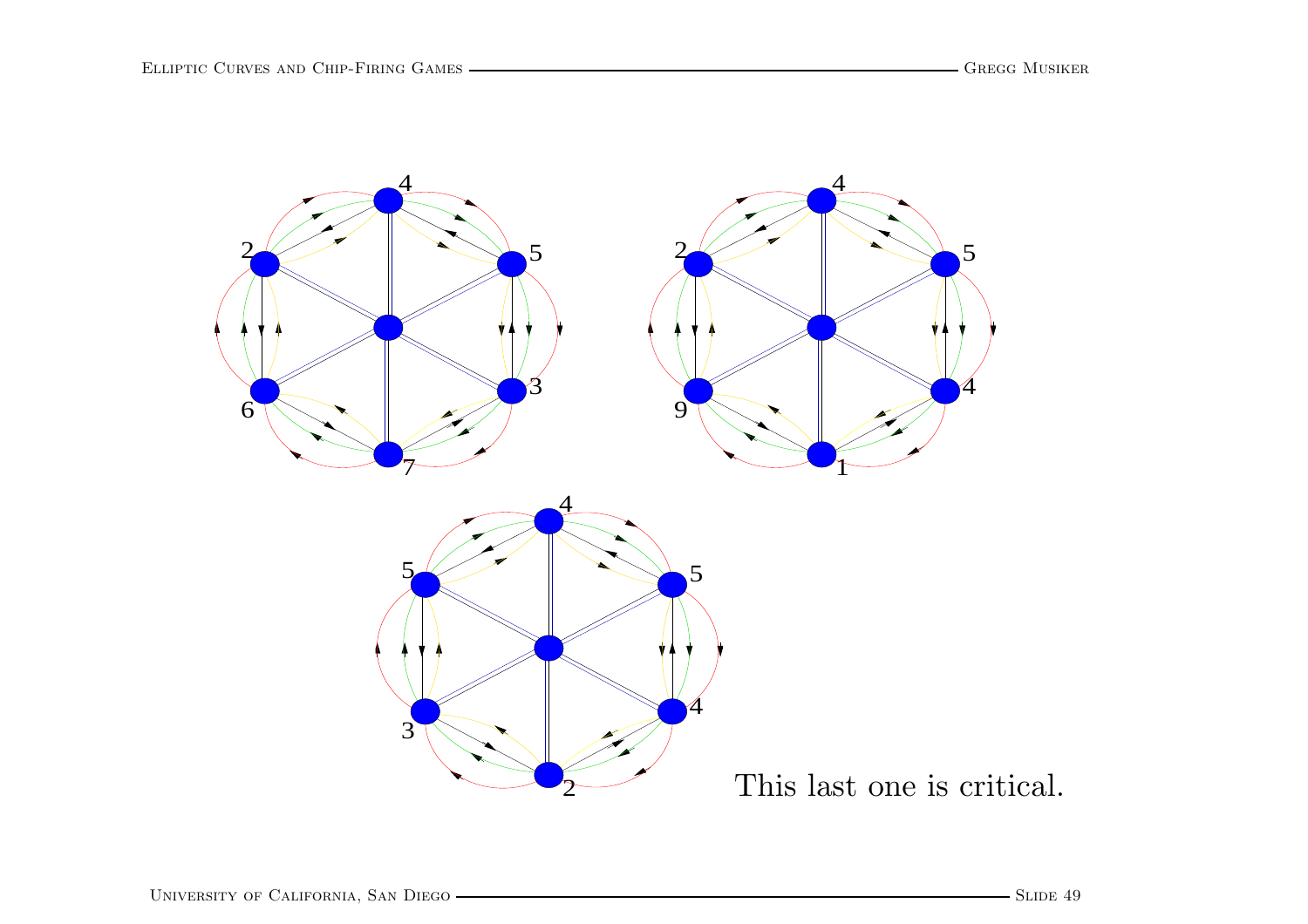The **critical group of graph** G, with respect to vertex  $v_0$ , to be the set of critical configurations, with addition given by  $C_1 \oplus C_2 = \overline{C_1 + C_2}.$ 

Here  $+$  signifies the usual pointwise vector addition and  $\overline{C}$ represents the unique critical configuration reachable from <sup>C</sup>.

When  $v_0$  is understood, we will abbreviate this group as the critical group of graph  $G$ , and denote it as  $\mathcal{C}(G)$ .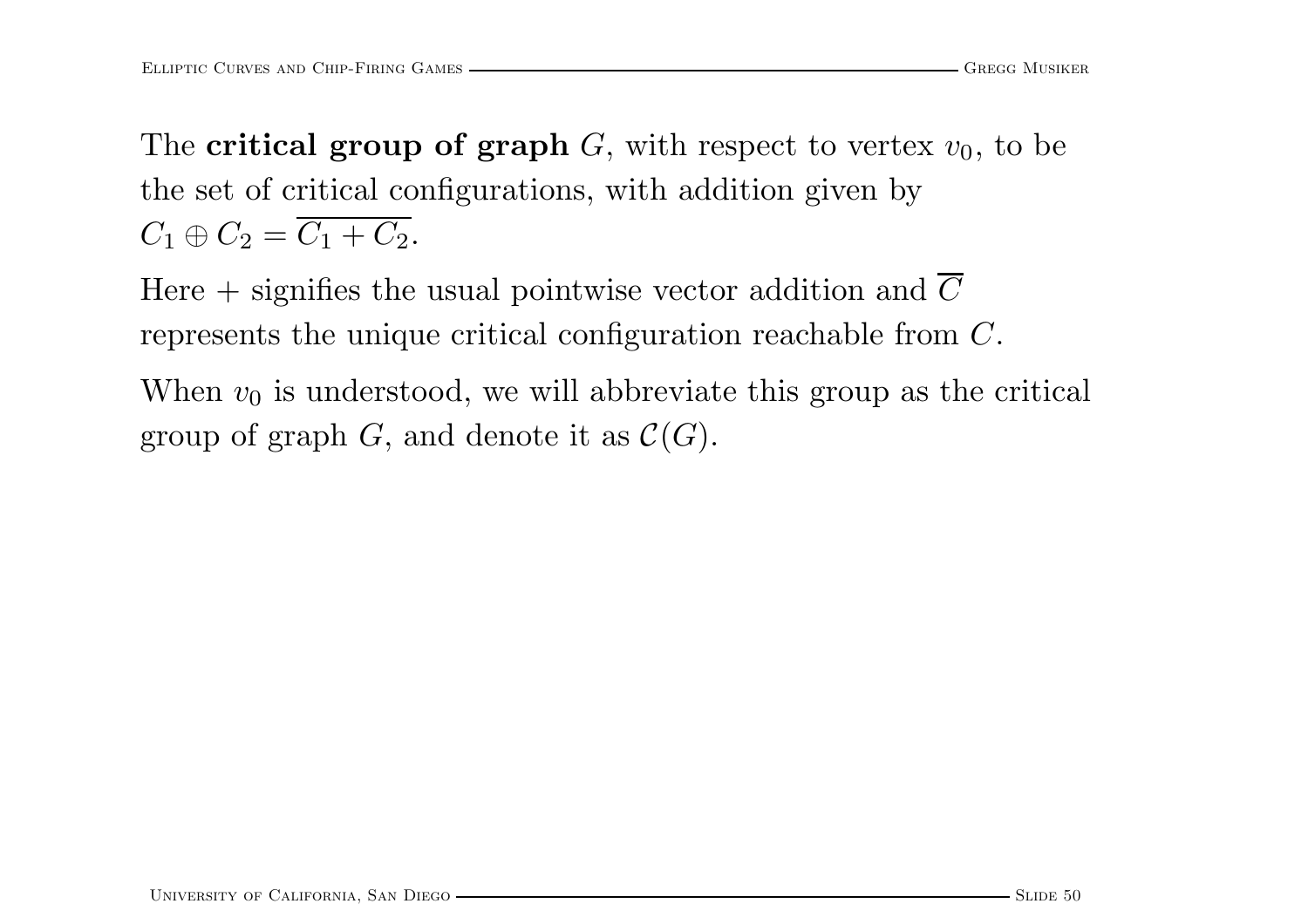The **critical group of graph** G, with respect to vertex  $v_0$ , to be the set of critical configurations, with addition given by  $C_1 \oplus C_2 = \overline{C_1 + C_2}.$ 

Here  $+$  signifies the usual pointwise vector addition and  $\overline{C}$ represents the unique critical configuration reachable from <sup>C</sup>.

When  $v_0$  is understood, we will abbreviate this group as the critical group of graph  $G$ , and denote it as  $\mathcal{C}(G)$ .

**Theorem 9 (Biggs 1999).**  $C(G)$  is an abelian (associative) group.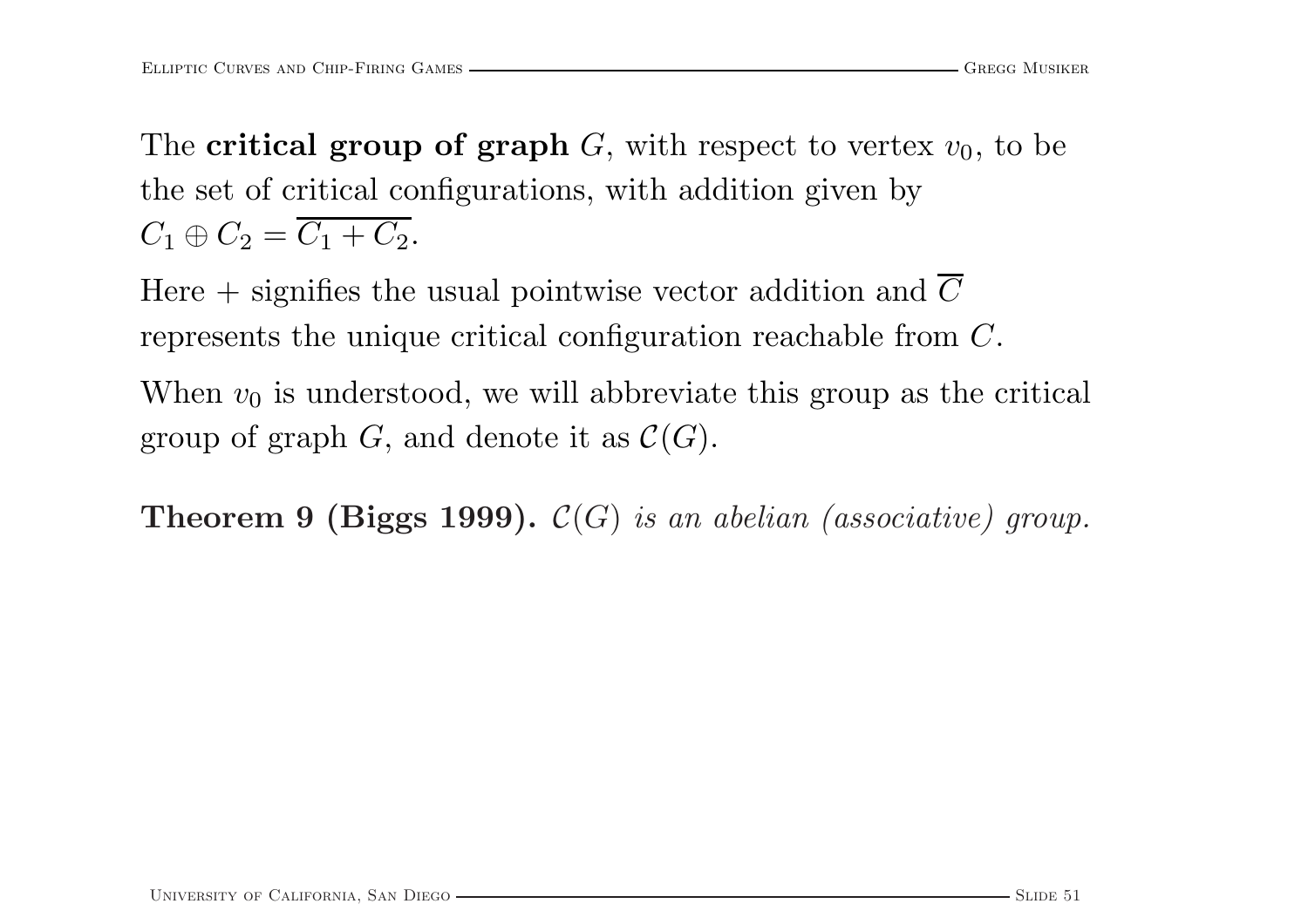The **critical group of graph** G, with respect to vertex  $v_0$ , to be the set of critical configurations, with addition given by  $C_1 \oplus C_2 = \overline{C_1 + C_2}.$ 

Here  $+$  signifies the usual pointwise vector addition and  $\overline{C}$ represents the unique critical configuration reachable from <sup>C</sup>.

When  $v_0$  is understood, we will abbreviate this group as the critical group of graph  $G$ , and denote it as  $\mathcal{C}(G)$ .

**Theorem 9 (Biggs 1999).**  $C(G)$  is an abelian (associative) group.

Alternative definition:

$$
\mathcal{C}(G) \cong \mathbb{Z}^{|V(G)|-1} / Im L_0 \mathbb{Z}^{|V(G)|-1}
$$

where  $L_0$  is the Laplacian matrix of graph G with the last row and last column deleted.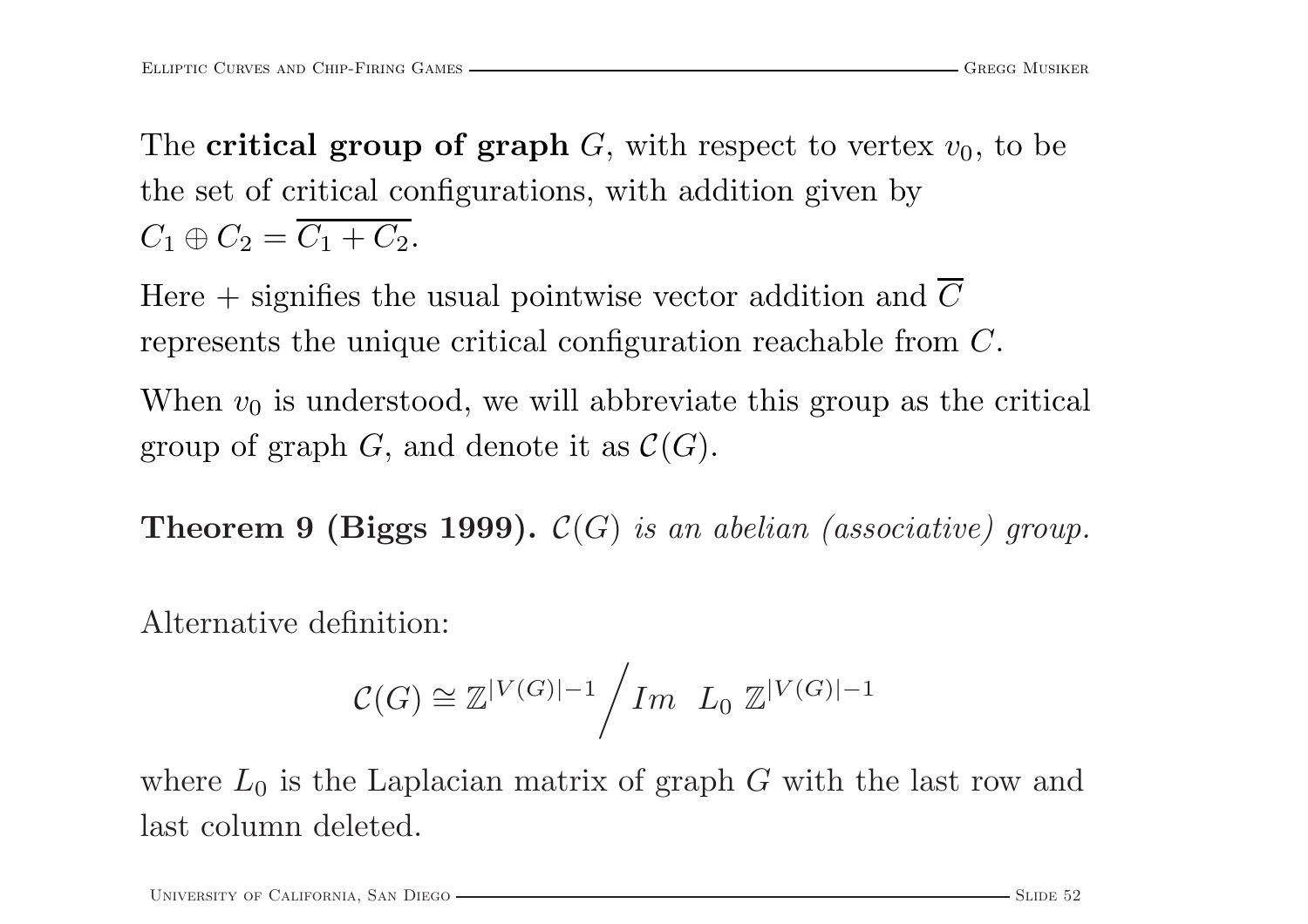### We get in particular that

$$
|\mathcal{C}(G)| = \# \text{Spanning Trees in Graph } G
$$

(using the Matrix-Tree Theorem again.)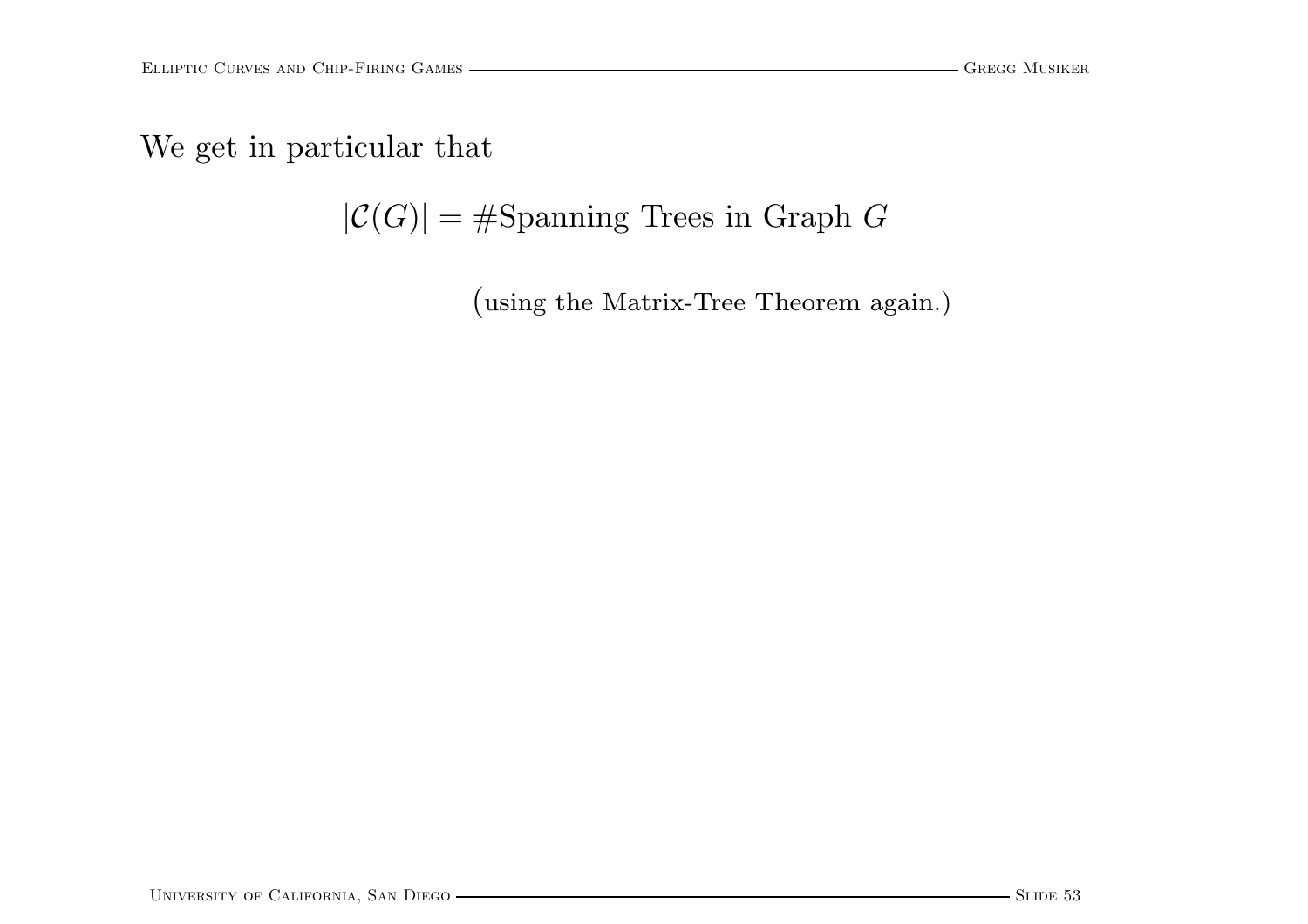### We get in particular that

 $|\mathcal{C}(G)| = \#$ Spanning Trees in Graph G

(using the Matrix-Tree Theorem again.)

**Proposition 1.** There exists a natural bijection between rooted spanning trees of the directed  $(q, t)$ -wheel multi-graph on k rim vertices, and critical configurations of the same graph. (Multi-graph analogue of Biggs-Winkler <sup>1997</sup> for this special case.)

Note: We abbreviate the configuration vector as  $[C_1, C_2, \ldots, C_{\#V(G)-1}]$ , leaving off coefficient  $C_0$ , which is forced by the relation

#V(G)-1  

$$
\sum_{i=0}^{4V(G)-1} C_i = 0.
$$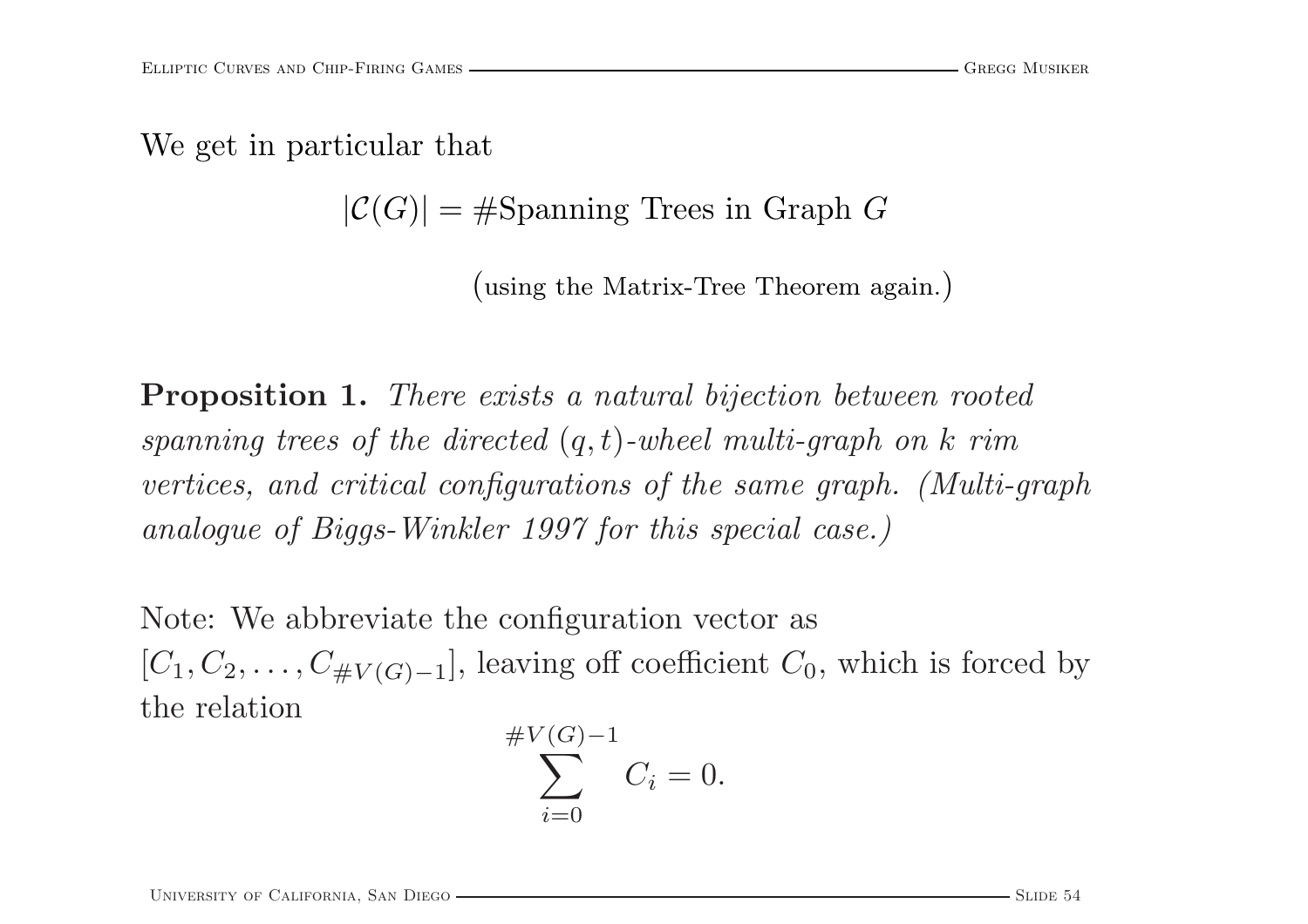## VI. CRITICAL GROUPS OF  $(q, t)$ -WHEEL GRAPHS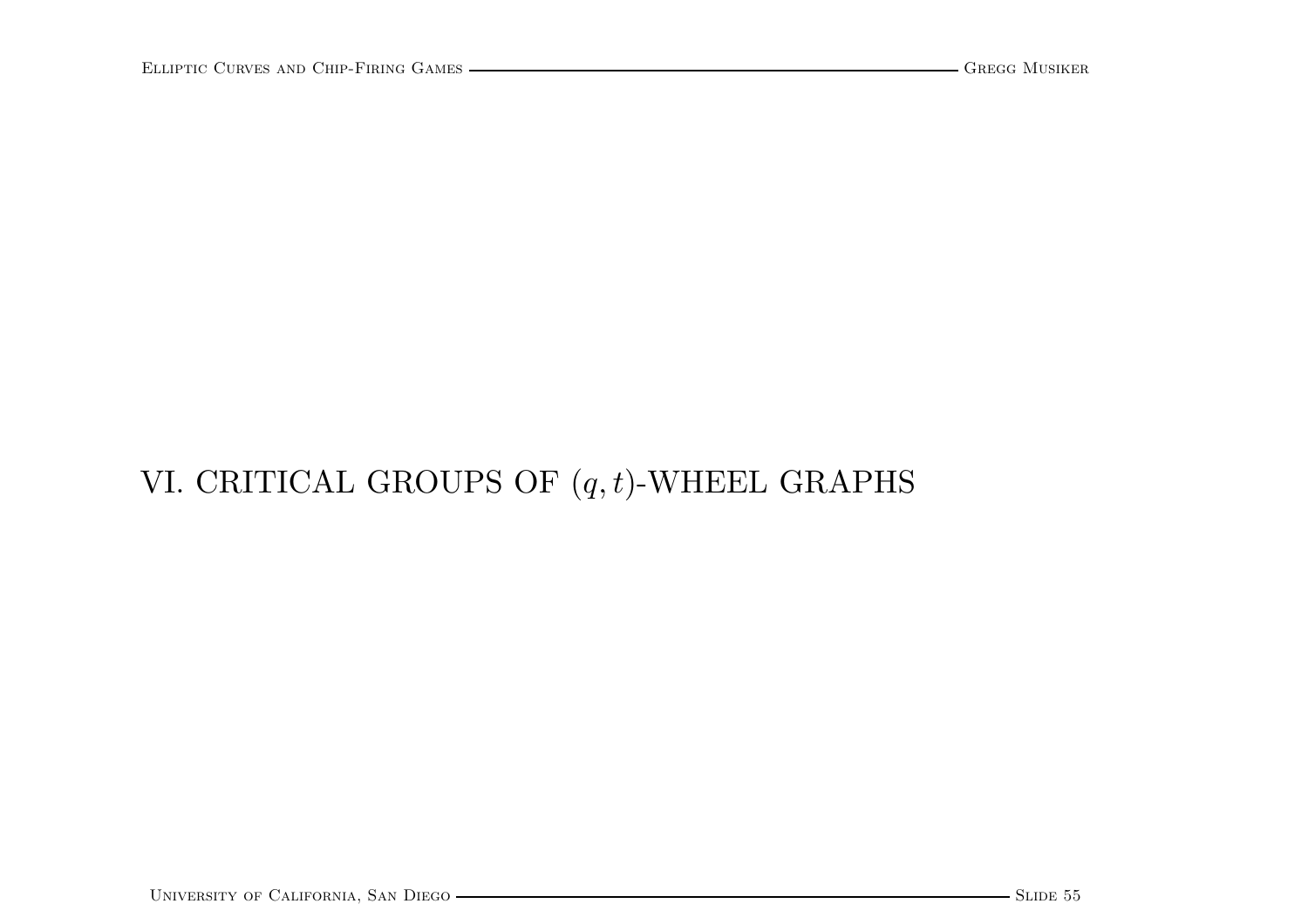Understanding the sequence of Critical Groups:

 $\mathcal{C}(W_1(q,t)), \; \mathcal{C}(W_2(q,t)), \; \mathcal{C}(W_3(q,t)), \; \ldots$ 

The set  $\Big\{ \text{Elements of the critical group } \mathcal{C}(W_k(q,t))\Big\}$  is a subset of the set of length k words in alphabet  $\{0, 1, 2, \ldots, q + t\}.$ 

**Proposition 2.** The map  $\psi : w \to www \dots w$  is an injective group homomorphism between  $\mathcal{C}(W_{k_1}(q,t))$  and  $\mathcal{C}(W_{k_2}(q,t))$  whenever  $k_1|k_2$ . Here map  $\psi$  replaces w with  $k_2/k_1$  copies of w.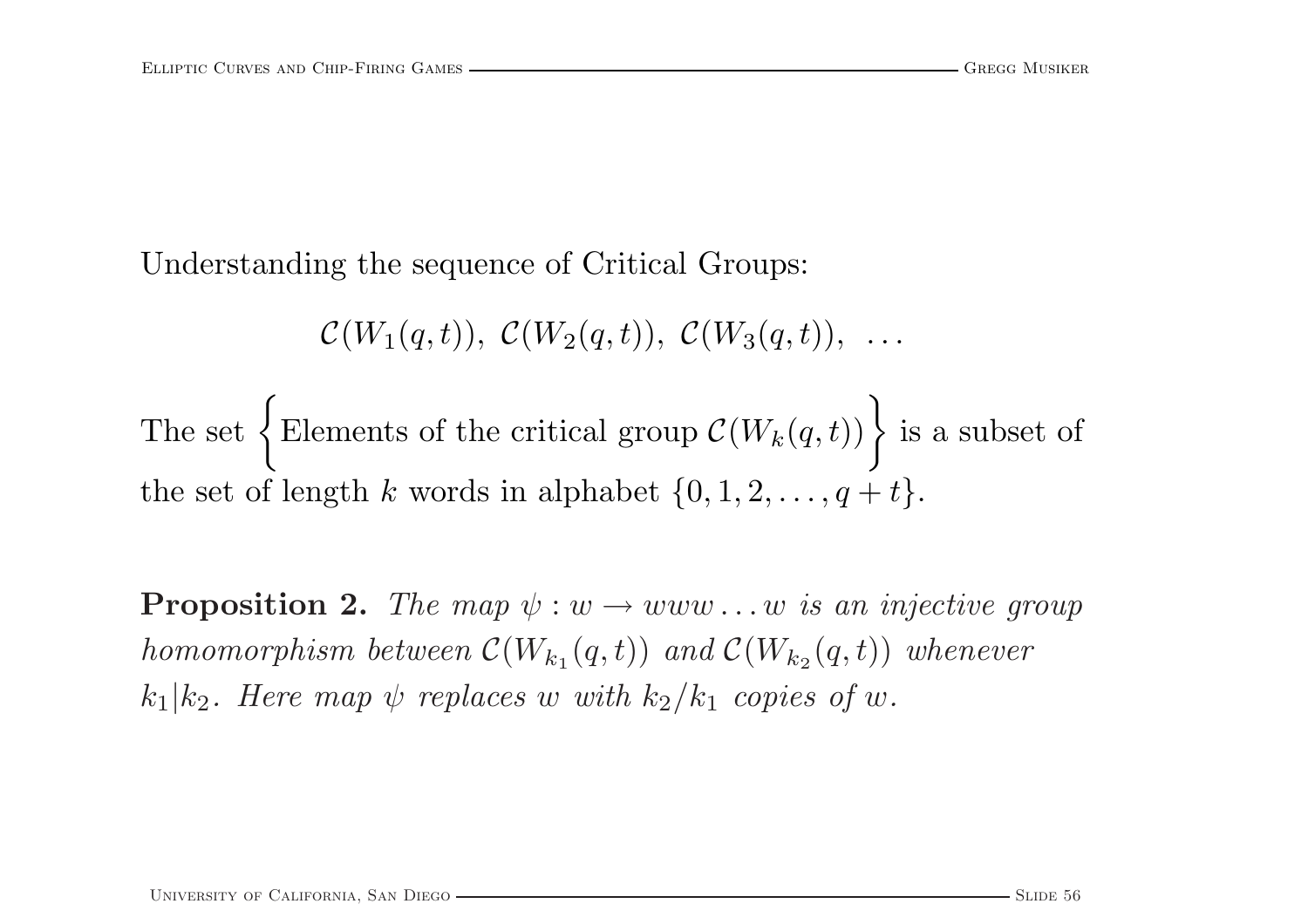



 $[2, 4, 2, 2, 4, 2] \oplus [0, 4, 1, 0, 4, 1] \equiv [1, 0, 4, 1, 0, 4]$  in  $\mathcal{W}_6(q = 3, t = 2)$ 



Chip-firing is <sup>a</sup> local process.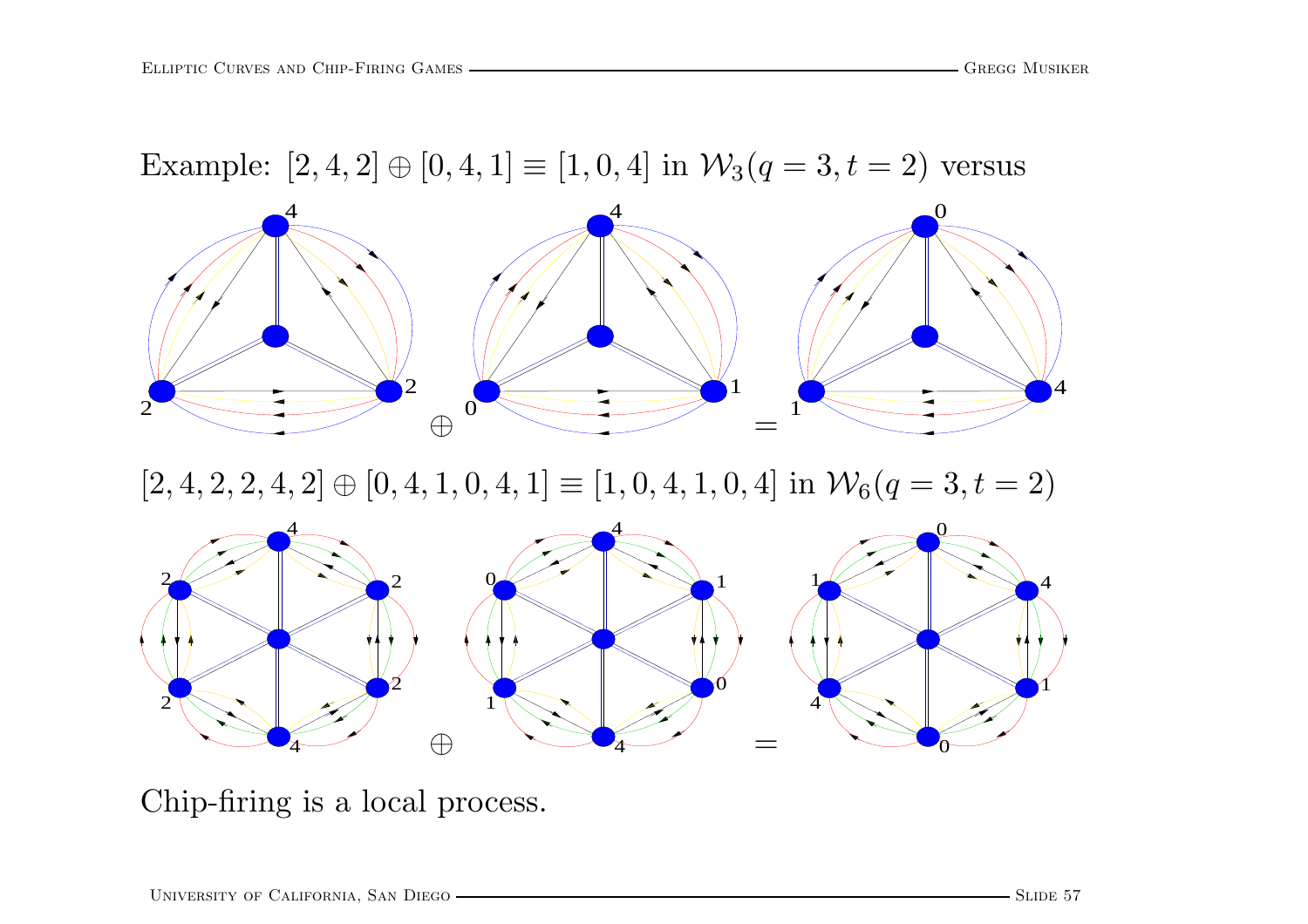**Proposition 2.** The map  $\psi : w \to www \dots w$  is an injective group homomorphism between  $\mathcal{C}(W_{k_1}(q,t))$  and  $\mathcal{C}(W_{k_2}(q,t))$  whenever  $k_1|k_2$ . Here map  $\psi$  replaces w with  $k_2/k_1$  copies of w.

Define  $\rho$  to be the rotation map on  $\mathcal{C}(W_k(q,t))$ .

If we consider elements of the critical group to be configuration vectors, then we mean clockwise rotation of elements to the right.

Equivalently,  $\rho$  acts by rotating the rim vertices of  $W_k$  clockwise if we view elements of  $\mathcal{C}(W_k(q,t))$  as spanning trees.

**Proposition 3.** The kernel of  $(1 - \rho^{k_1})$  acting on  $\mathcal{C}(W_{k_2}(q, t))$  is isomorphic to the subgroup  $\mathcal{C}(W_{k_1}(q,t))$  whenever  $k_1|k_2$ .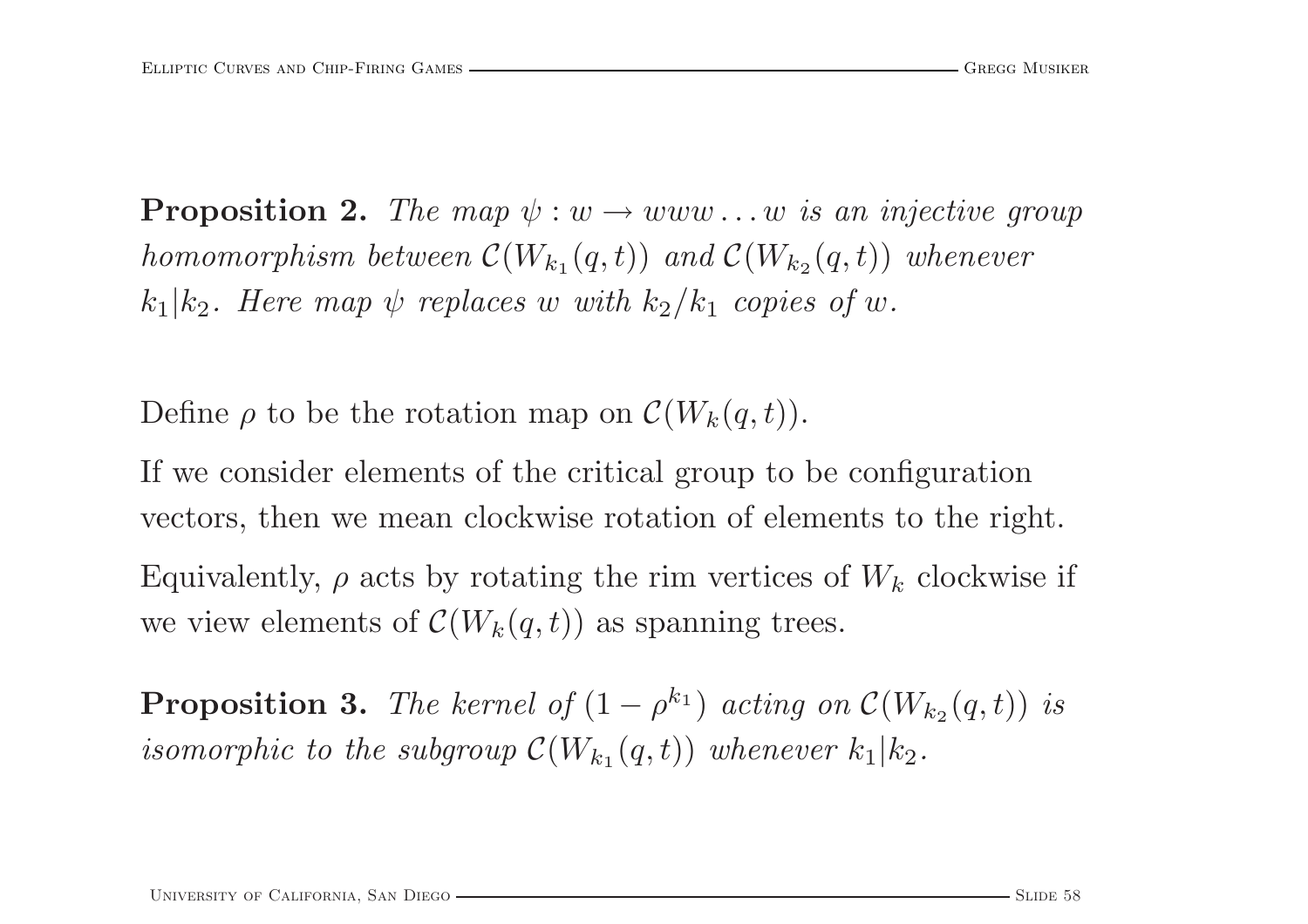**Proposition 3.** The kernel of  $(1 - \rho^{k_1})$  acting on  $\mathcal{C}(W_{k_2}(q, t))$  is isomorphic to the subgroup  $\mathcal{C}(W_{k_1}(q,t))$  whenever  $k_1|k_2$ .

We therefore can define <sup>a</sup> direct limit

$$
\mathcal{C}(\overline{W}(q,t)) \cong \bigcup_{k=1}^{\infty} \mathcal{C}(W_k(q,t))
$$

where  $\rho$  provides the transition maps.

Another view of  $\mathcal{C}(\overline{W}(q,t))$ :

The set of bi-infinite words which are (1) periodic, and (2) have fundamental subword, i.e. pattern, equal to <sup>a</sup> configuration vector in  $\mathcal{C}(W_k(q,t))$  for some  $k \geq 1$ .

In this interpretation, map  $\rho$  acts on  $\mathcal{C}(\overline{W}(q,t))$  as the shift map.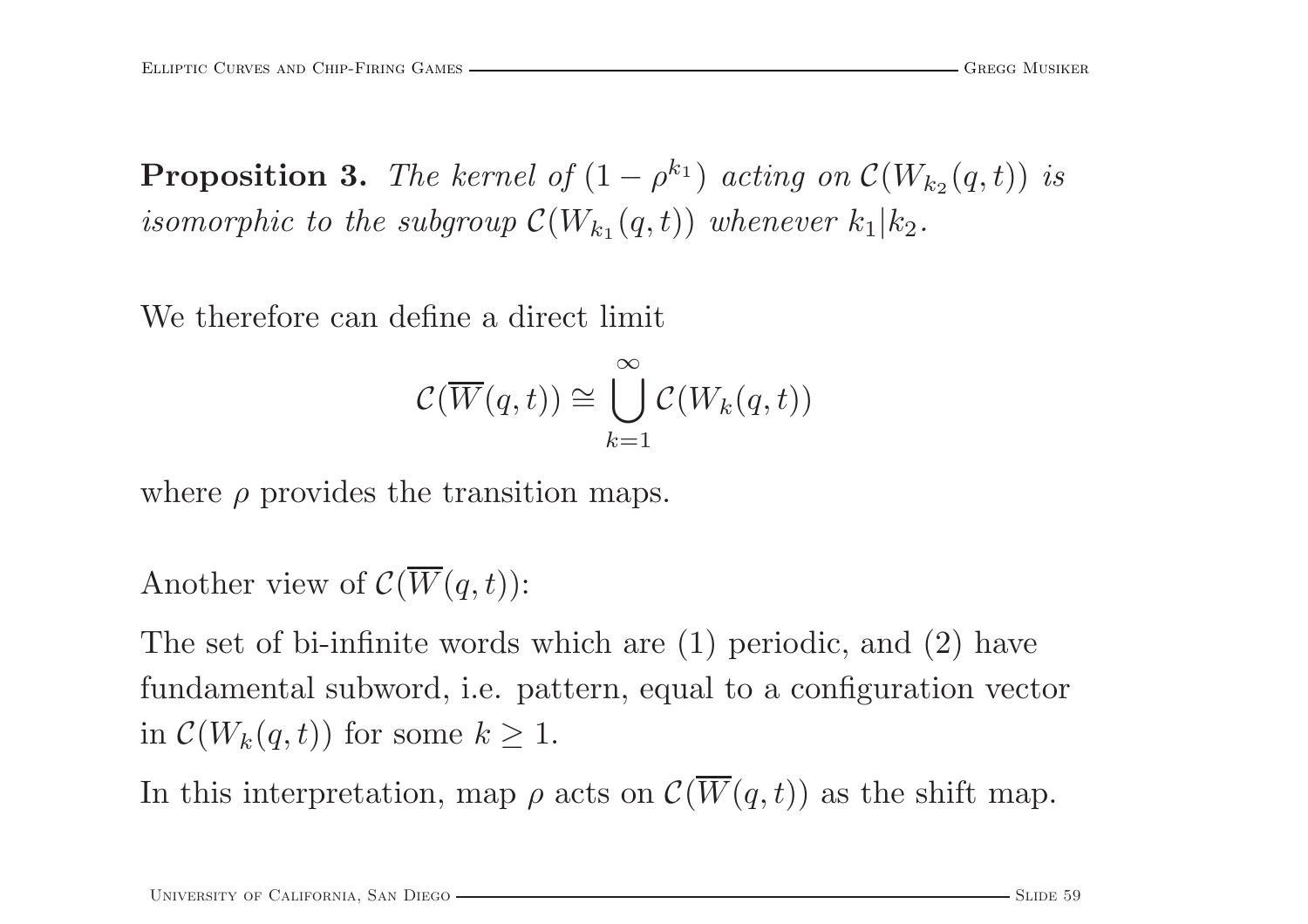### In particular we obtain

$$
\mathcal{C}(W_k(q,t)) \cong Ker(1-\rho^k): \mathcal{C}(\overline{W}(q,t)) \to \mathcal{C}(\overline{W}(q,t)).
$$

We now can describe <sup>a</sup> combinatorial interpretation for the factorizations of  $W_k(q, t) = |\mathcal{C}(W_k(q, t))|$  into irreducible integral polynomials.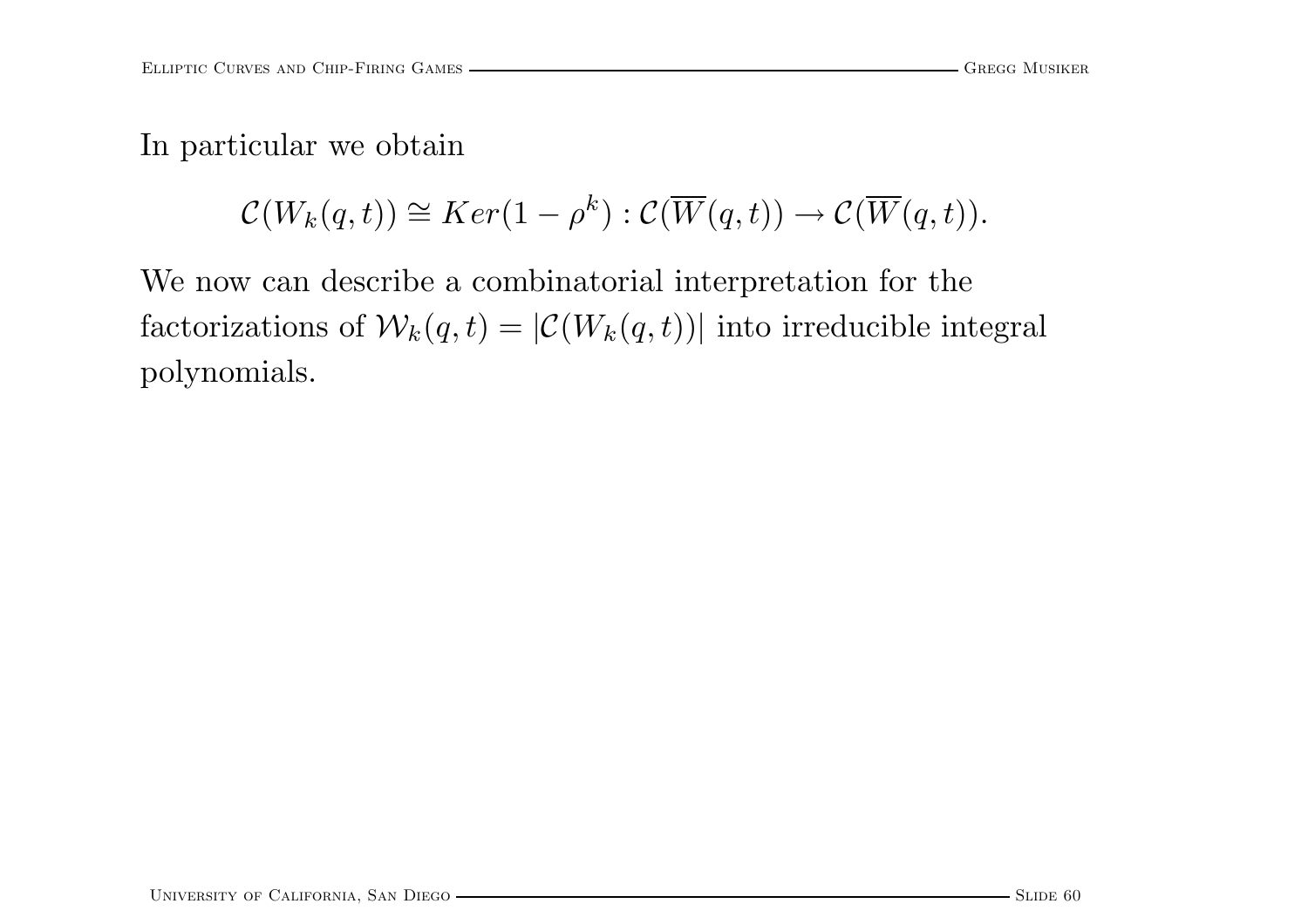#### In particular we obtain

$$
\mathcal{C}(W_k(q,t)) \cong Ker(1-\rho^k): \mathcal{C}(\overline{W}(q,t)) \to \mathcal{C}(\overline{W}(q,t)).
$$

We now can describe <sup>a</sup> combinatorial interpretation for the factorizations of  $W_k(q, t) = |\mathcal{C}(W_k(q, t))|$  into irreducible integral polynomials.

Let  $\rho$  denote the shift map,  $Cyc_d(x)$  be the dth cyclotomic polynomial  $\left(x^k - 1 = \prod_{d|k} Cyc_d(x)\right)$ , and  $\mathcal{C}(\overline{W}(q, t))$  be the direct limit of the sequence  $\{C(W_k(q,t))\}_{k=1}^{\infty}$ .

#### Theorem 10.

$$
\mathcal{W}_k(q,t) = \prod_{d|k} WCyc_d(q,t) \text{ and}
$$
  
\n
$$
WCyc_d = \left| Ker\left(Cyc_d(\rho)\right) : C(\overline{W}(q,t)) \to C(\overline{W}(q,t)) \right|.
$$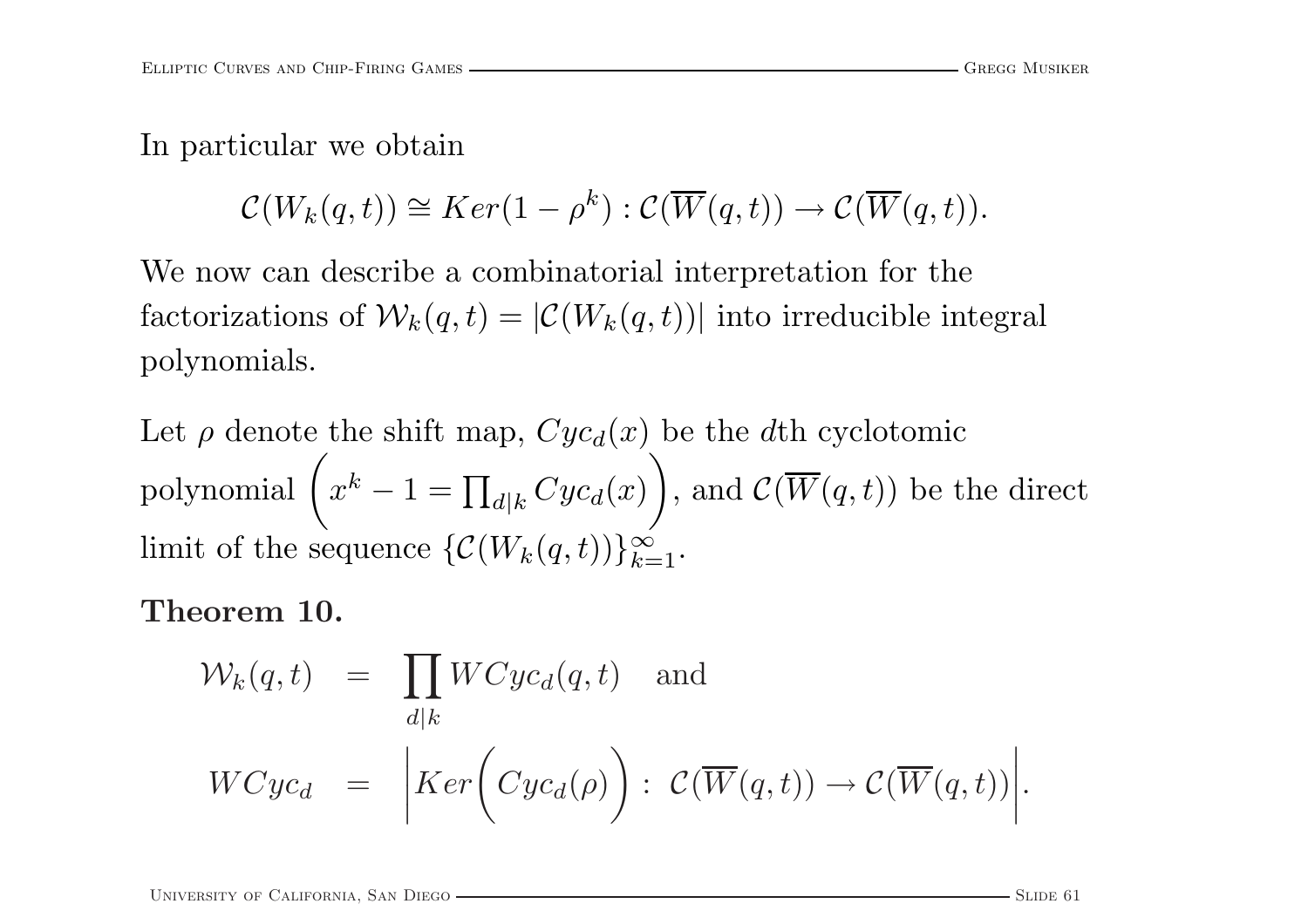Shift map  $\rho$  is the wheel graph-analogue of the Frobenius map  $\pi$  on elliptic curves.

1. We have an analogous family of bivariate integral polynomials and factorizations

$$
N_k(q,t) = \prod_{d|k} ECyc_d(q,t) \text{ and}
$$
  

$$
ECyc_d = \left| Ker\left(Cyc_d(\pi)\right) : E(\overline{\mathbb{F}_q}) \to E(\overline{\mathbb{F}_q}) \right|
$$

where for  $d \geq 2$ ,  $ECyc_d(q, N_1) = WCyc_d(q, t)|_{t=-N_1}$ .

2.

$$
\mathcal{C}(W_k(q,t)) \cong \text{Ker}(1-\rho^k): \mathcal{C}(\overline{W}(q,t)) \to \mathcal{C}(\overline{W}(q,t)) \text{ just as}
$$
  

$$
E(\mathbb{F}_{q^k}) = \text{Ker}(1-\pi^k): E(\overline{\mathbb{F}_q}) \to E(\overline{\mathbb{F}_q}).
$$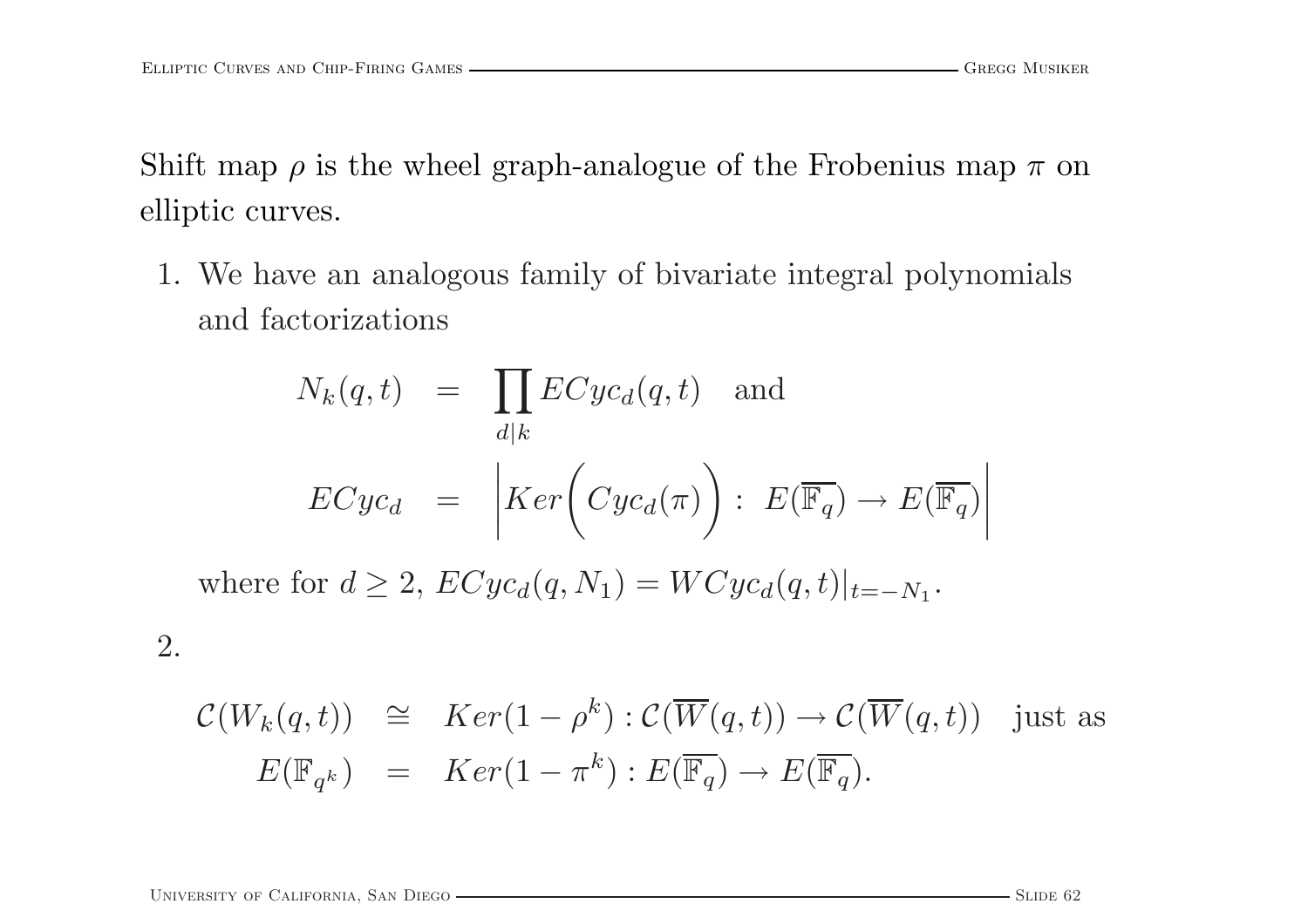3. We get the equation  $\rho^2 - (1 + q + t)\rho + q = 0$  on  $\mathcal{C}(\overline{W}(q,t))$ . This can be read off from matrix

$$
M_k = \begin{bmatrix} 1+q-N_1 & -1 & 0 & \cdots & 0 & -q \\ -q & 1+q-N_1 & -1 & 0 & \cdots & 0 \\ \cdots & \cdots & \cdots & \cdots & \cdots & \cdots & \cdots \\ 0 & \cdots & -q & 1+q-N_1 & -1 & 0 \\ 0 & \cdots & 0 & -q & 1+q-N_1 & -1 \\ -1 & 0 & \cdots & 0 & -q & 1+q-N_1 \end{bmatrix}
$$

and the configuration vectors' images under clockwise and counter-clockwise rotation. This is <sup>a</sup> direct analogue of the characteristic equation  $\pi^2 - (1 + q - N_1)\pi + q = 0$  on  $E(\overline{\mathbb{F}_q})$ .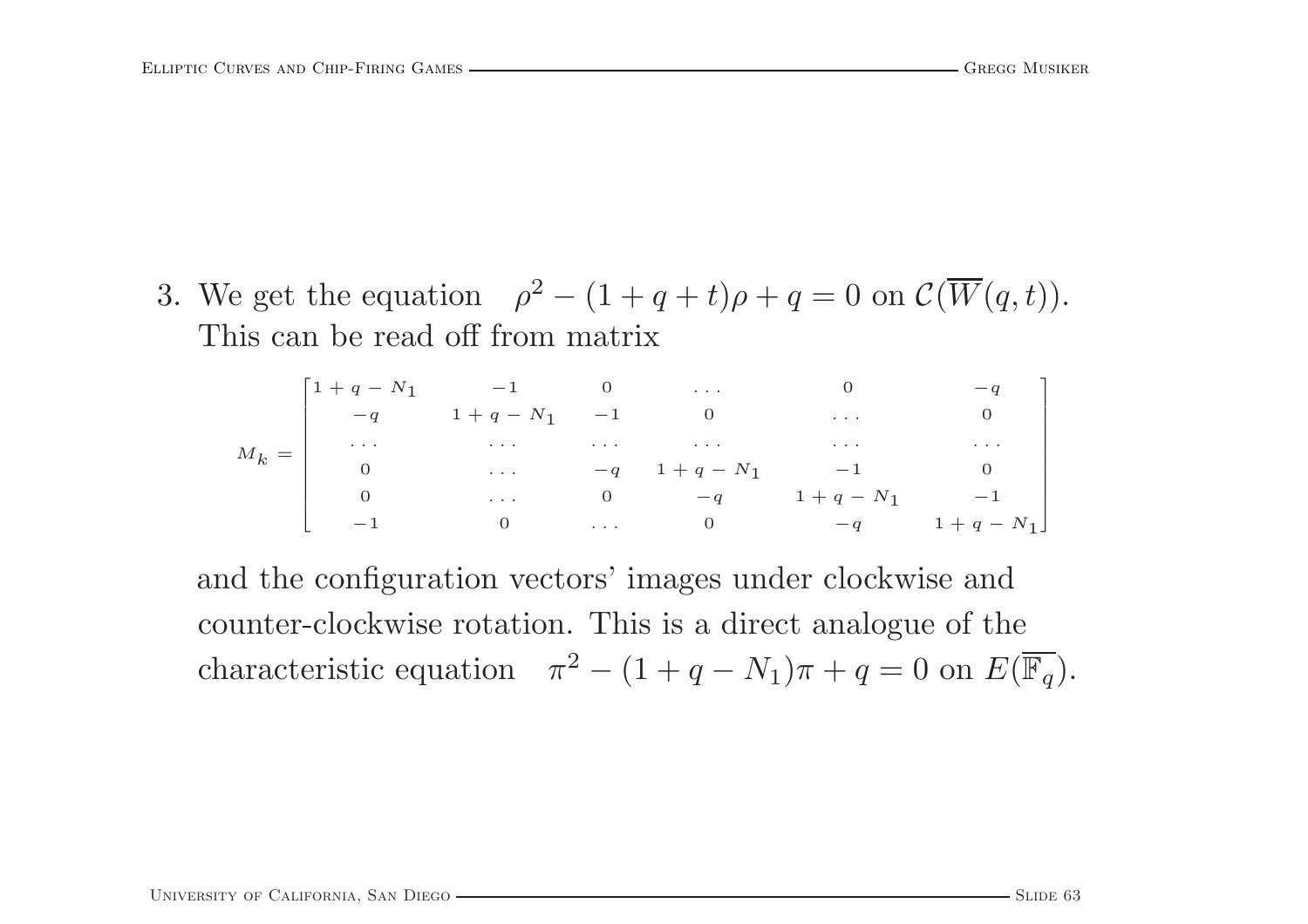## VII. CONNECTION TO CYCLIC LANGUAGES.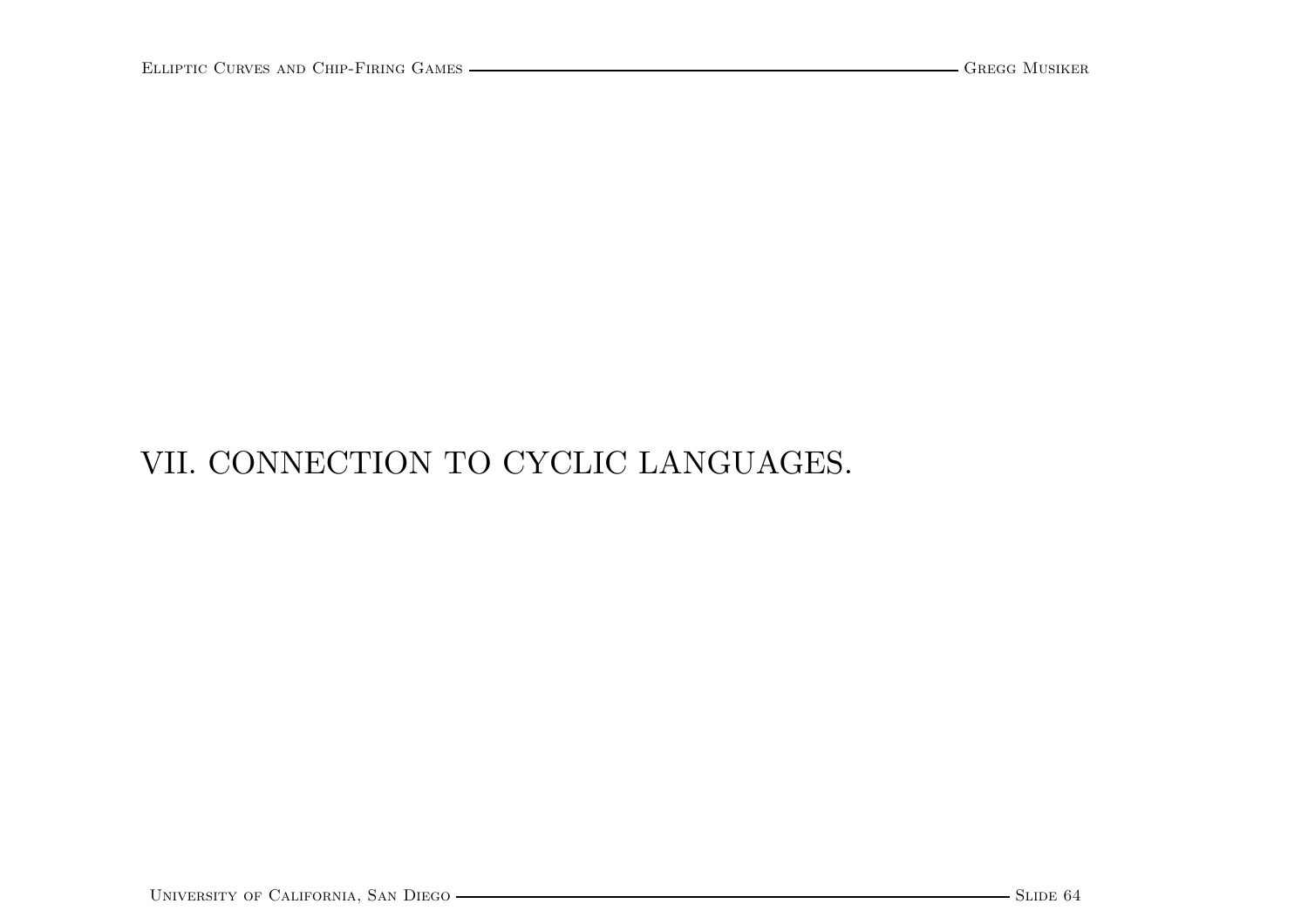Spanning trees of wheel graphs have cyclic symmetry, and Consist of disconnected arcs on the rim

(one such <sup>p</sup>iece for each spoke)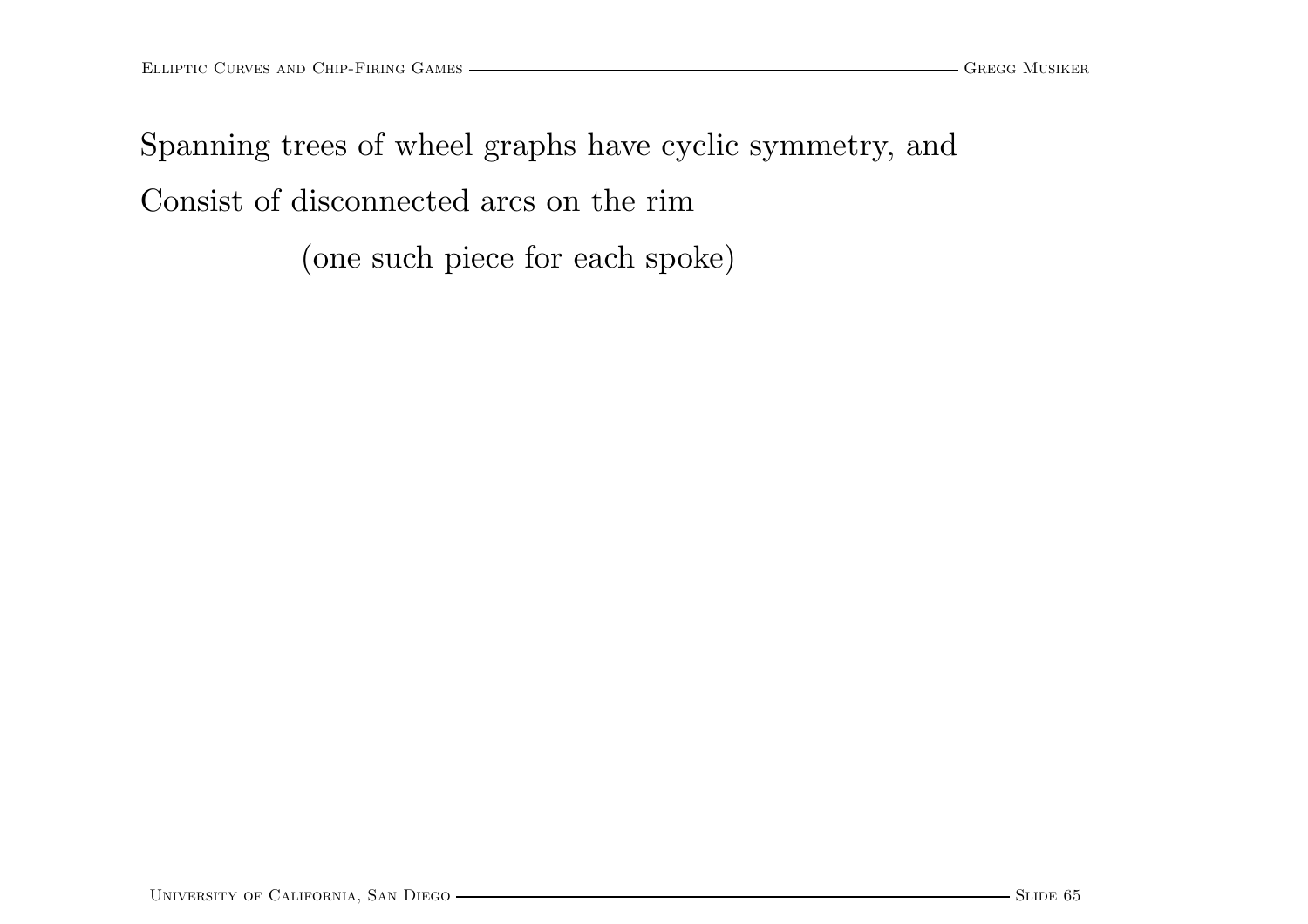Spanning trees of wheel graphs have cyclic symmetry, and Consist of disconnected arcs on the rim

(one such <sup>p</sup>iece for each spoke).

We can characterize (conjugates of) critical configurations of the wheel graph  $(q, t)$ -W<sub>k</sub> as a concatonation of blocks with form

 $B, M_1, \ldots, M_r$ 

with the properties

- 1.  $B \in \{q+1,\ldots,q+t\},\$
- 2.  $M_i \in \{0, 1, \ldots, q\}$ , and
- 3. if  $M_i = 0$ , then  $M_{i+1} = \cdots = M_r = q$ .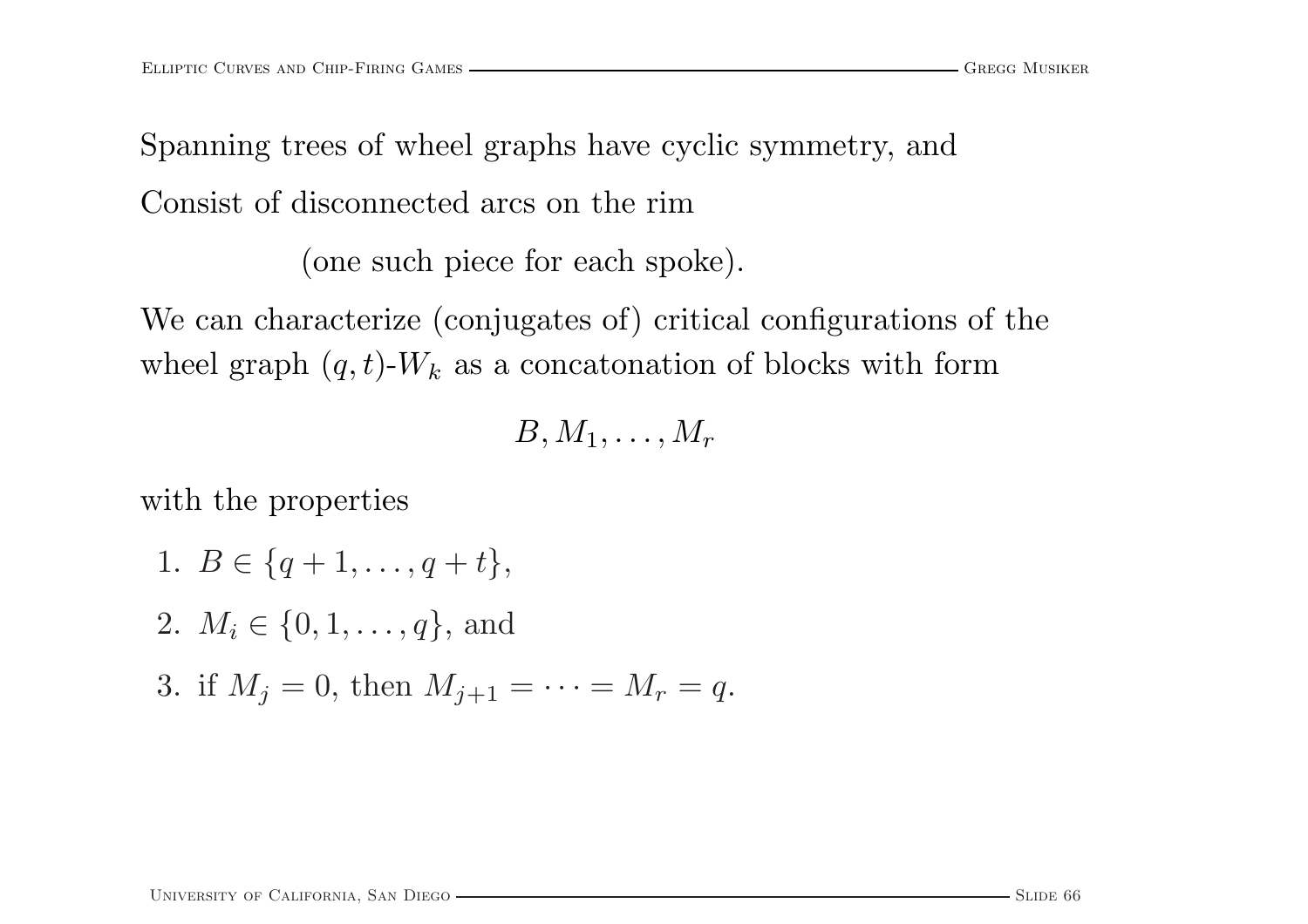Spanning trees of wheel graphs have cyclic symmetry, and Consist of disconnected arcs on the rim

(one such <sup>p</sup>iece for each spoke).

We can characterize (conjugates of) critical configurations of the wheel graph  $(q, t)$ -W<sub>k</sub> as a concatonation of blocks with form

$$
B,M_1,\ldots,M_r
$$

with the properties

- 1.  $B \in \{q+1,\ldots,q+t\}$ , (Need at least one element > q 2.  $M_i \in \{0, 1, \ldots, q\}$  for config to be recurrent.)
- 3. if  $M_i = 0$ , then  $M_{i+1} = \cdots = M_r = q$ . (Recurrent also forces.)

Considering these as elements of  $\mathcal{C}(W_k(q,t)) \subset \mathcal{C}(\overline{W}(q,t))$ , we identity  $C_1, \ldots, C_k$  with periodic string

$$
\ldots C_k, C_1, C_2, \ldots C_{k-1}, C_k, C_1, \ldots
$$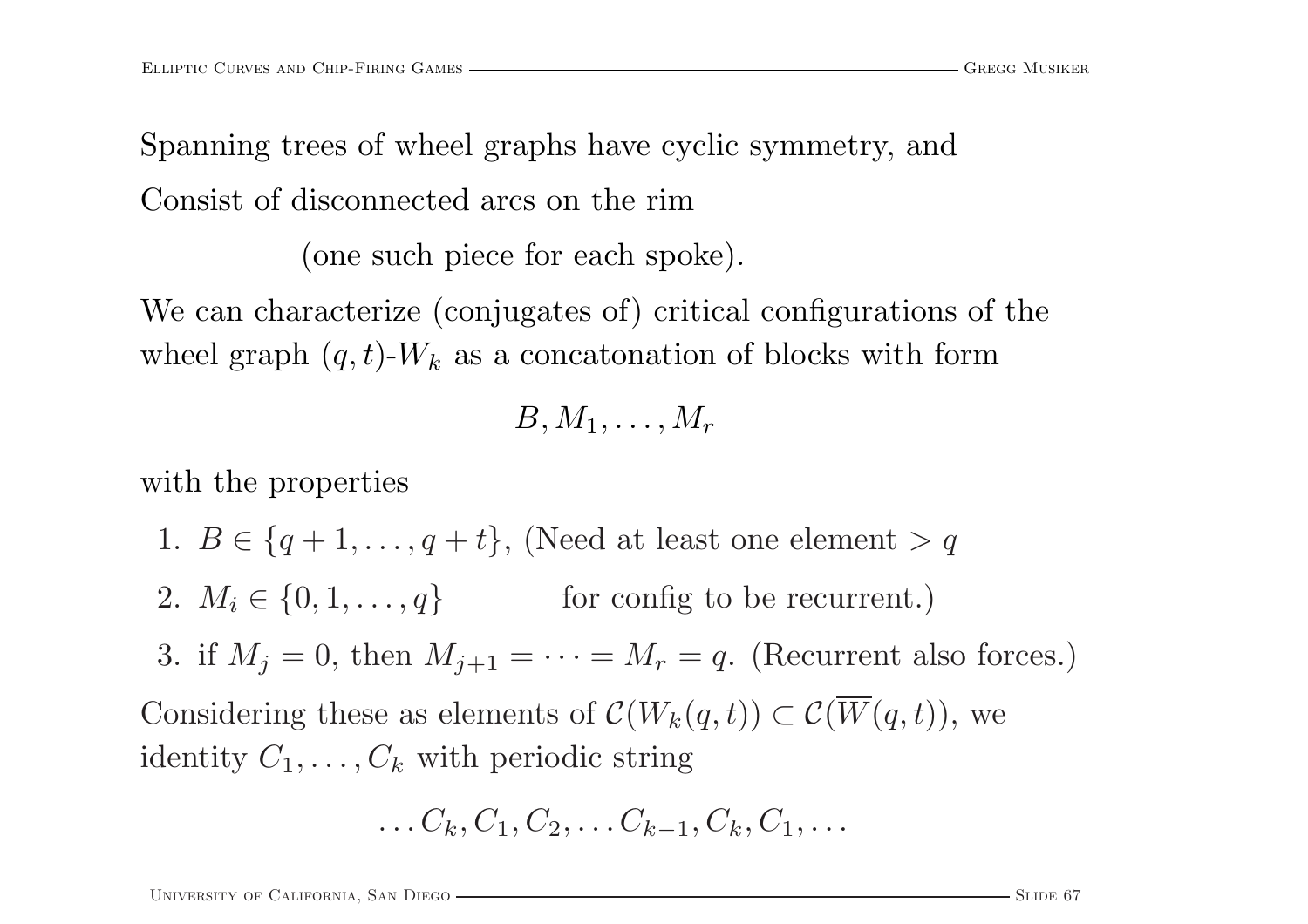

Critical Configurations correspond to Closed Paths in this DFA, D, which go through state A.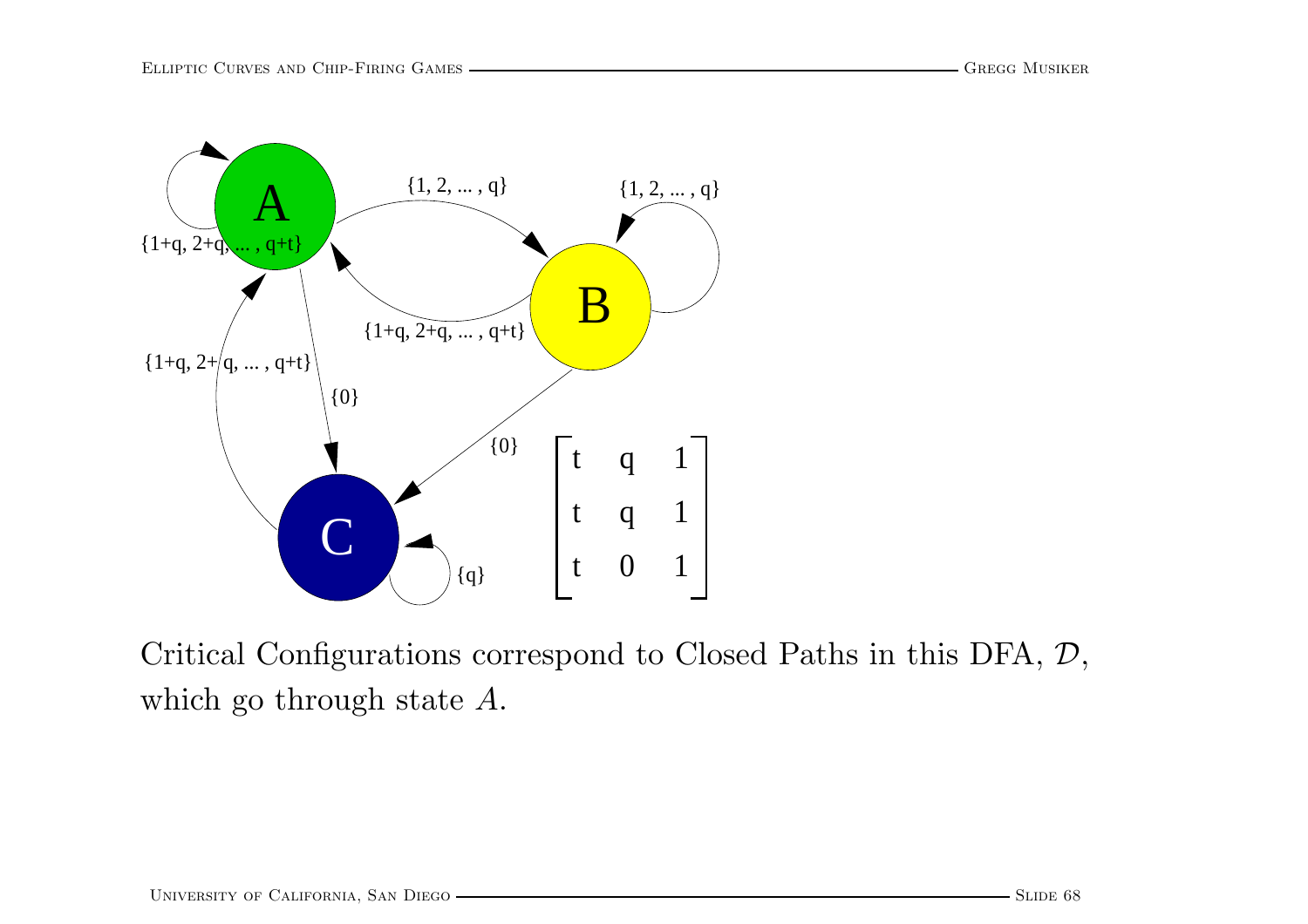

Critical Configurations correspond to Closed Paths in this DFA, D, which go through state A.

Thus we disallow cycles containing only state B and cycles containing only state C.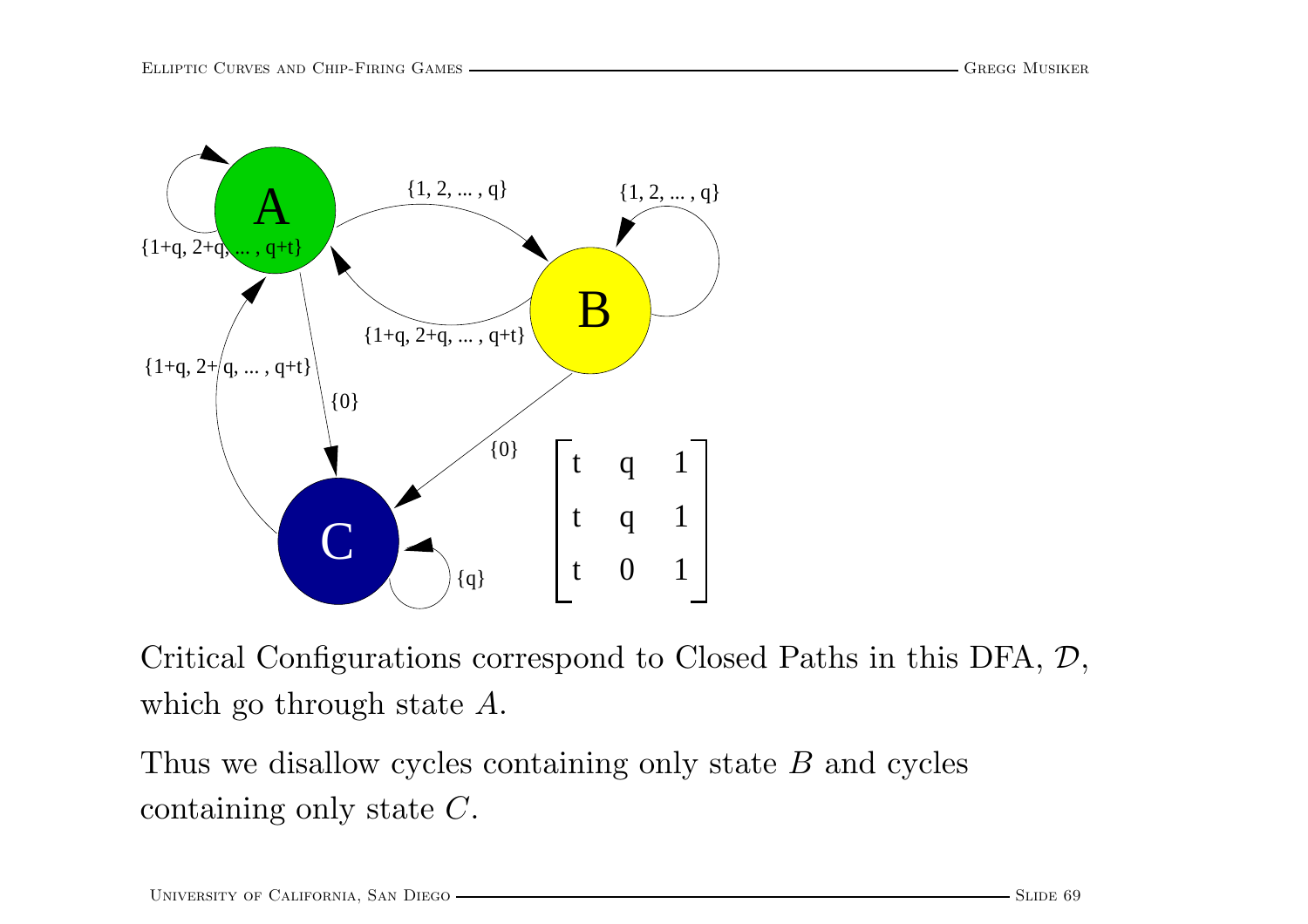Recall the zeta function of a Cyclic Language  $L$  is

$$
\zeta(L,T) = \exp\left(\sum_{k=1}^{\infty} \mathcal{W}_k \frac{T^k}{k}\right)
$$

where  $W_k$  is the number of words of length k.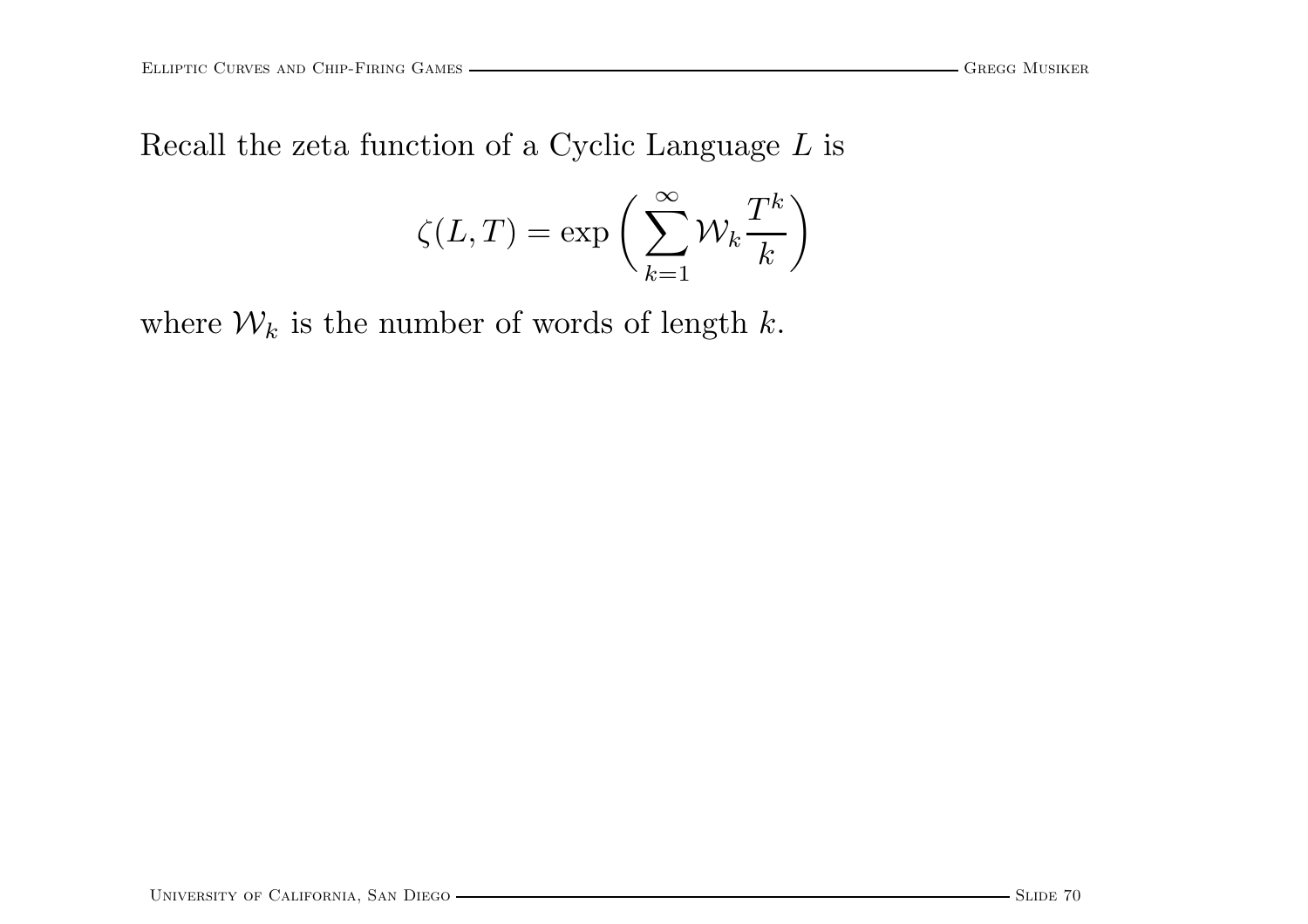Recall the zeta function of <sup>a</sup> Cyclic Language L is

$$
\zeta(L,T) = \exp\left(\sum_{k=1}^{\infty} \mathcal{W}_k \frac{T^k}{k}\right)
$$

where  $W_k$  is the number of words of length k.

Also can write

$$
\zeta(L,T) = \exp \bigg( \sum_{\text{allowed closed paths } P} \# \text{ words admissible by path } P \ T^k \bigg).
$$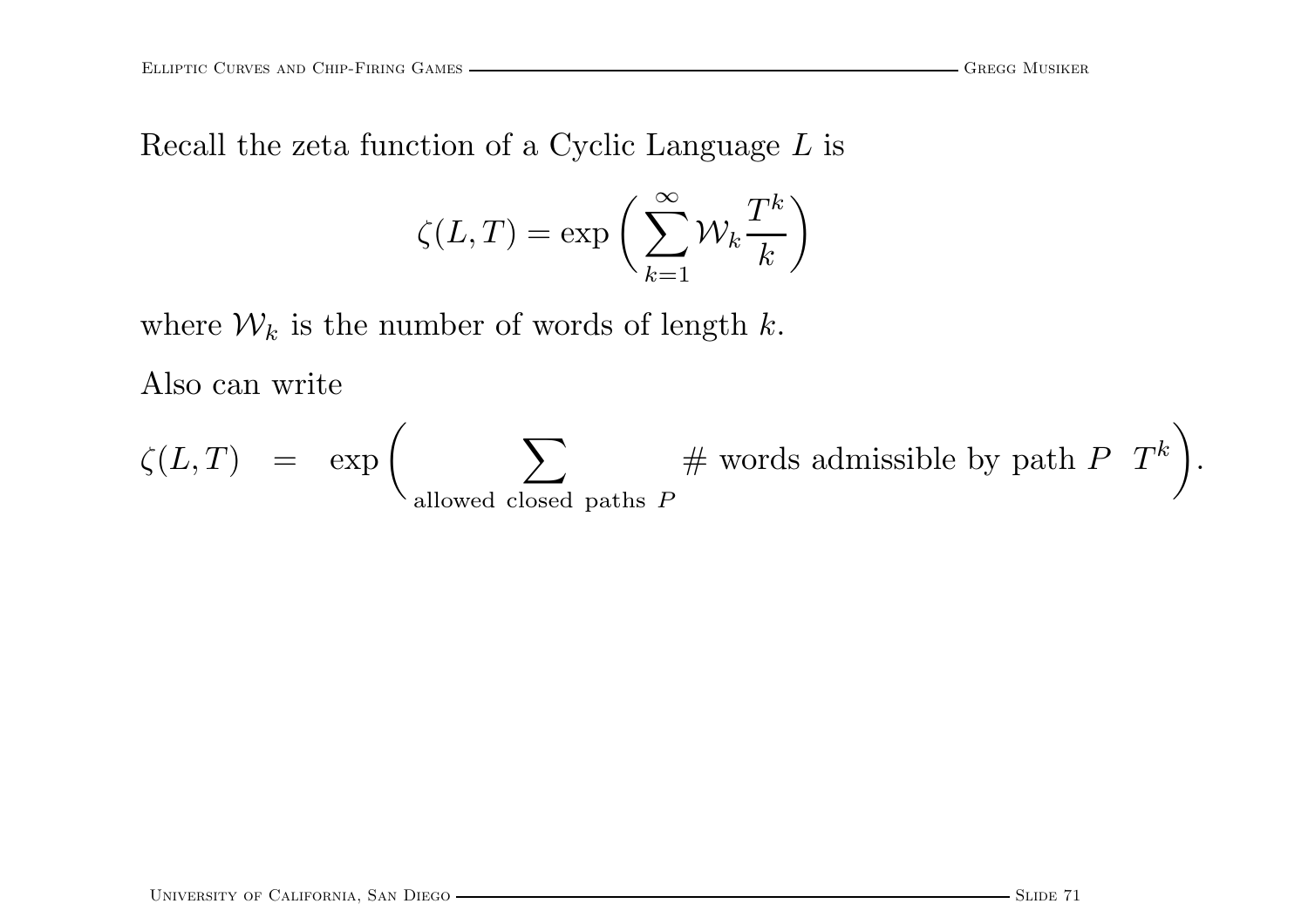Recall the zeta function of <sup>a</sup> Cyclic Language L is

$$
\zeta(L,T) = \exp\left(\sum_{k=1}^{\infty} \mathcal{W}_k \frac{T^k}{k}\right)
$$

where  $\mathcal{W}_k$  is the number of words of length k.

Also can write

$$
\zeta(L,T) = \exp\bigg(\sum_{\text{allowed closed paths } P} \# \text{ words admissible by path } P \ T^k\bigg).
$$

The trace of an automaton  $A$  is the language of words generated by closed paths in  $A$ , and satisfies

$$
\zeta (trace(\mathcal{A}))=\frac{1}{\det(I-M\cdot T)},
$$

where  $M$  encodes the number of directed edges between state  $i$  and state  $j$  in  $\mathcal{A}$ .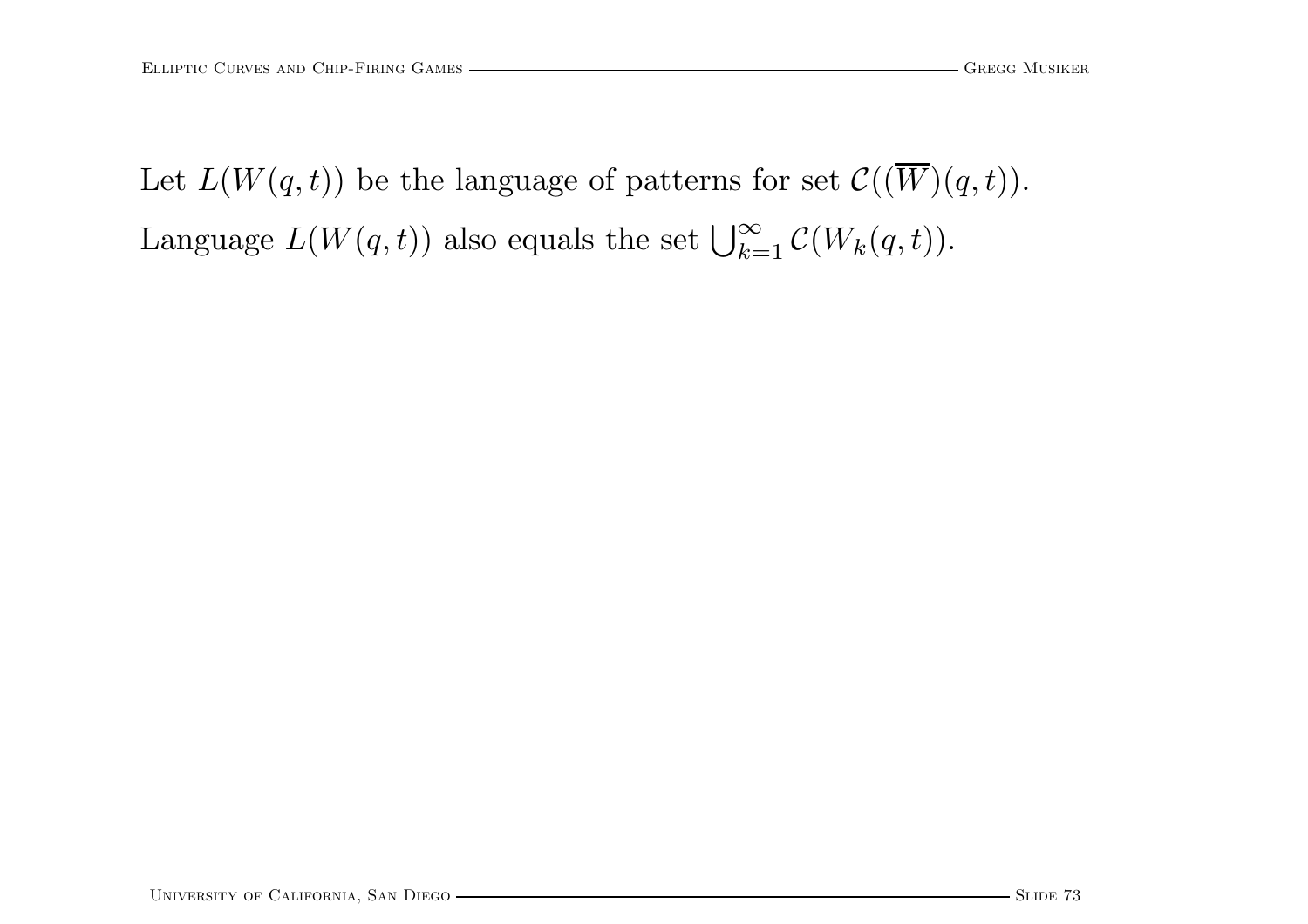$$
L(W(q,t)) = trace(\mathcal{D}) - trace(\mathcal{B}) - trace(\mathcal{C})
$$

where we let  $\mathcal{B}$  (resp. C) signify the DFA we get by taking  $\mathcal{D}$  and removing states  $A$  and  $C$  (resp.  $A$  and  $B$ ).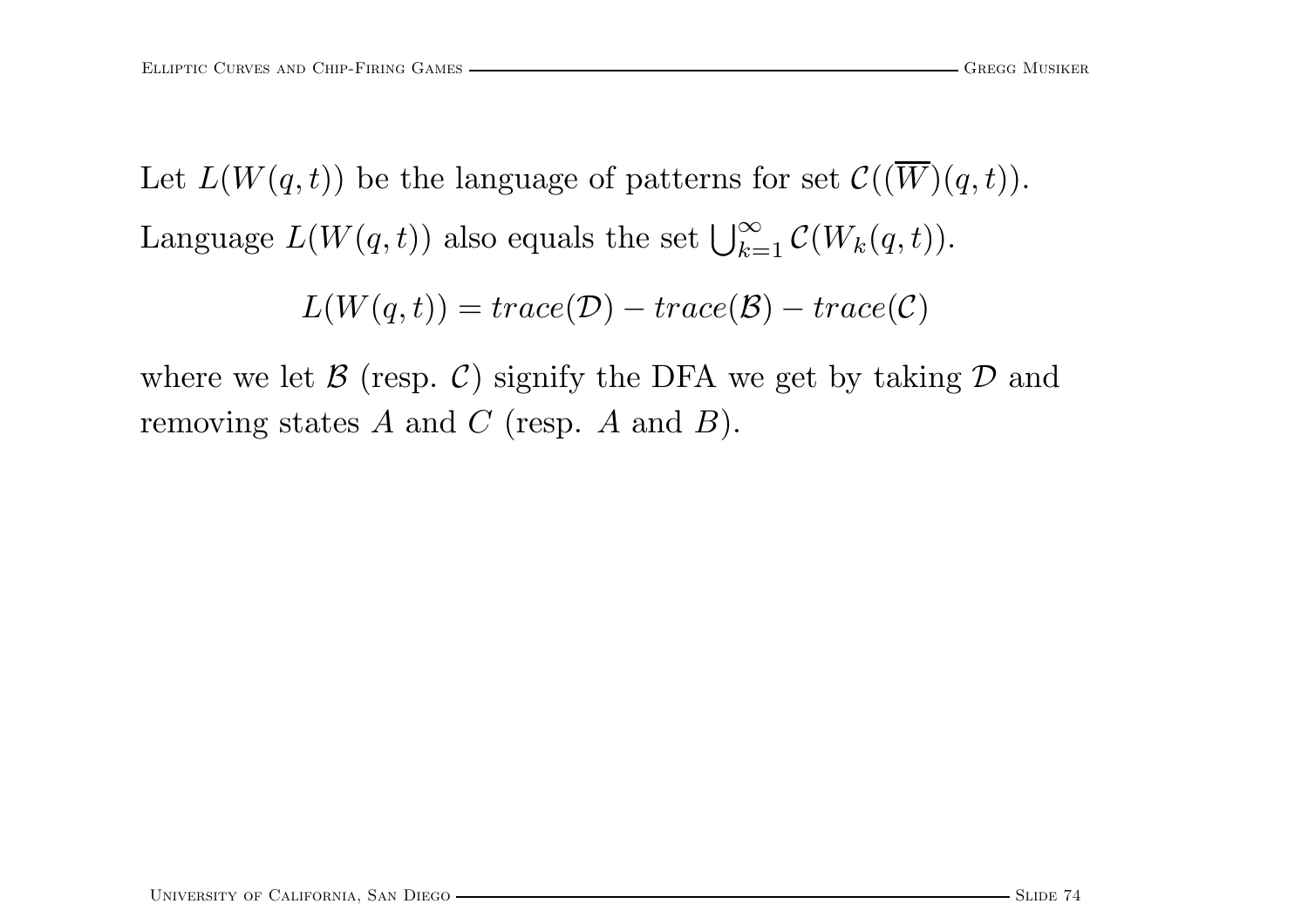

Critical Configurations correspond to Closed Paths in this DFA, D, which go through state A. Thus we disallow cycles containing only state B and cycles containing only state C.

$$
\det(I - M \cdot T) = 1 - (1 + q + t)T - qT^2.
$$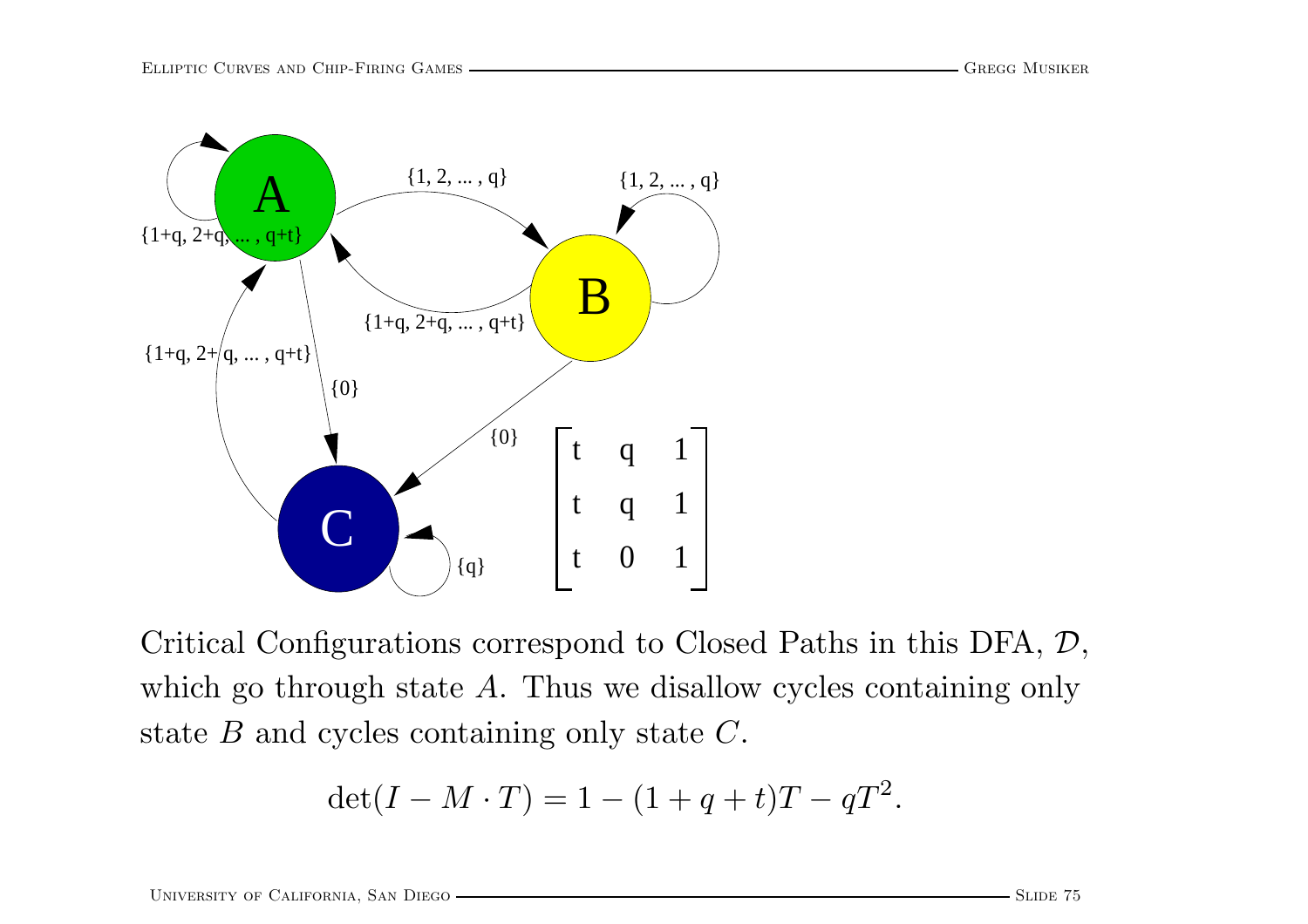$$
L(W(q,t)) = trace(\mathcal{D}) - trace(\mathcal{B}) - trace(\mathcal{C})
$$

where we let  $\mathcal{B}$  (resp. C) signify the DFA we get by taking  $\mathcal{D}$  and removing states  $A$  and  $C$  (resp.  $A$  and  $B$ ).

Theorem 11.

$$
\zeta(L(W(q,t))) = \frac{(1-T)(1-qT)}{1-(1+q+t)T-qT^2}.
$$